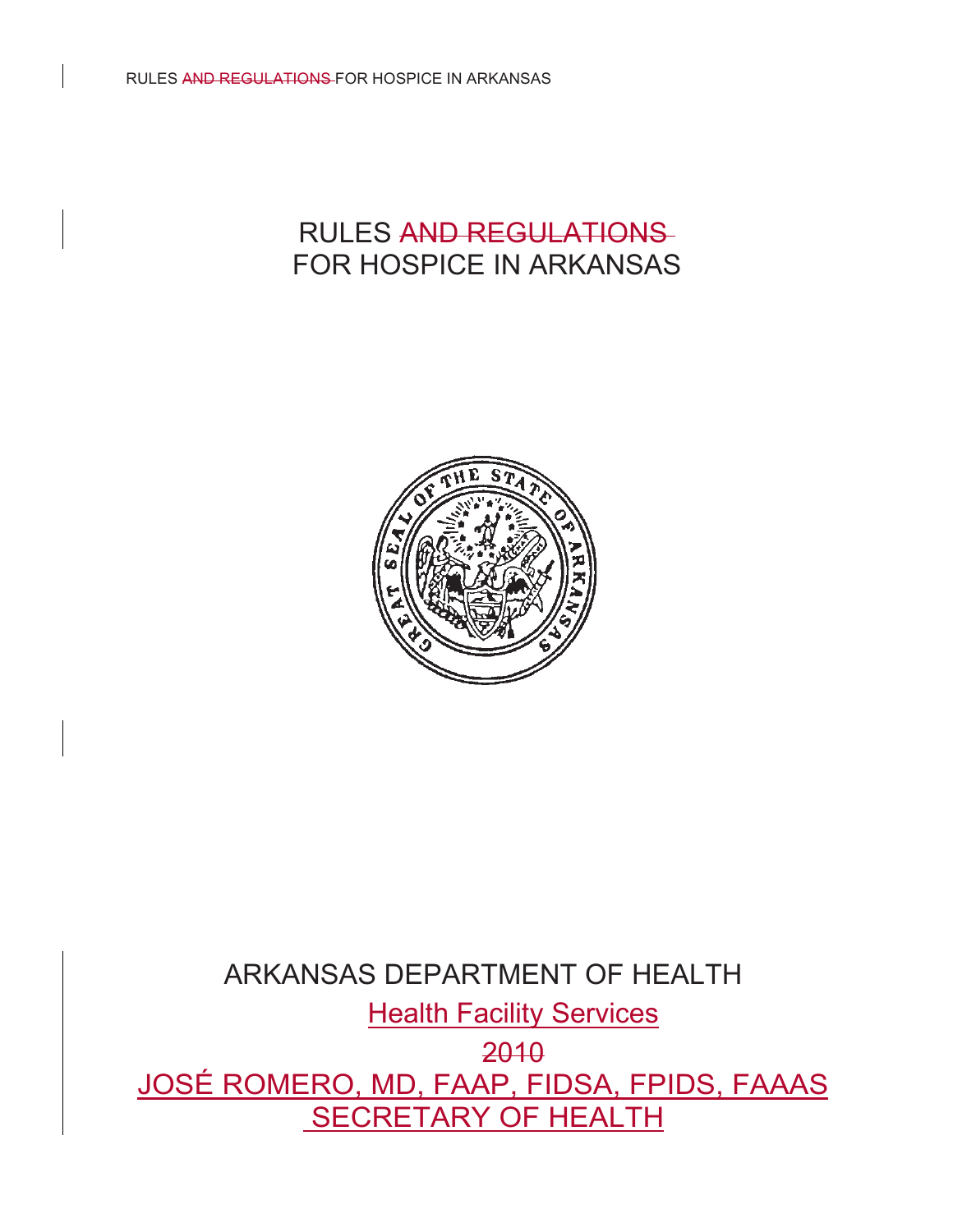# **TABLE OF CONTENTS**

| SECTION 16: OTHER SERVICES<br>SECTION 17: HOSPICE AIDE AND HOMEMAKER SERVICES | $17.1 - 3$ |
|-------------------------------------------------------------------------------|------------|
| <b>SECTION 18: PLAN OF CARE</b>                                               | 18.1       |
| <b>SECTION 19: CLINICAL RECORDS</b>                                           | 19.1       |
| SECTION 20: MEDICAL SUPPLIES/MEDICATIONS                                      | 20.1       |
| <b>SECTION 21: SHORT-TERM INPATIENT CARE</b>                                  | 21.1       |
| <b>SECTION 22: IN-PATIENT DIRECT CARE</b>                                     | $22.1 - 8$ |
| <b>SECTION 23: INFECTION CONTROL FOR IPU</b>                                  | 23.1       |
| <b>SECTION 24: PHYSICAL ENVIRONMENT</b>                                       | $24.1 - 5$ |
| <b>SECTION 25: PHYSICAL FACILITIES</b>                                        | $25.1 - 7$ |
| SECTION 26: PHYSICAL FACILITIES, PATIENT ACCOMMODATIONS                       |            |
| <b>FOR HOSPICE FACILITIES</b>                                                 | 26.1-4     |
| SECTION 27: PHYSICIAL FACILITIES, PHARMACY                                    | $27.1 - 2$ |
| SECTION 28: PHYSICAL FACILITIES, WASTE PROCESSING SERVICES                    | 28.1       |
| SECTION 29: PHYSICAL FACILITIES, DETAILS AND FINISHES                         | $29.1 - 2$ |
| SECTION 30: PHYSICAL FACILITIES, CONSTRUCTION, INCLUDING                      |            |
| <b>FIRE RESISTIVE REQUIREMENTS</b>                                            | $30.1 - 2$ |
| SECTION 31: PHYSICAL FACILITIES, PLUMBING AND OTHER                           |            |
| <b>PIPING SYSTEMS</b>                                                         | 31.1       |
| SECTION 32: PHYSICAL FACILITIES, ELECTRICAL STANDARDS                         | 32.1       |
| <b>SECTION 33: SEVERABILITY</b>                                               | 33.1       |
| SECTION 34: SATELLITE OFFICE OR ALTERNATE DELIVERY SITE                       | $34 - 1$   |
| <b>APPENDIX</b>                                                               |            |

| TABLE 1 HVAC filter efficiencies |  |
|----------------------------------|--|
| <b>TABLE 2 Sound limitations</b> |  |
|                                  |  |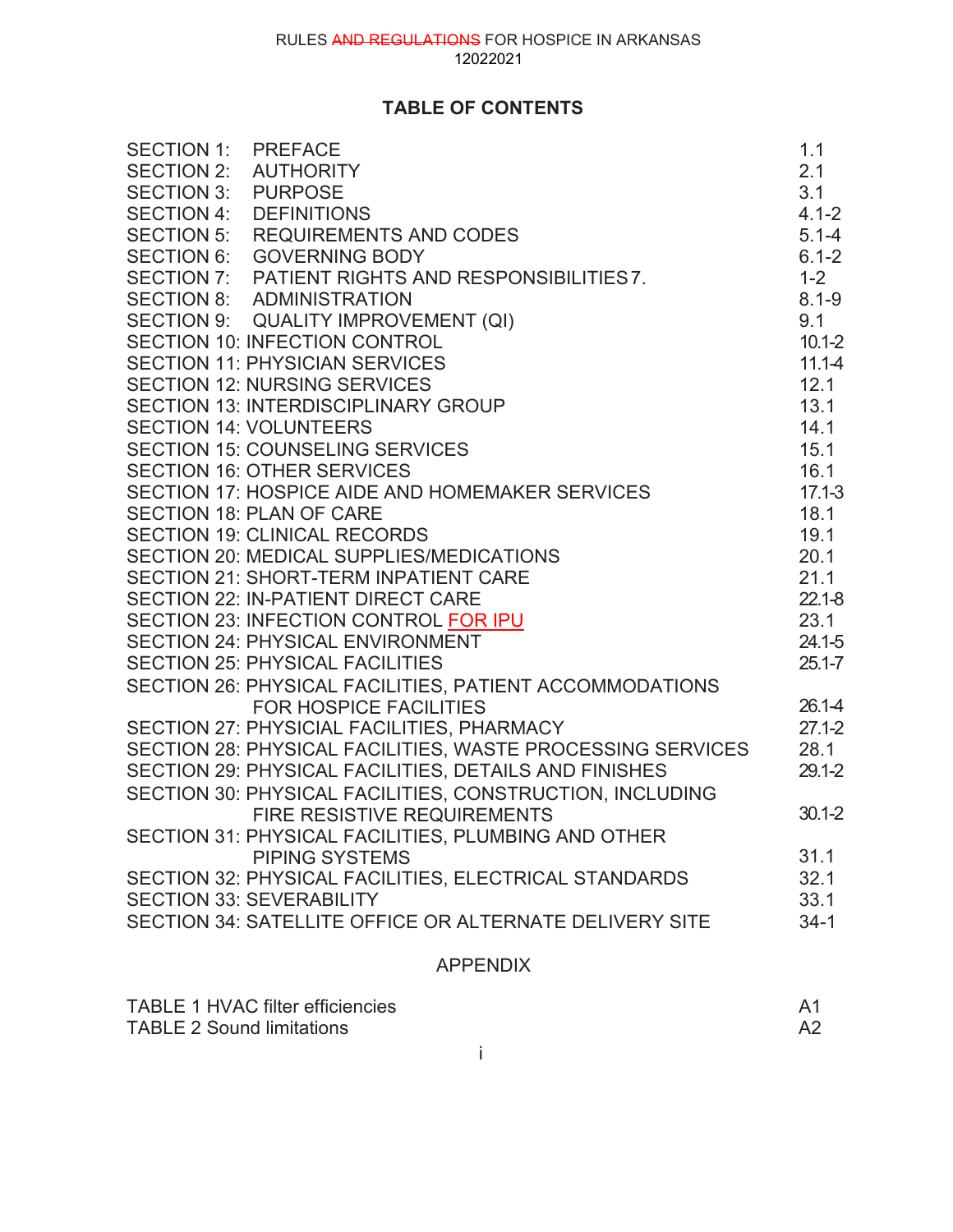| <b>TABLE 3 Temperature &amp; humidity</b>                       | A3<br>A4-7 |
|-----------------------------------------------------------------|------------|
| TABLE 4 Ventilation, medical gas & air flow & notes for table 4 |            |
| TABLE 5 Final inspection check list                             | A8.        |
| <b>Referenced Publications</b>                                  | A9-10      |
| <b>CERTIFICATION</b>                                            | A11        |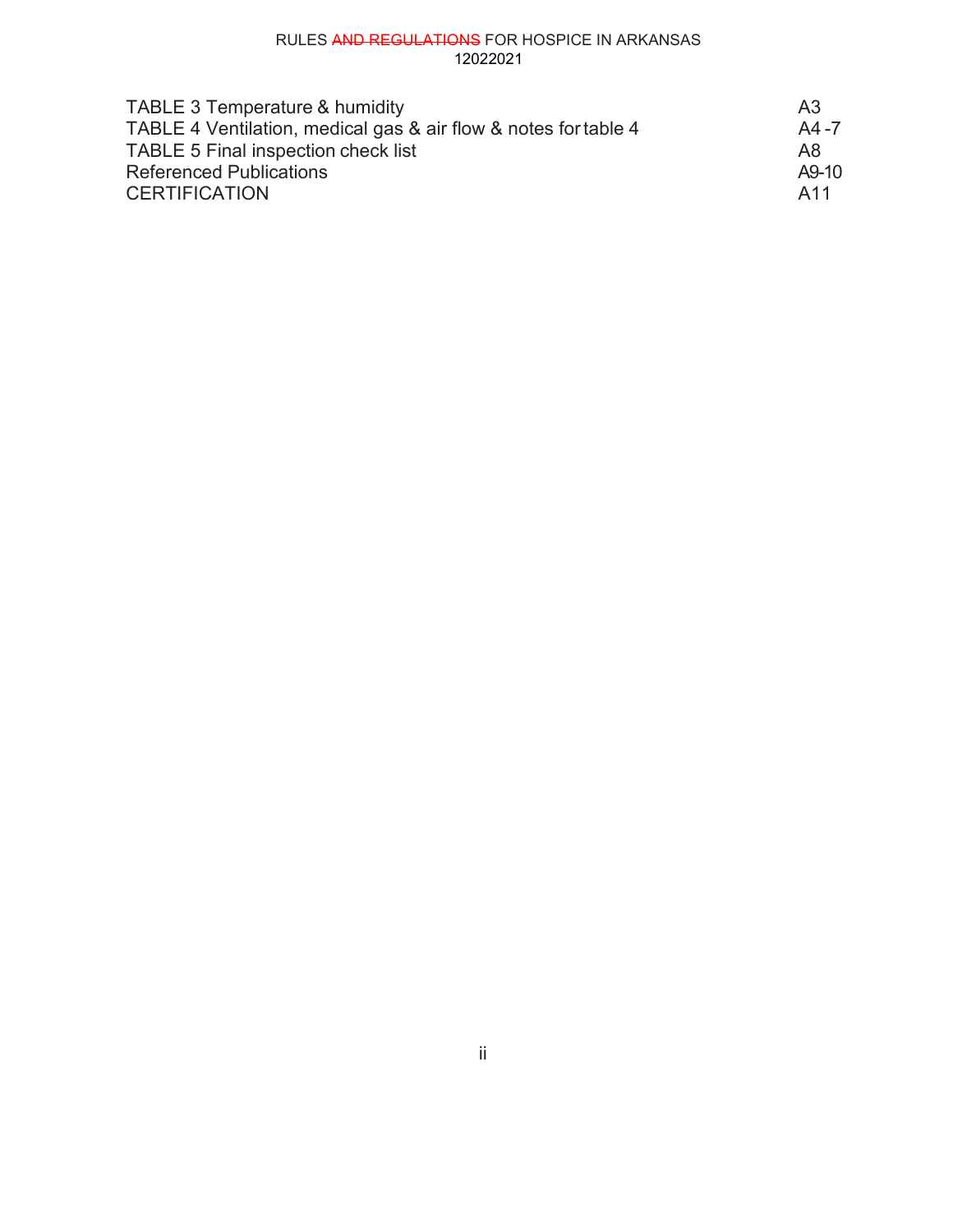#### **SECTION 1: PREFACE**

These rules and regulations have been prepared for the purpose of establishing criteria for minimum standards for the licensure operation and maintenance of hospices in Arkansas that is consistent with current trends in patient care practices. By necessity they are of a regulatory nature but are considered to be practical minimal design and operational standards for these facilities. These standards are not static and are subject to periodic revisions in the future as new knowledge and changes in patient care trends become apparent. However, it is expected that facilities will exceed these minimum requirements and that they will not be dependent upon future revisions in these standards as a necessary prerequisite for improved services. Hospices have a strong moral responsibility for providing optimum patient care and treatment for the terminally ill and their families.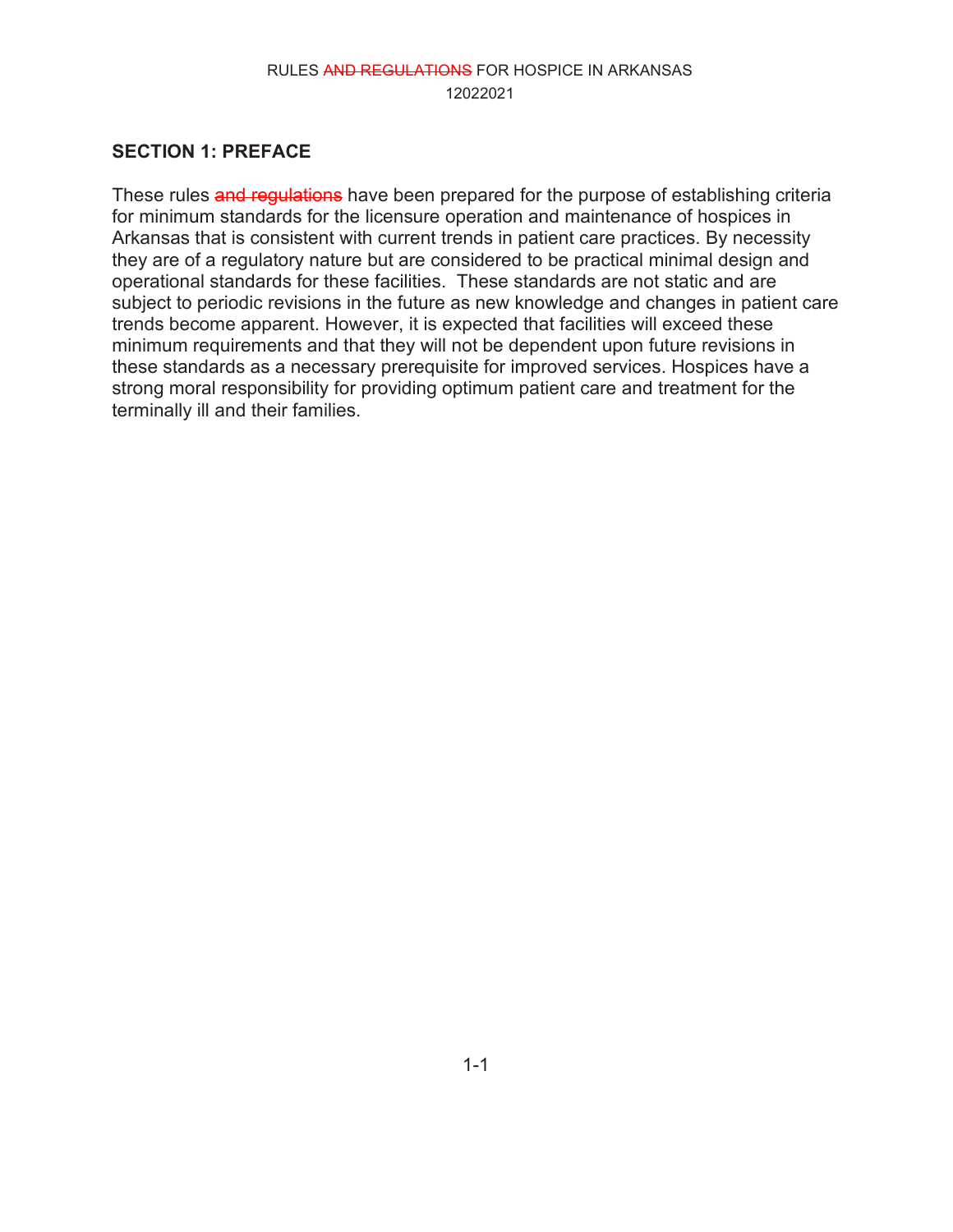#### **SECTION 2: AUTHORITY**

The following Rules and Regulations for Hospices in Arkansas are duly adopted and promulgated by the Arkansas State Board of Health pursuant to the authority expressly conferred by the laws of the State of Arkansas in Ark. Code Ann. § 20-7-117, § 20-7-123, and § 20-38-101 et seq..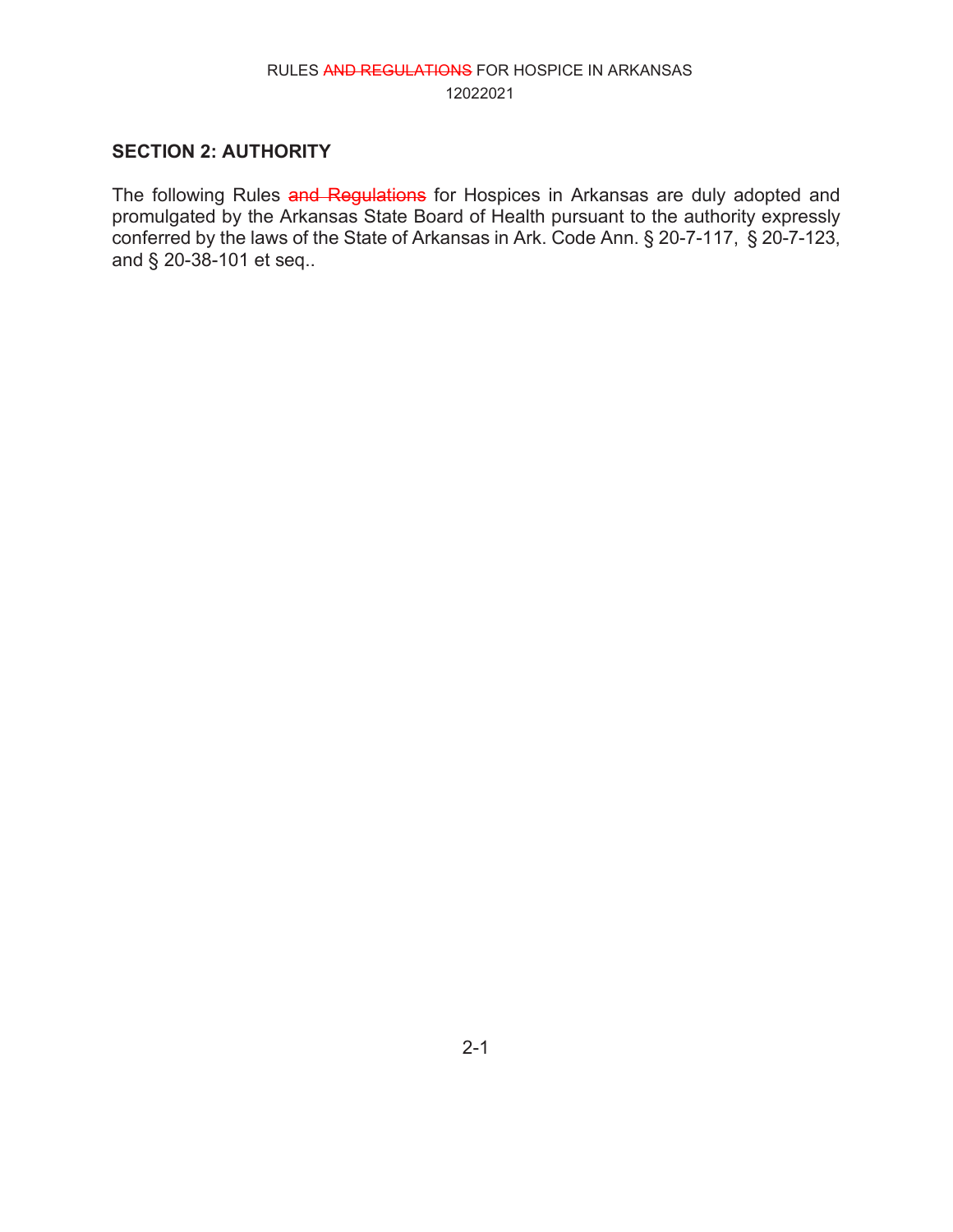#### **SECTION 3: PURPOSE**

To establish rules, regulations and minimum standards for hospice programs operating in the State of Arkansas in accordance with Ark. Code Ann. § 20-7-117. These rules will ensure high quality professional care for terminally ill patients and their families by providing for the safe, humane and appropriate palliative care of all admitted to hospice program regardless of setting and shall apply to both new and existing agencies.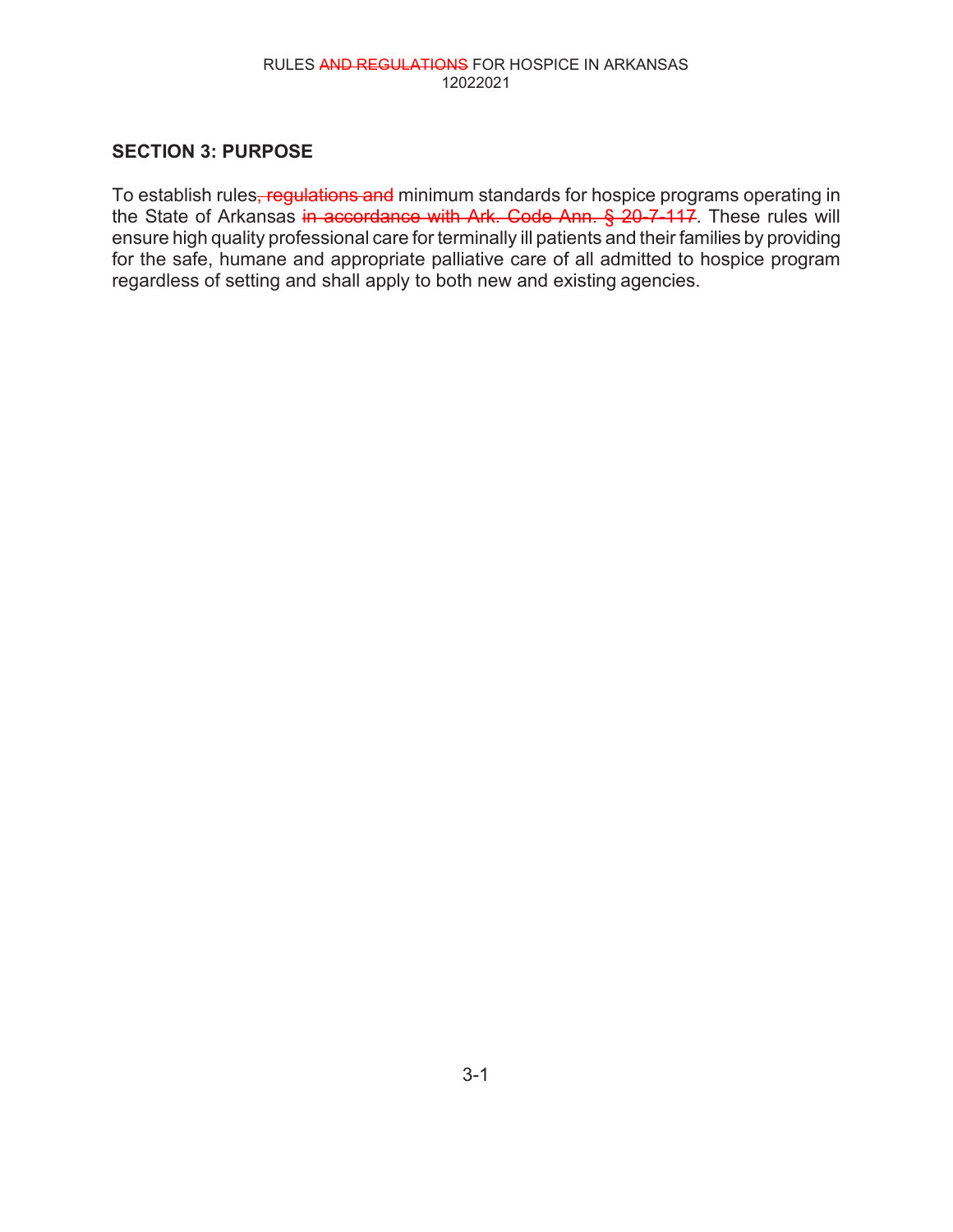# **SECTION 4: DEFINITIONS**

The word **shall** as used in these regulations rules means mandatory.

- A. Administrator means the person responsible for the management of a hospice.
- B. Attending physician means a doctor of medicine or osteopathy who is licensed in the state of Arkansas; and is identified by the patient, at the time he/she elects to receive hospice care, as having the most significant role in the determination and delivery of the patient's medical care.
- C. Autonomous means a separate and distinct entity which functions under its own administrations and bylaws either within or independently of a parent organization.
- D. Bereavement counseling means counseling services provided to the patient's family after the patient's death.
- E. Clergy or Pastoral Counselor means an individual with training in spiritual counseling.
- F. Department means the Arkansas Department of Health and Human Services and Human Services.
- G. Election Statement means the initial election for hospice care signed by the patient or patient's representative.
- H. Employee means an individual paid either through a salary or on an hourly or per visit basis and a W2 is issued on his/her behalf. An "employee" also refers to a volunteer under the jurisdiction of the hospice.
- I. Health Facility Services is the facility licensing division of the Department.
- J. Hospice Agency means any agency, person, partnership, association, corporation, or other organization whether public or private, proprietary, or nonprofit, that provides hospice service.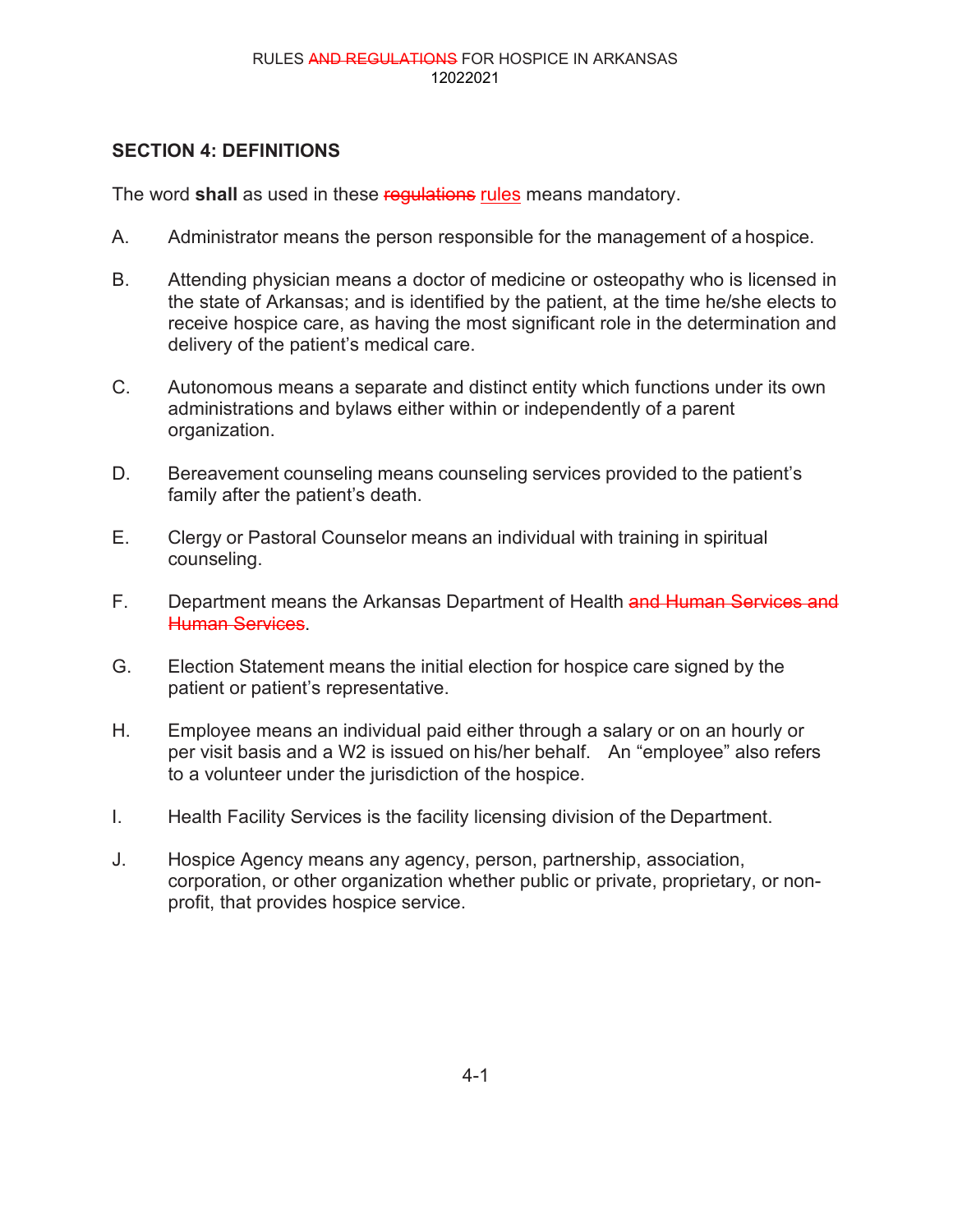- K. Hospice or hospice care means an autonomous, centrally administered, medically directed, coordinated program providing a continuum of home, outpatient, and home-like inpatient care for the terminally ill patient and family, employing an interdisciplinary team to assist in providing palliative and supportive care to meet the special needs arising out of the physical, emotional, spiritual, social and economic stresses which are experienced during the final stages of illness and during dying and bereavement, with such care being available 24 hours a day, 7 days a week and provided on the basis of need regardless of ability to pay
- L. Informed Consent specifies the type of care and services agreed upon by the hospice patient or the patient's representative.
- M. In-patient Direct Care Hospice means a licensed hospice facility that provides direct in-patient care to the terminally ill.
- N. Functional Program describes those services to be provided by the Hospice for the operation of the facility.
- O. Registered Nurse (RN) means a person licensed in the State of Arkansas as a registered nurse.
- P. Representative means a person who is, because of the patient's mental or physical incapacity, authorized in accordance with State law to execute or revoke an election for hospice care or terminate medical care on behalf of the terminally ill patient.
- Q. Satellite Office or Alternate Delivery Site An approved location or site from which a hospice provides services within a portion of the total geographic area served by the parent hospice agency.
- R. Service Area The geographic land area for which the agency shall be licensed consistent with the agency's Permit of Approval (POA) or the service area of record prior to the requirement for a POA.
- S. Social Worker means a person who has at least a Bachelor's Degree from a school accredited or approved by the Council on Social Work Education and is licensed by the State of Arkansas as a Social Worker.
- T. Terminally ill means that the patient is in the last phases of an incurable illness or condition and has a limited prognosis.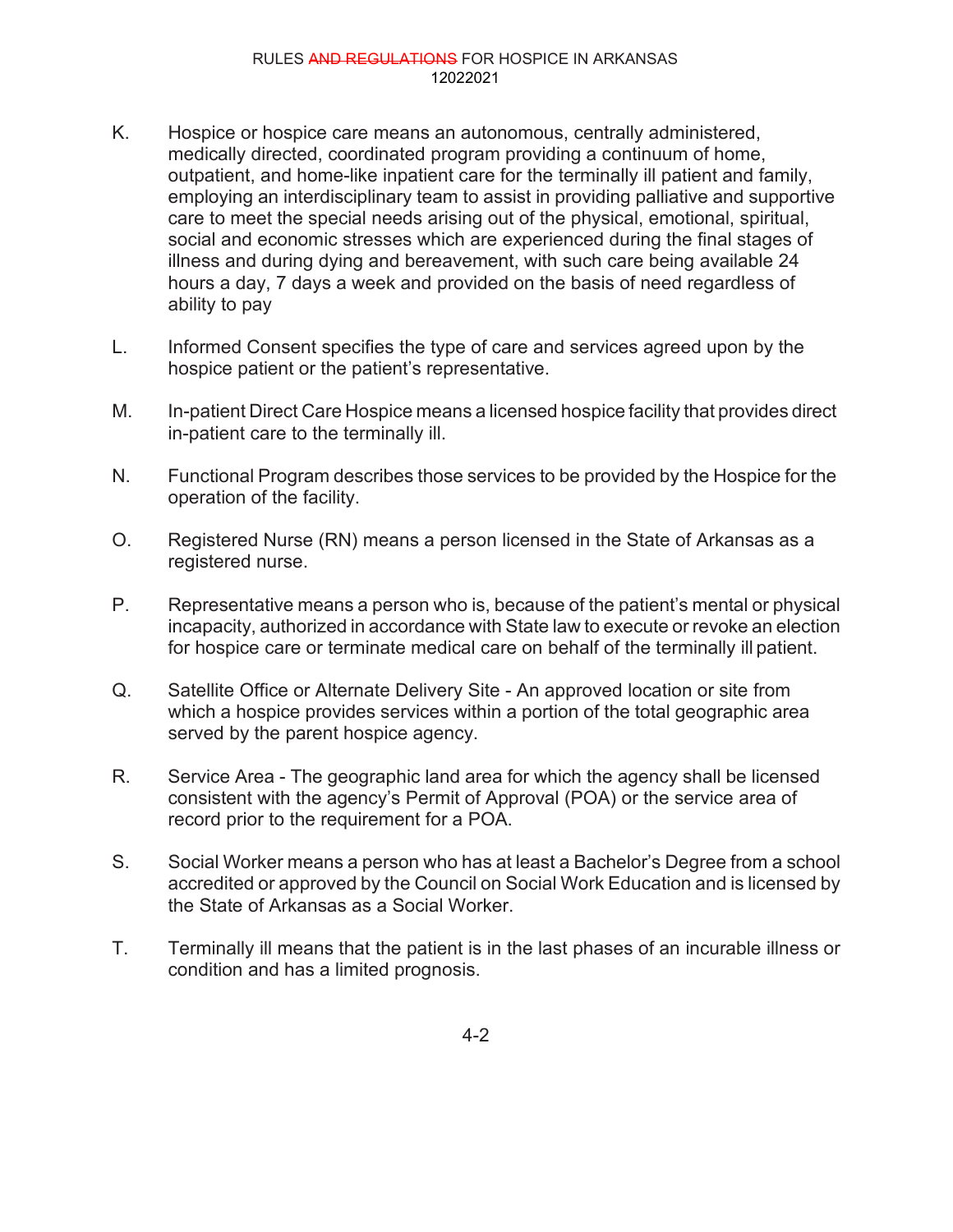## **SECTION 5: REQUIREMENTS AND CODES**

All agencies providing hospice services in the home shall comply with Sections 1 thru 21. In-Patient Direct Care Hospices shall comply with Sections 1 thru 34.

- A. Licensure
	- 1. No public or private agency or person shall establish, conduct, or maintain a hospice or hold itself out to the public as a hospice without first obtaining licensure from the department.
	- 2. Licensure to operate a hospice issued by the Department shall be based upon the results of an operational and physical plant survey conducted by the Department to determine compliance with the Rules and Regulations of for Hospice. Licensure for the operation of a hospice program shall, unless sooner revoked, be for a period of one year.
- B. Revocation
	- 1. The department may deny, suspend or revoke a license on any of the following grounds:
		- a. Violation of any of the **FRules for Hospice and regulations** promulgated as developed under the authority of Ark. Code Ann. § 20-7-117.
		- b. Permitting, aiding or abetting the commission of any unlawful act in connection with the operation of a hospice.
	- 2. Revocation shall be effective for a minimum of 90 days before the Department accepts reapplication.
	- 3. Right of Appeal shall be through the Arkansas Board of Health.
- C. Application
	- 1. An applicant shall file applications under oath with the Department upon forms prescribed by the Department. The application shall be signed by the owner; if a partnership or corporation, by two of its officers; in the case of a governmental unit by the head of the governmental unit havingjurisdiction.
	- 2. The application shall set forth the full name and address of the hospicefor which state licensure is sought and such additional information as the department may require.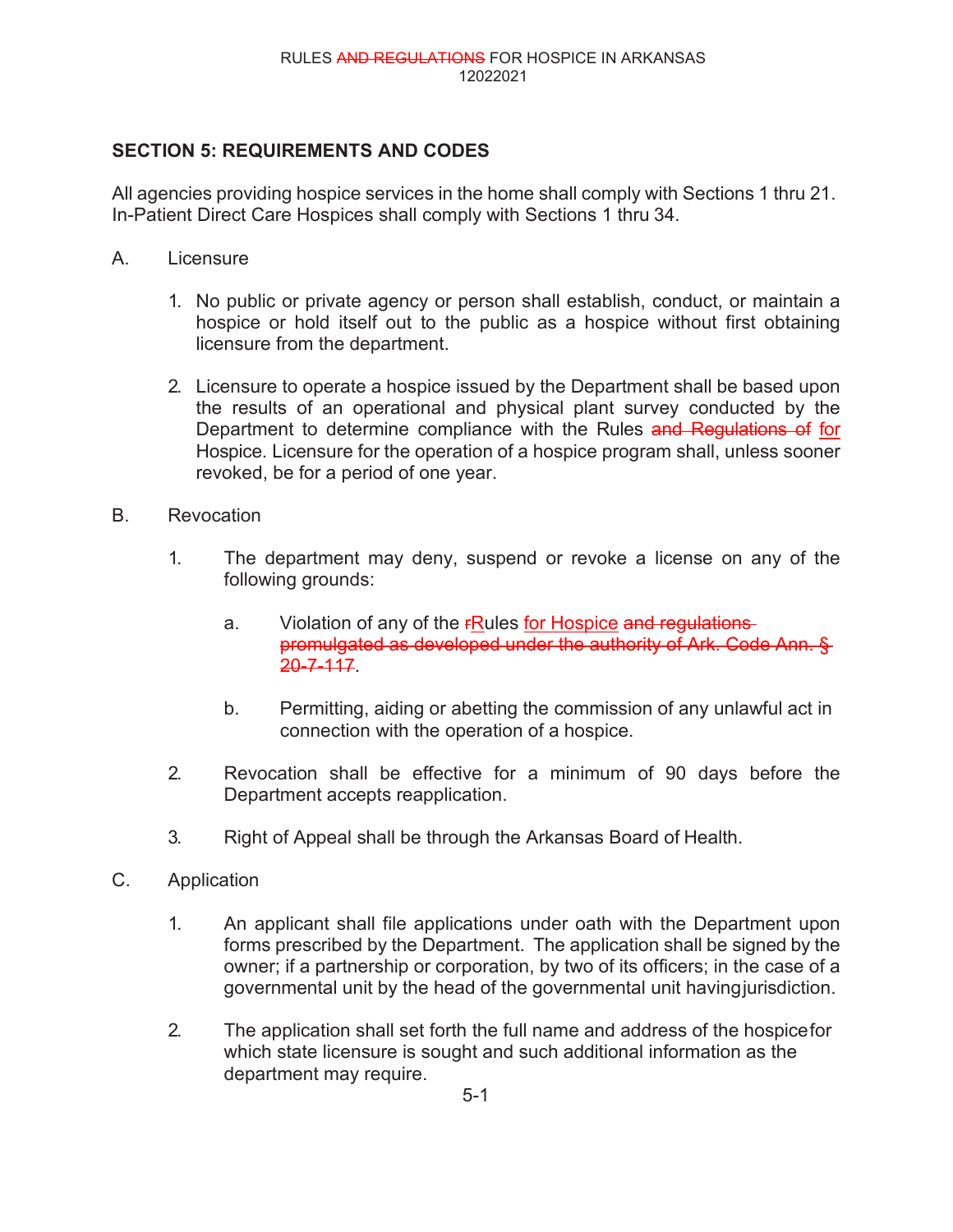- 3. An agency making initial application or requesting a change in service area shall submit a Permit of Approval (POA) from the appropriate agency.
- D. Change of Ownership
	- 1. The hospice shall notify Health Facility Services in writing at least 30 days prior to the effective date of change of ownership.
	- 2. The following information shall be submitted:
		- a) License application;
		- b) Request for Medicare Certification (where applicable);
		- c) Legal documents, ownership agreements, the license previously issued to the hospice, and other information to support re-license requirements; and
		- d) Licensure fee.
- E. Name/Address Change
	- 1. The hospice shall notify Health Facility Services in writing of any name and/or address change.
	- 2. The following information shall be submitted:
		- a) The new address.
		- b) The previously issued license shall be returned to Health Facility Services.
		- c) Appropriate fee.
- F. Management Contract

The licensed hospice shall notify Health Facility Services in writing at least 30 days prior to entering into a contract for overall management of the hospice. A copy of the contract shall be submitted to Health Facility Services.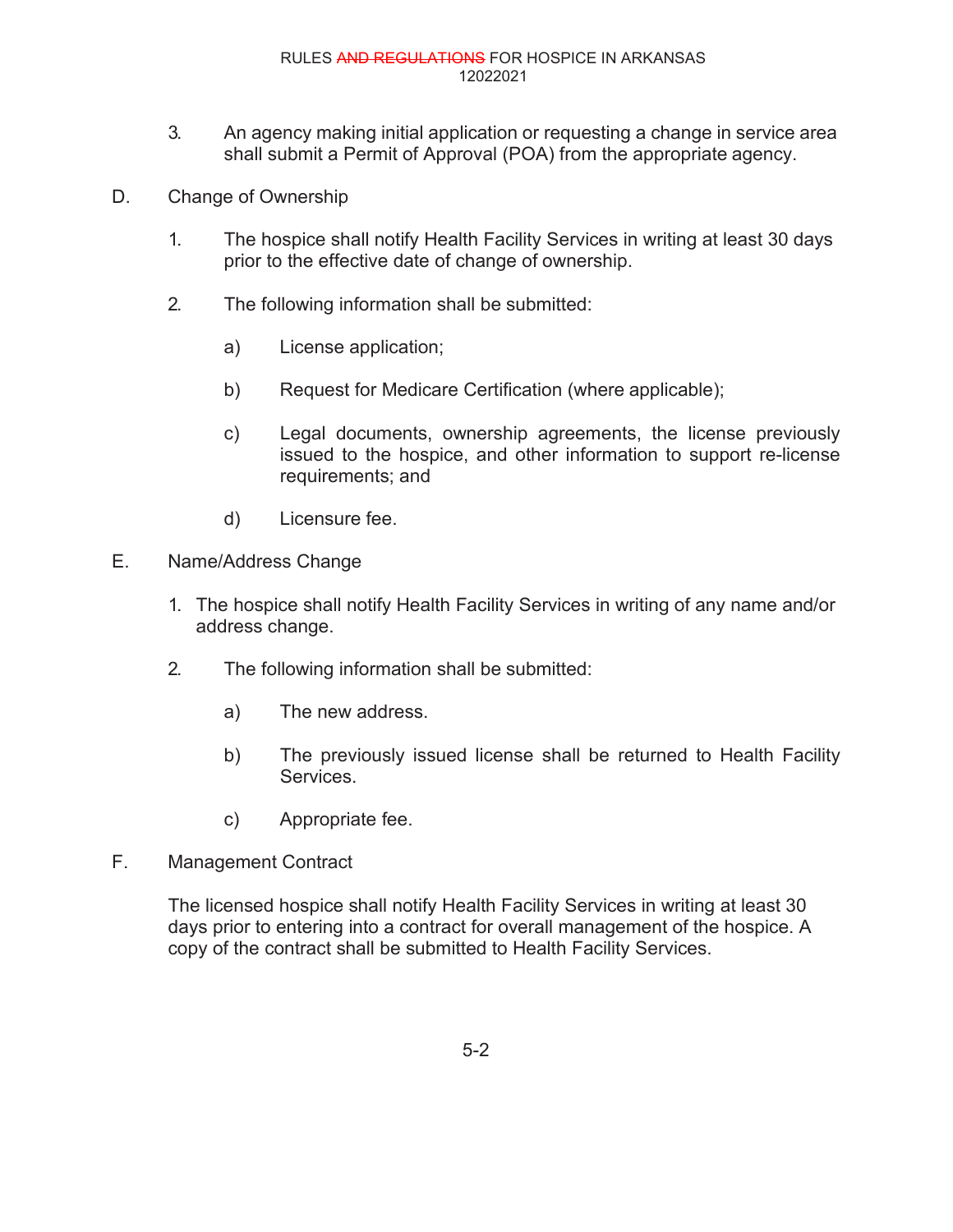# G. Inspections

Any authorized representative of the department shall have the right to enter a hospice at any time in order to make whatever inspection is deemed necessary in accordance with the minimum standards and regulations rules prescribed herein.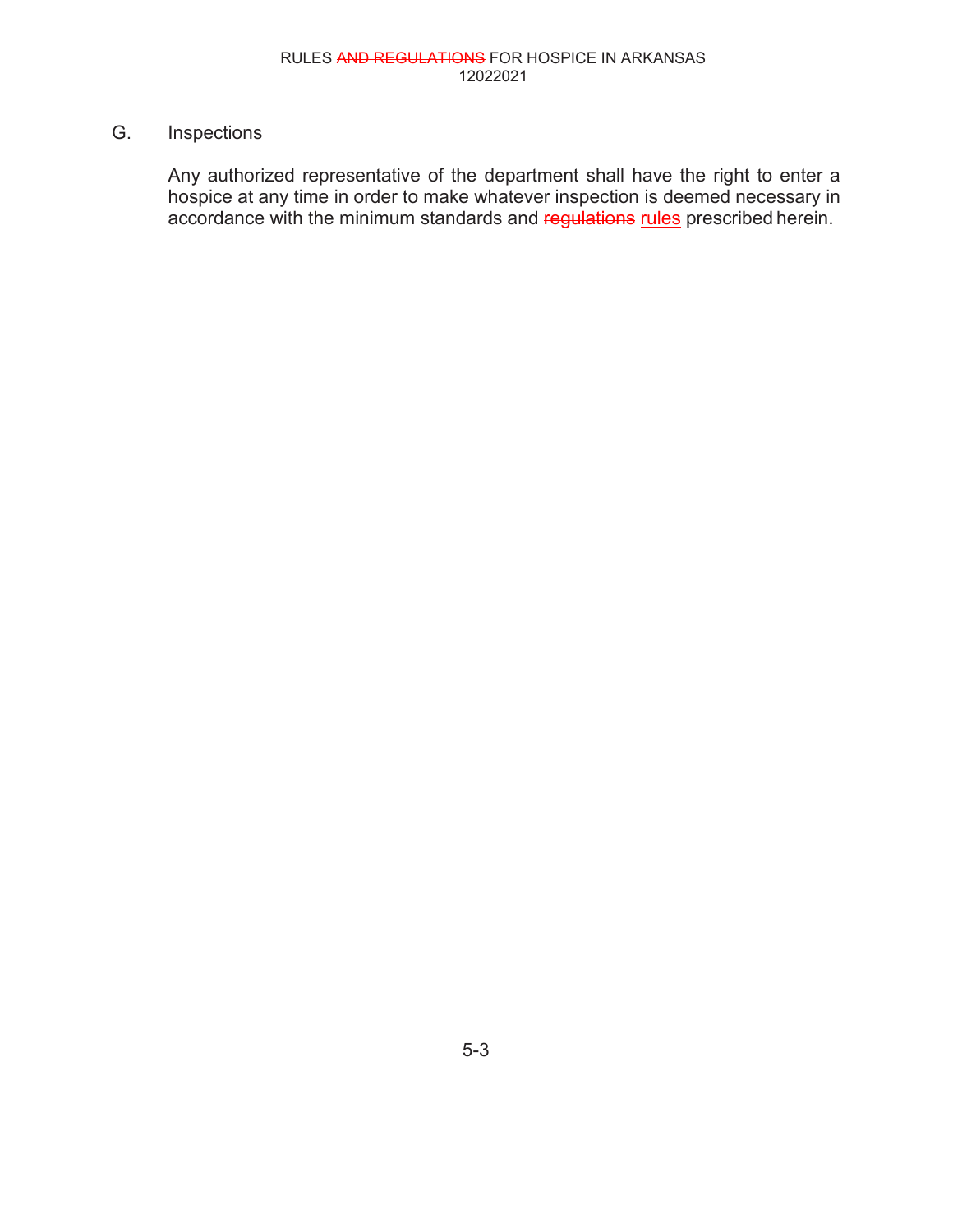# **SECTION 6: GOVERNING BODY**

- A. The hospice shall have a Governing Body that assumes full legal responsibility for determining, implementing and monitoring policies governing the hospice's total operation.
- B. The Governing Body shall designate an individual who is responsible for the dayto-day management of the hospice program.
- C. The Governing Body shall designate a medical director who assumes overall responsibility for the medical component of patient care.
- D. The Governing Body's records shall reflect direct involvement in hospice policy development and oversight to include but not limited to:
	- 1. Responsibilities of the administrator and medical director;
	- 2. Management of contracted services;
	- 3. Patient admission criteria;
	- 4. Patient and family involvement in patient care planning;
	- 5. An ongoing, comprehensive self-assessment of the quality of care provided to patients.
- E. There shall be a schedule of not less than quarterly meetings duringeach calendar year and minutes shall be maintained of the meetings.
- F. The Governing Body shall ensure:
	- 1. Nursing services, physician services, drugs and biologicals are routinely available on a 24-hour basis;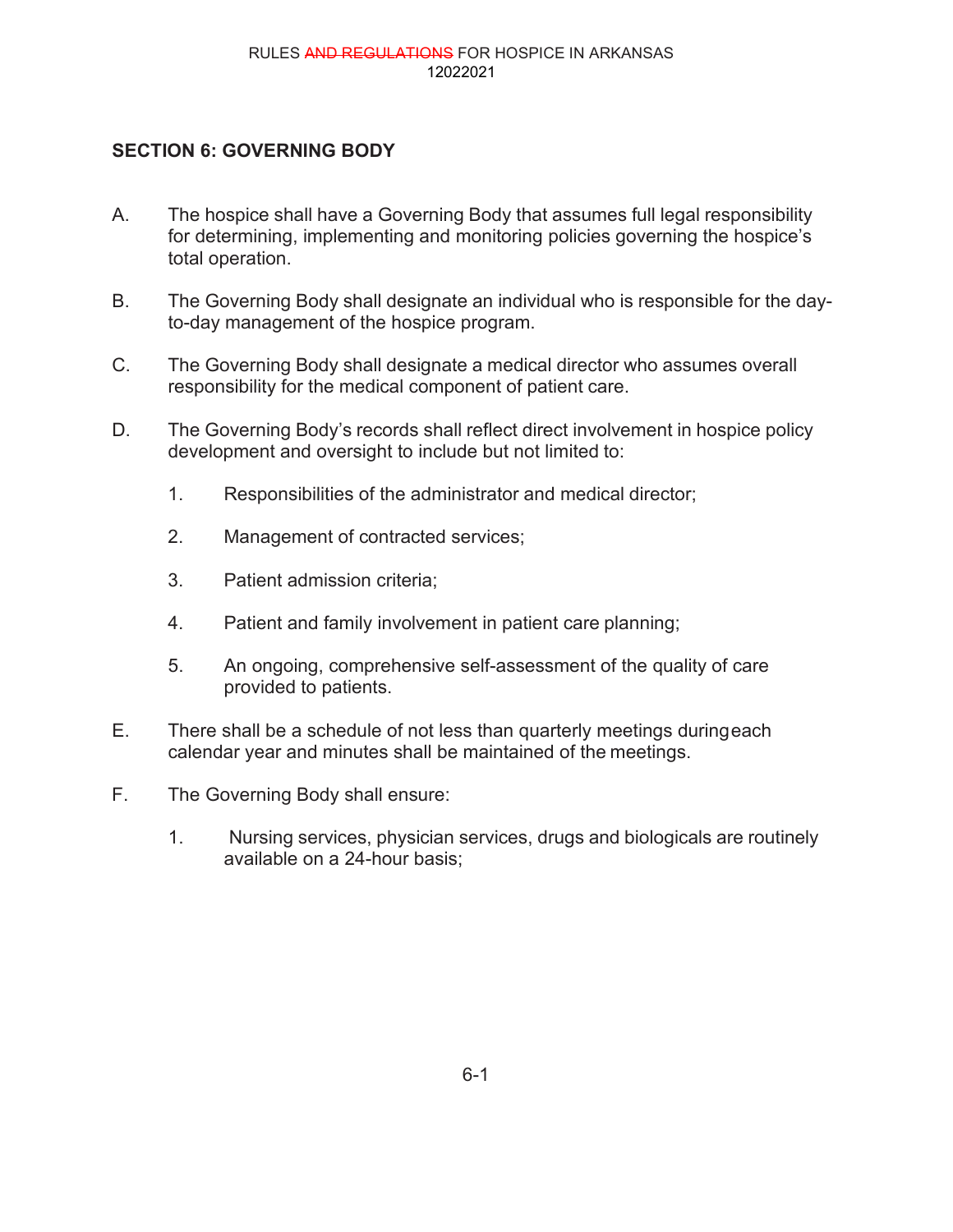- 2. All other services are available on a 24-hour basis to the extent necessary to meet the needs of patients for care that is reasonable and necessary for the palliation and management of terminal illness and related conditions; and
- 3. All services provided are consistent with accepted standards of practice.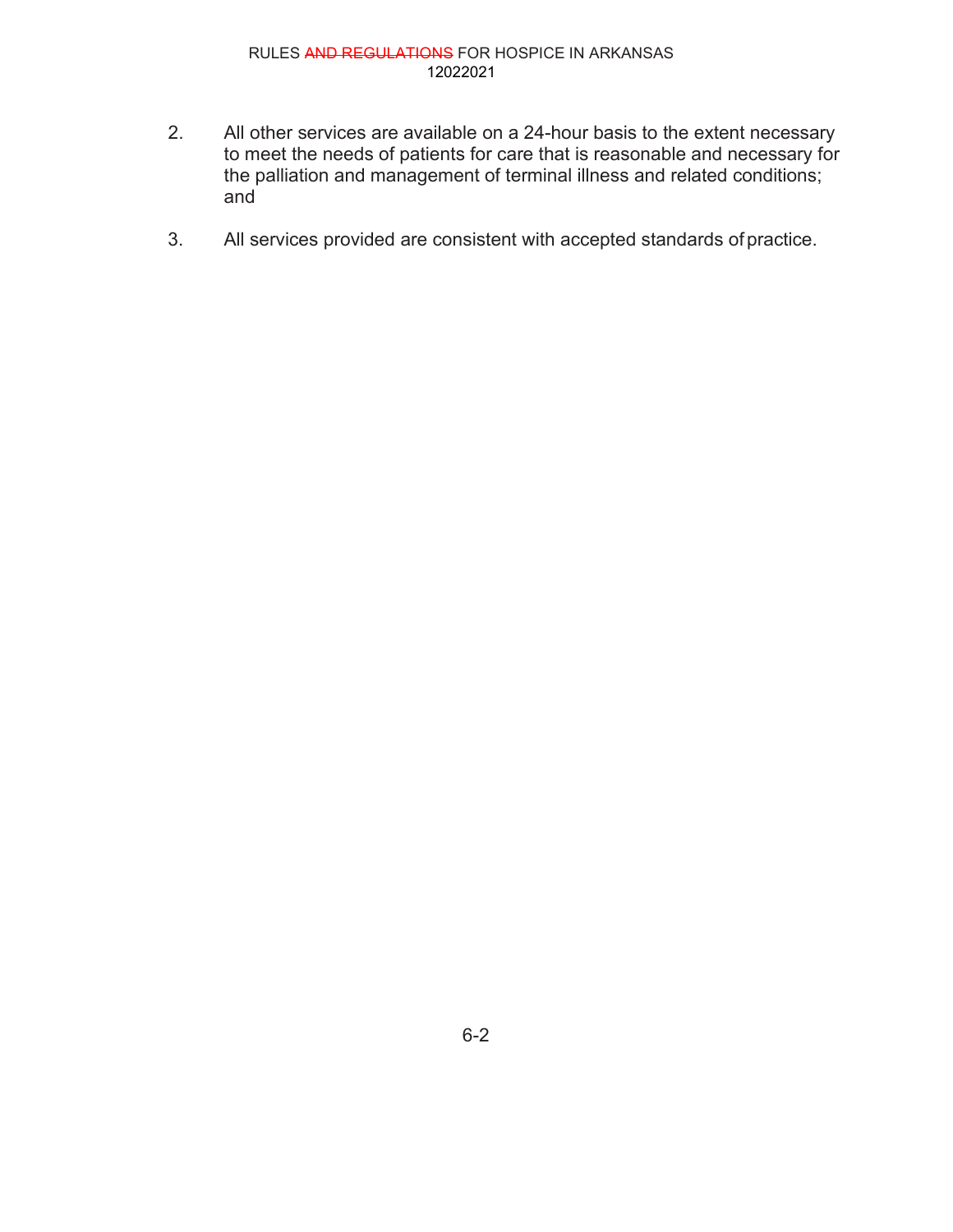### **SECTION 7: PATIENT RIGHTS AND RESPONSIBILITIES**

- A. A hospice shall inform and document that each patient, or when appropriate the patient's representative, has been informed of the following before or during the initial evaluation:
	- 1. The right to appropriate and professional quality services regardless of race, creed, color, religion, sex, national origin, sexual preference, disability or age, and to be free from physical abuse, mental abuse and/or neglect. The patient and property shall be treated with dignity and respect by all that provide services;
	- 2. The right to receive an explanation of the informed consent and election statement that is signed by the patient or patient's representative for the provision of hospice care;
	- 3. The right to participate in the decision-making process regarding where care is to be delivered and the options available;
	- 4. The right to receive a timely response from the hospice agency regarding any request for services;
	- 5. The right to privacy and confidentiality;
	- 6. The right to be informed of the name of the hospice agency, services offered by the agency, services being provided to the patient, and how to contact that agency during all hours;
	- 7. The right to be informed of the process of submitting and addressing complaints to the hospice agency and be informed of the addressand phone number of the State Licensing Agency;
	- 8. The right to be informed that a hospice may not discontinue or diminish care because of the lack of a payor source; and
	- 9. The right to be informed orally and in writing, prior to service, of expected payment sources, i.e., Medicare, Medicaid, and various other payers.
	- 10. Services the hospice does not cover.
- B. The agency shall provide each patient and patient's representative with a list affirming the patient's and patient's representative's responsibility to: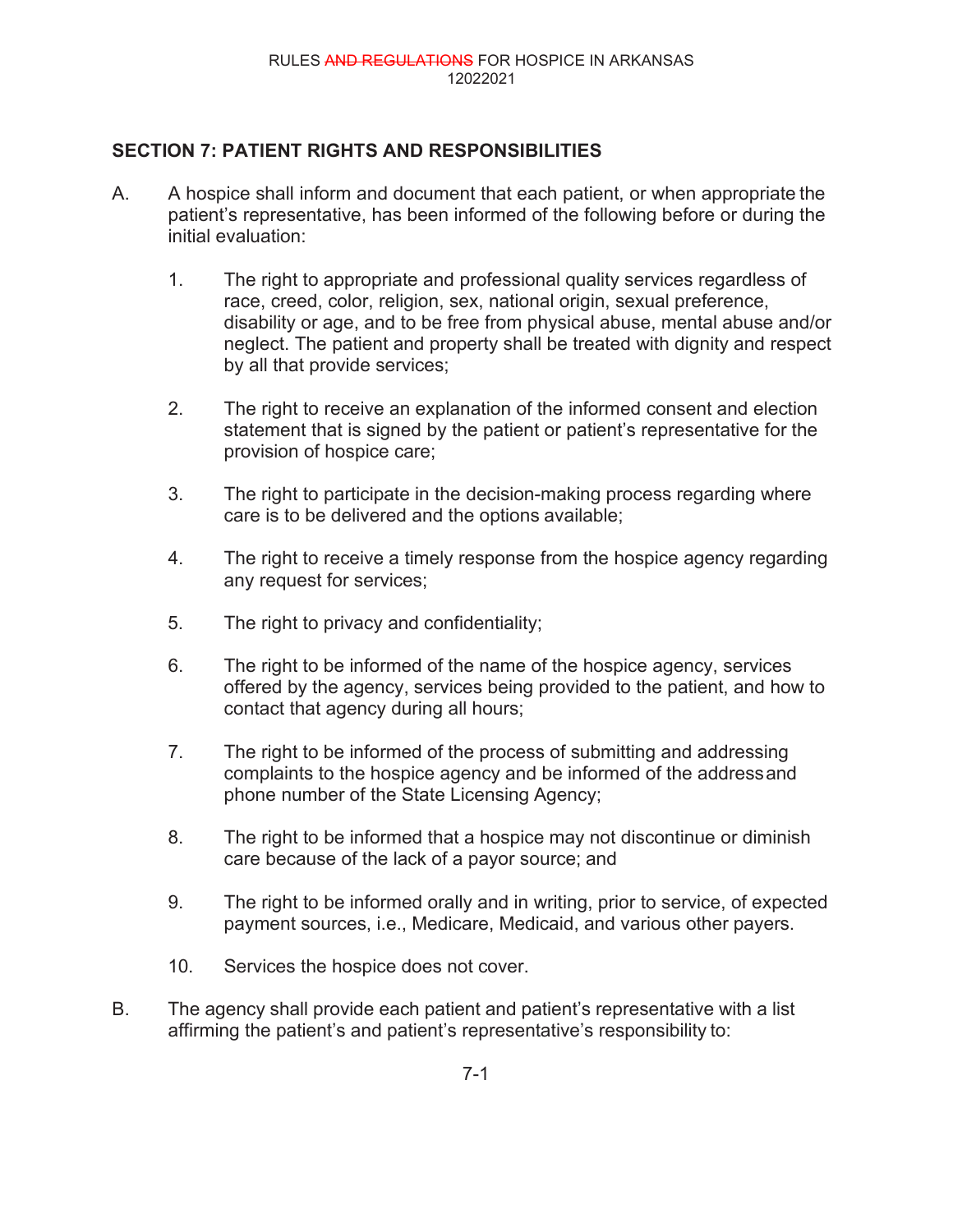- 1. Assist in developing and maintaining a safe environment, when possible;
- 2. Treat all agency staff with respect;
- 3. Participate in the development and update of the plan of care; and
- 4. Adhere to the plan of care as developed by the agency and assist in the care as necessary.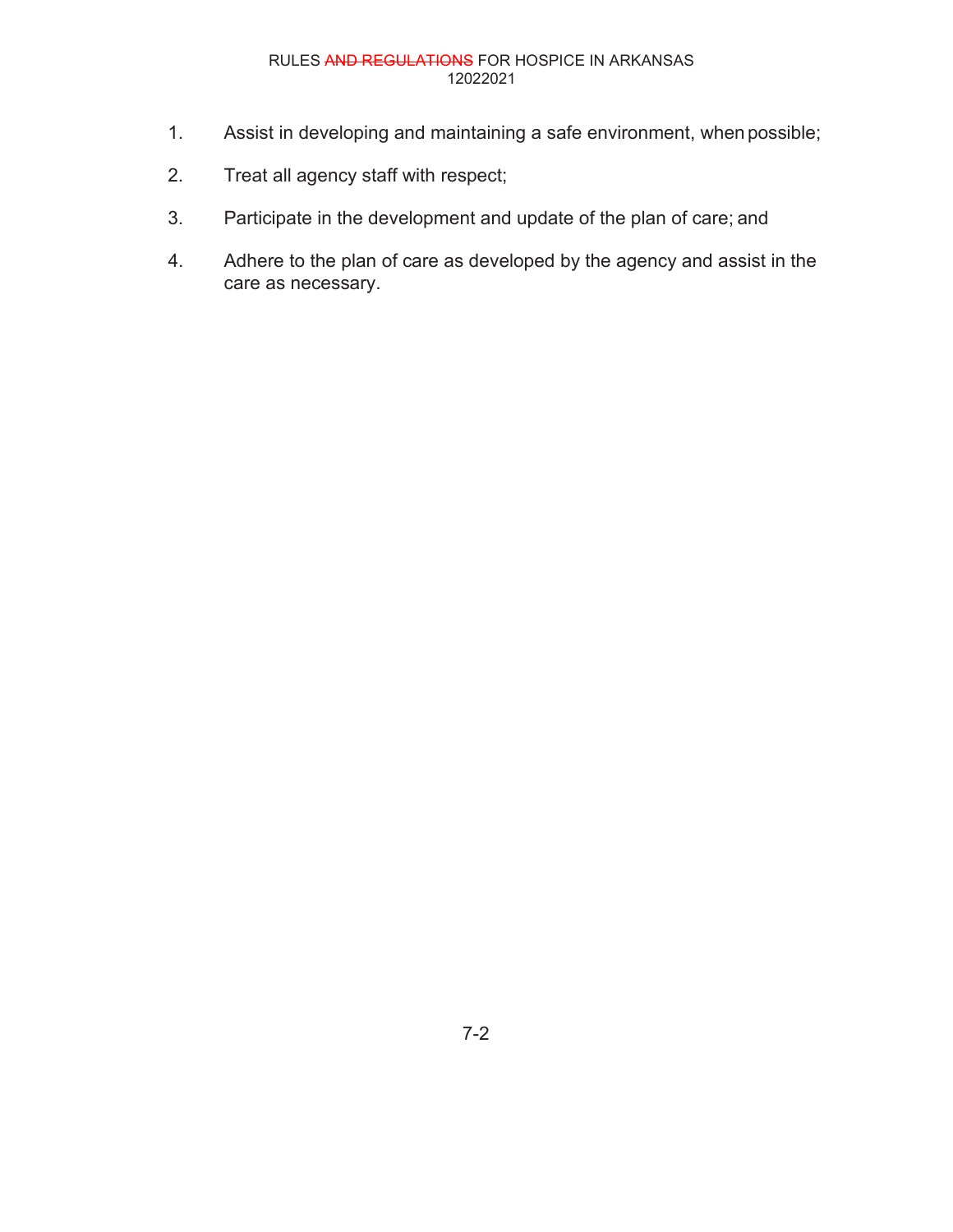#### **SECTION 8: ADMINISTRATION**

- A. Administration shall provide and document the following:
	- 1. Job descriptions for all employees and volunteers;
	- 2. Policies and procedures for each available service;
	- 3. In-services pertinent to hospice care shall be ongoing for employees, volunteers, and contracted staff;
	- 4. Orientation for all employees, volunteers and contracted staff; and
	- 5. Annual review of policies and procedures.
- 6. Criminal history checks for employees and volunteers as required by Ark. Code Ann. §20-38-101 et seq.
- B. Services by Arrangement

A hospice may arrange for another individual or entity to furnish services to the patients. If services are provided under arrangement (i.e. under contract), the following standards shall be met:

1. Continuity of Care

The hospice program shall ensure the continuity of patient/family care in home, outpatient, and in-patient settings.

2. Written Agreement

The hospice shall have a written agreement for the provision of contracted services. The contract shall include at least the following:

- a) Identification of services to be provided; and
- b) Qualifications of personnel providing the services.
- C. Short Term Inpatient care

The hospice shall have a written agreement approved with an area hospital,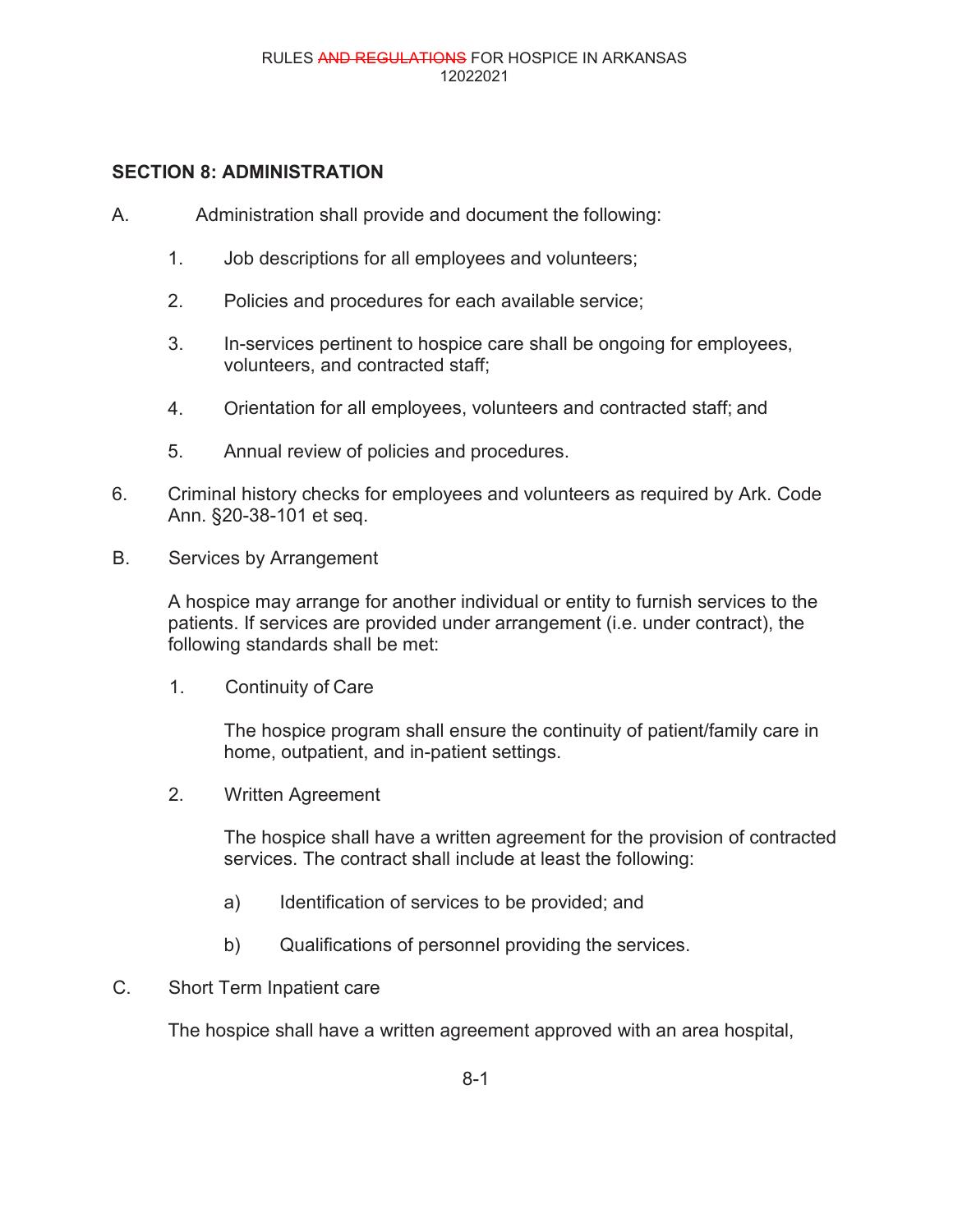hospice in-patient facility, or qualified skilled nursing facility which states that the hospice may continue to follow any hospice patient admitted to that facility.

#### D. Continuation of Care

A hospice may not discontinue or diminish care because of the lack of a payor source.

E. Licensure

The hospice and all hospice employees shall be licensed in accordance with applicable Federal, State and local laws.

F. Core Services

A hospice shall ensure all core services (i.e., Nursing, Medical Social Services, and Counseling) described in the following section are routinely provided directly by hospice employees. A hospice may use contracted staff if necessary to supplement hospice employees in order to meet the needs of patients during periods of peak patient loads or under extraordinary circumstances. If contracting is used, the hospice shall maintain professional, financial, and administrative responsibility for the services and shall assure the qualifications of staff and services provided meet the requirements specified for Nursing, Medical Social Services, Physician Services, and Counseling.

- NOTE: Physician Services may be provided by an individual contract. The contract must specify the physician will assume all responsibilities as outlined in Section 11.
- G. Post Mortem Procedures

The Hospice Agency shall have a procedure addressing post mortem procedures.

H. Pet Therapy

Pet Therapy may be provided by the hospice in the patient's home. Birds, cats, dogs, and other animals may be permitted in the patient's home. Therapy animals shall have appropriate vaccinations and licenses. A veterinary record shall be kept on all therapy animals to verify vaccinations and be made readily available for review and shall not negatively affect the well being of the patient.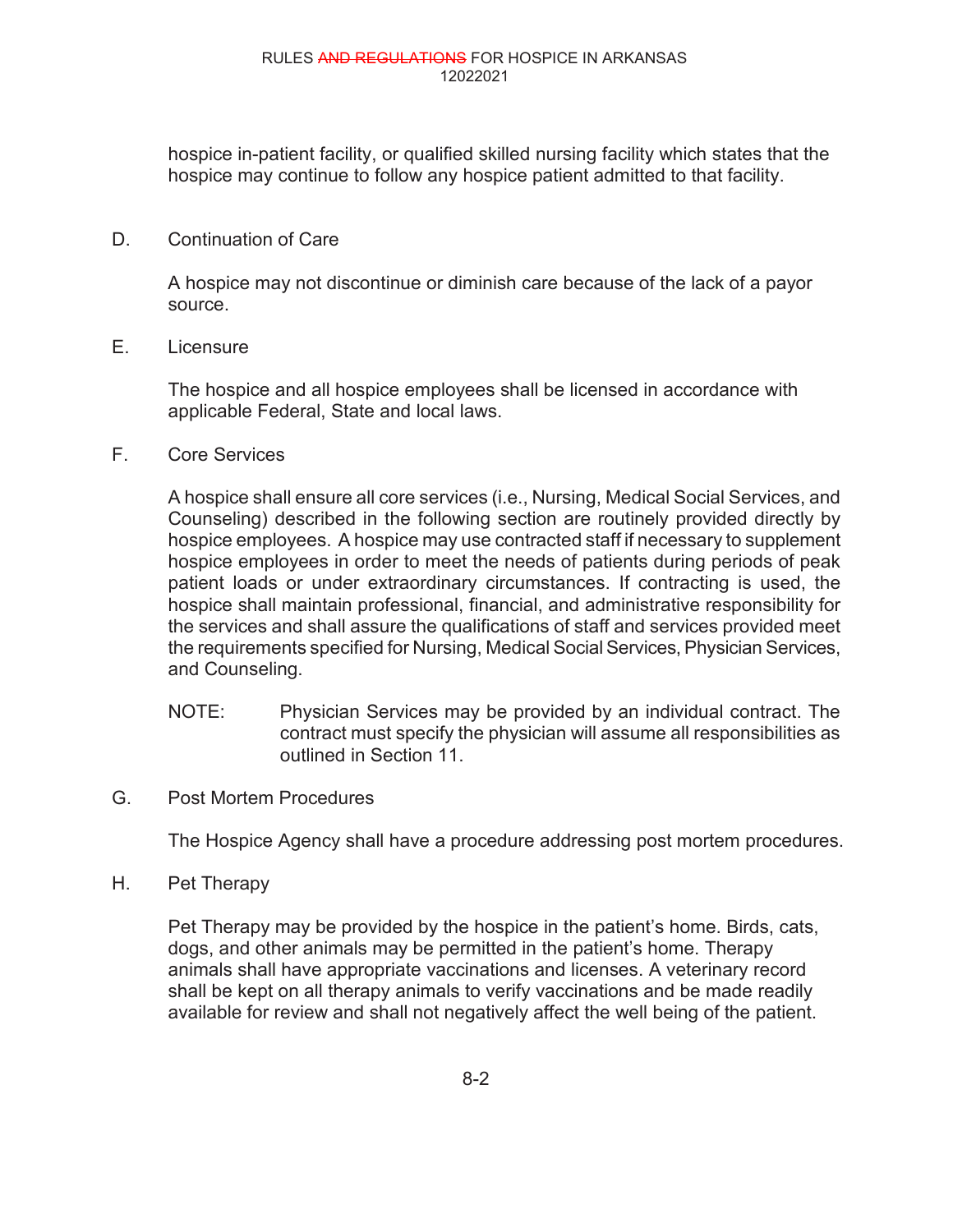I. Employee Health

It shall be the responsibility of Administration, with advice and guidance from the Medical Staff and the Infection Control Committee, to establish and enforce policies concerning pre-employment physicals and employee health. The policies shall include but are not limited to:

- 1. Requirements for an up-to-date health file for each employee;
- 2. Annual testing of each employee having direct patient contact for tuberculosis. Each employee having direct patient contact, regardless of whether the employee is a reactor, non-reactor, or converter, shall be tested or evaluated in accordance with the applicable section of the Tuberculosis Manual of the Arkansas Department of Health and Human Services; There shall be measures for prevention of communicable disease outbreaks, especially mycobacterium tuberculosis (TB). All plans for the preventing the transmission of TB shall conform to the most current CDC Guidelines for Preventing the Transmission of Mycobacterium Tuberculosis in Healthcare Settings; and
- 3. Work restrictions shall be placed on personnel who are known to be affected with any disease in a communicable stage. Such individuals shall not work in any area in any capacity in which there is the likelihood of transmitting disease to patients, personnel or other individuals within the hospice or a potential of contaminating food, food contact surfaces, supplies or any surface with pathogenic organisms.
- II. Complaints

Each agency shall keep a record of complaints received. Documentation shall include the name of the complainant, the relationship to the patient , the nature of the complaint, and the action taken to resolve the complaint.

III. Informed Consent**.**

An informed consent shall be signed by the patient or patient's representative for provision of hospice care.

IV. Certification of Terminal Illness

The agency shall have certification signed by the attending physician and medical director or physician designee stating the patient has a terminal illness.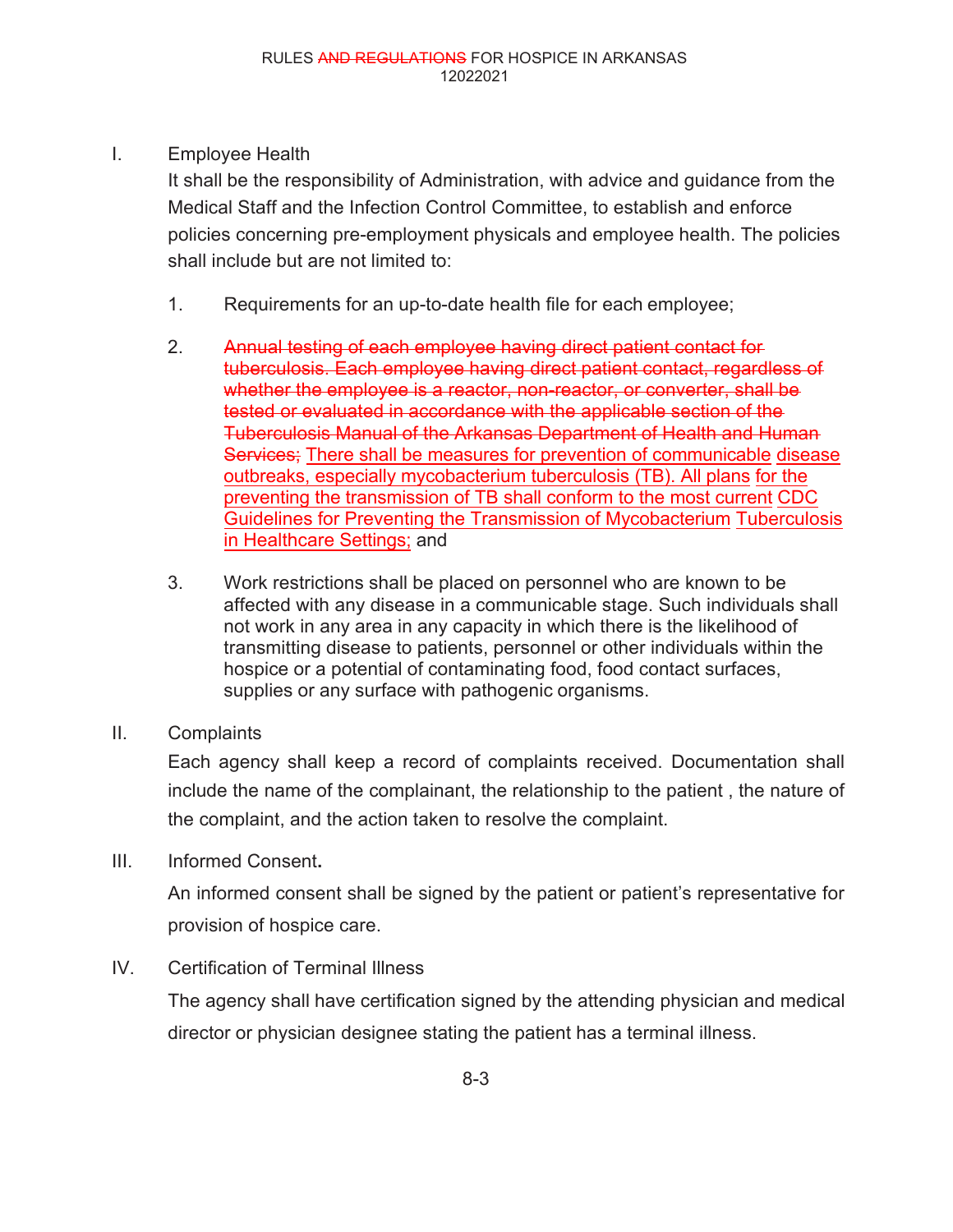- M. Election of Hospice Care
	- 1. Duration of election. An election to receive hospice care shall be considered to continue as long as the patient remains in the care of a hospice or does not revoke the election for hospice care and remains certified as appropriate for hospice.
	- 2. Effective date of election. A patient or patient's representative may designate an effective date for the election period that begins with the first day of hospice care.
	- 3. Waiver of other benefits. A patient or patient's representative can elect hospice care from only one hospice provider at any given time.
- N. Elements of the Election Statement. The election statement shall include the following:
	- 1. Identification of the hospice that provides care to the patient;
	- 2. The patient's or the patient's representative's acknowledgment that heor she has been given a full understanding of the palliative rather than curative nature of hospice care, as it relates to the patient's terminal illness;
	- 3. The effective date of the election; and
	- 4. The signature of the patient or patient's representative.
- O. Revoking the Election of Hospice Care
	- 1. A patient or patient's representative may revoke the patient's election of hospice care at any time during an election period.
	- 2. To revoke the election of hospice care, the patient or patient's representative shall file a statement with the hospice that includes the following information:
		- a) A signed statement that the patient or patient's representative revokes the patient's election for hospice care.
		- b) The date the revocation is effective. (A patient or patient's representative may not designate an effective date earlier thanthe date that the revocation is made.)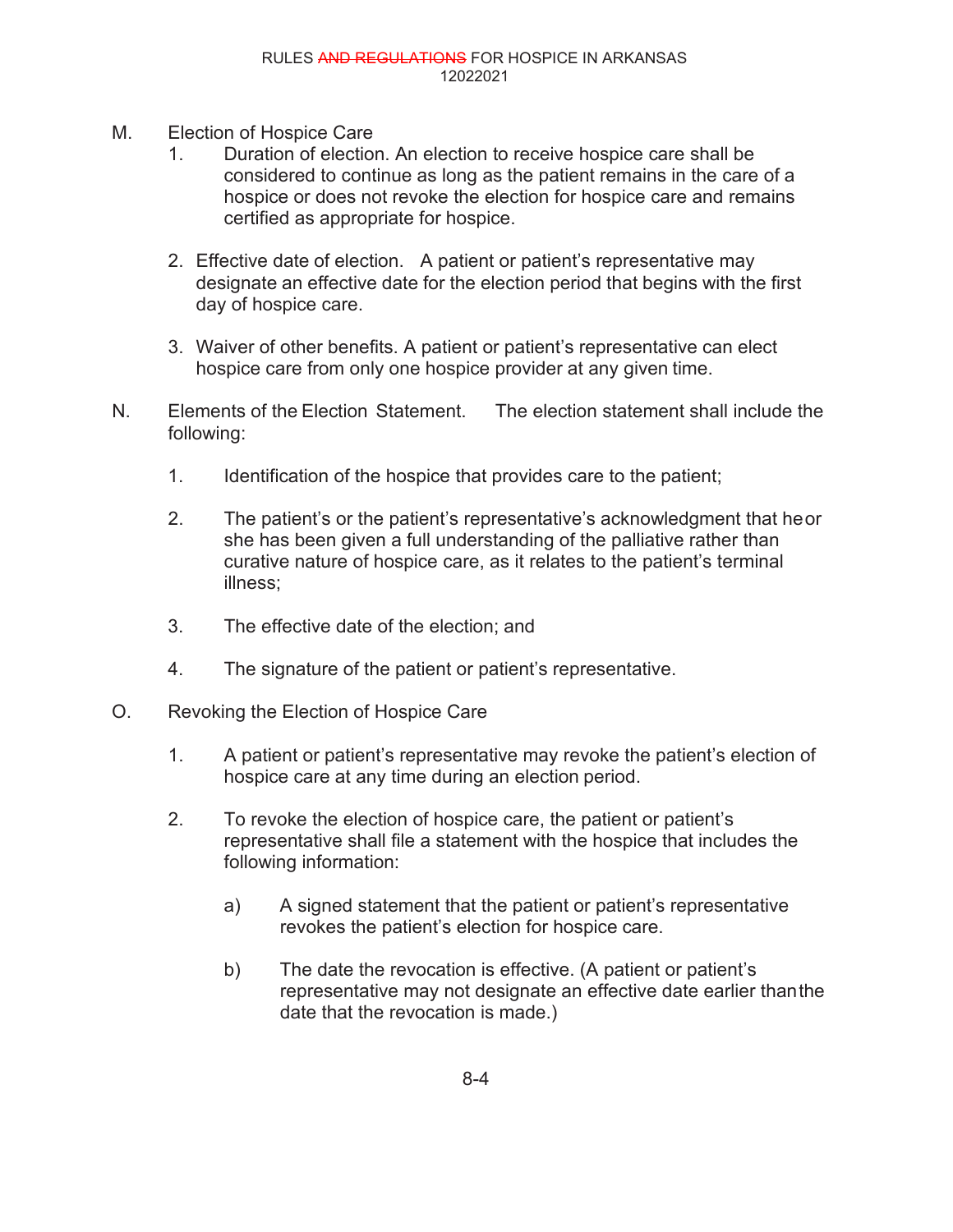### **SECTION 9: QUALITY IMPROVEMENT (QI)**

- A. The organization shall develop, implement, and maintain an ongoing program to assess and improve the quality of care and services provided. A Quality Improvement (QI) plan shall be developed and maintained to describe the manner in which QI activities shall be conducted. The QI plan shall be reviewed and approved by the Medical Staff and Governing Body annually.
	- 1. All hospice programs, services, departments and functions, including contracted services related to patient care, shall participate in ongoing quality improvement activities.
	- 2. The hospice shall collect and assess data on the functional activities identified as priorities in the QI plan.
	- 3. Improvement strategies shall be developed for programs, services, departments and functions identified with opportunities forimprovement.
	- 4. The effectiveness of improvement strategies and actions taken shall be monitored and evaluated, with documentation of conclusions regarding effectiveness.
- B. The QI program shall include, but not be limited to, ongoing assessment and improvement activities regarding the following:
	- 1. Access to care, processes of care, outcomes of care and hospice-specific clinical data;
	- 2. Customer satisfaction (patients and families, physicians, and employees).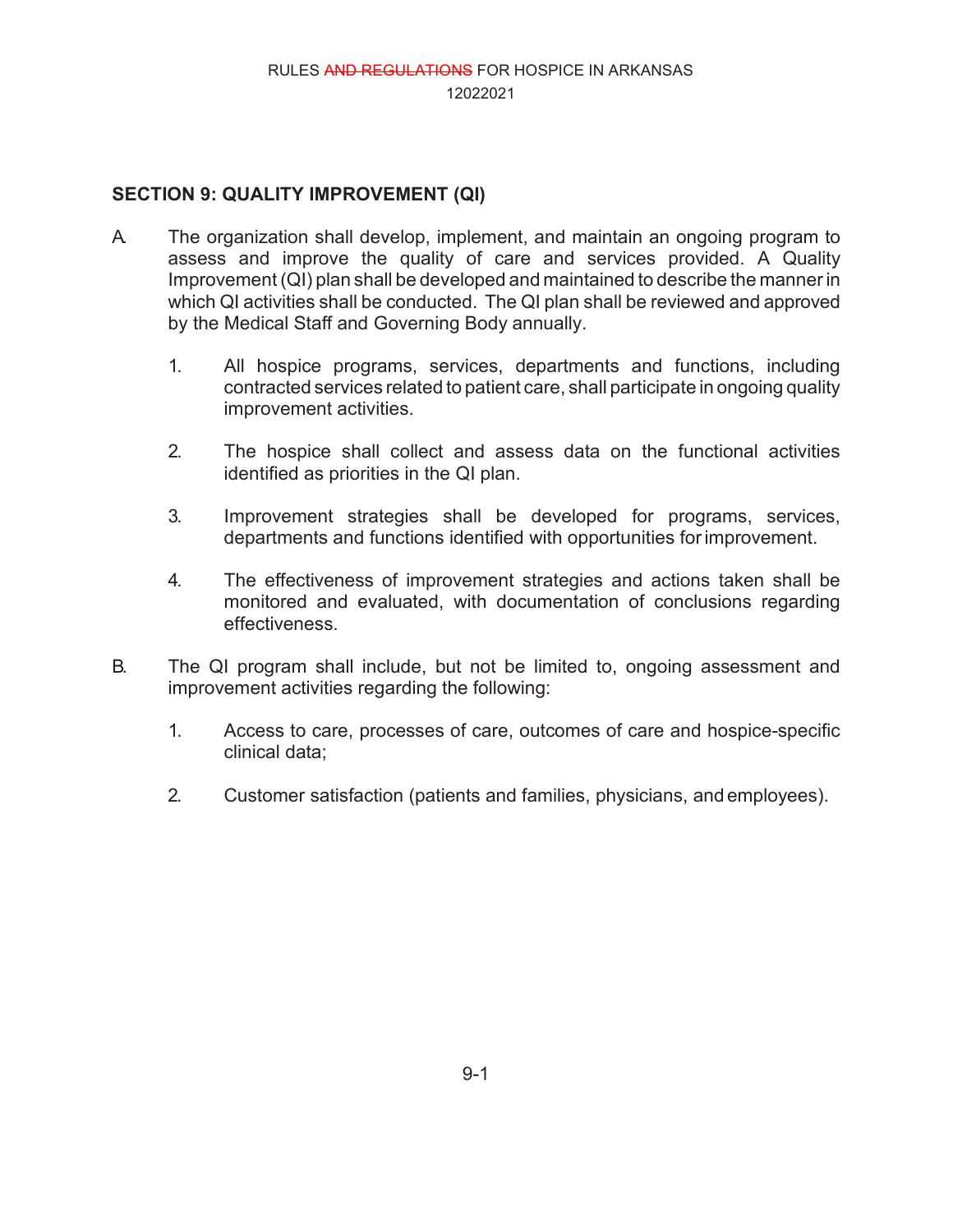#### **SECTION 10: INFECTION CONTROL**

Each hospice shall develop an infection control program which protects patients, family and personnel from nosocomial or community acquired infections.

- A. The hospice shall develop and use a coordinated process that effectively reduces the risk of endemic and epidemic nosocomial infections in patients, health care workers and visitors.
- B. It shall be the duty of the Administrator or his/her designee to report all known infectious or communicable diseases as required by Ark. Code Ann. § 20-7-109 to the Arkansas Department of Health-and Human Services and Human Services, Division of Epidemiology.
- C. There shall be policies and procedures establishing and defining a comprehensive Infection Control program to include:
	- 1. Provisions for education of universal precautions to patients, families, and hospice employees including but not limited to:
		- a) Hand hygiene including procedures for soap and water as well as alcohol based hand rub if used;
		- b) Disinfections;
		- c) Liquid and solid waste disposal of infectious waste;
		- d) Needle disposal; and
		- e) Other means of limiting the spread of contagion.
	- 2. A plan for monitoring and evaluating all aseptic and sanitation techniques employed in the hospice to ensure that approved infection control procedures are followed.
- D. There shall be an orientation program for all new health care workers concerning the importance of infection control and each health care worker's responsibility in the infection control program.
- E. There shall be a plan for each employee to receive annual in-services and educational programs as indicated based on assessments of the infection control process.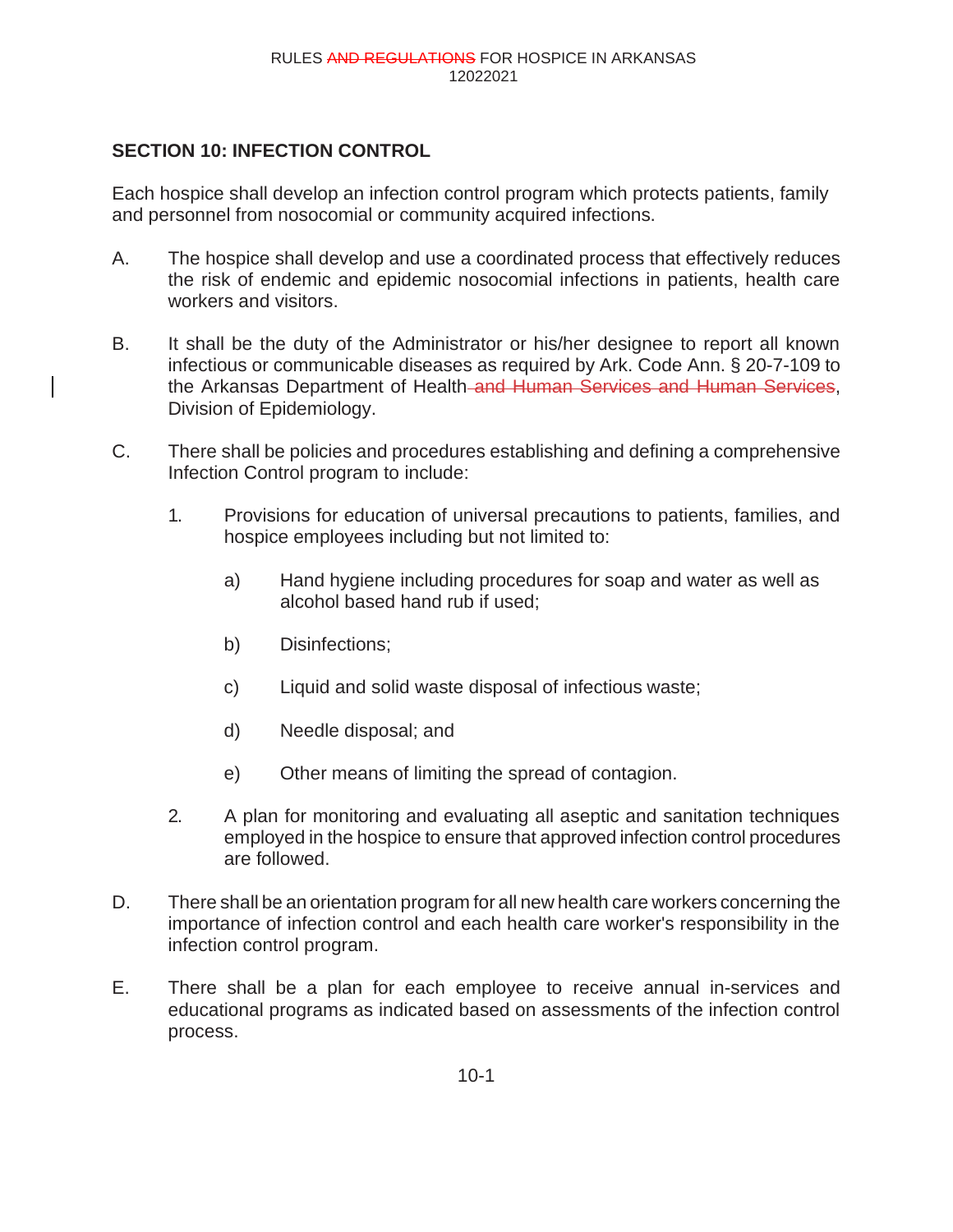- F. No items shall be used past the expiration date.
- G. One-time patient care items shall not be reused.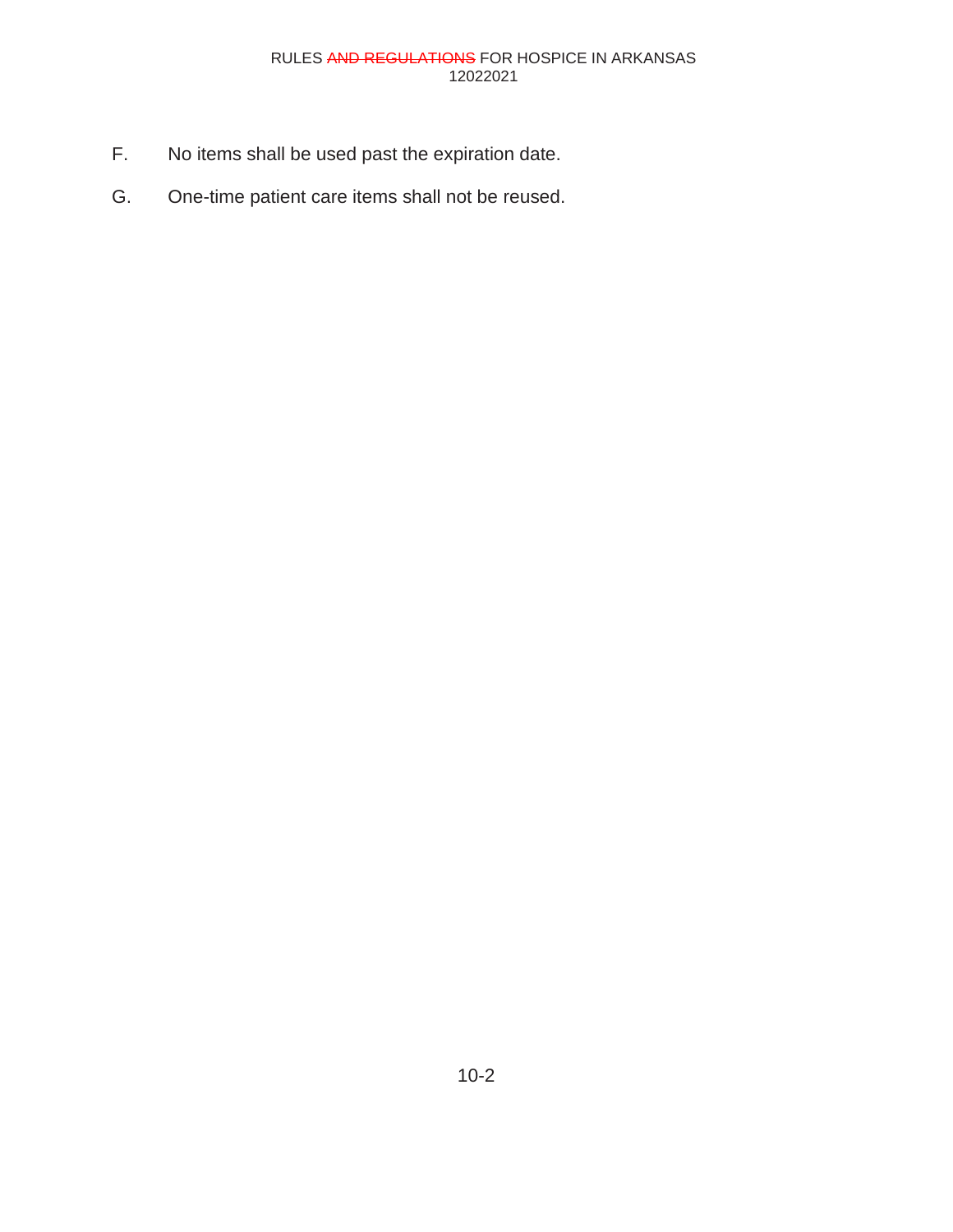#### **SECTION 11: PHYSICIAN SERVICES**

A. Medical Director

The overall responsibility for the medical component of patient care shall be under the direction of a physician, qualified by training and experience in hospice care, who shall also be responsible for no less than the following:

- 1. Ensuring and maintaining quality standards of medical practice;
- 2. Achievement and maintenance of quality assurance of medical practices through a mechanism for the assessment of patient/family care outcomes;
- 3. Certification of terminally ill patients admitted to the hospice program;
- 4. Participation as a member of the interdisciplinary team in the development, implementation and assessment of the patient/family plan of care; and
- 5. Consulting with the attending physician regarding patient care plans.
- B. Physician Services
	- 1. Physician Services shall be provided in accordance with hospicepolicies.
	- 2. Such policies shall include provisions governing the relationship of the staff physicians, attending physician and the Medical Director to each other, and to the interdisciplinary team.
	- 3. In addition to palliation and management of the terminal illness and related conditions, physician employees of the hospice, including the physician member(s) of the interdisciplinary group, must also meet the general medical needs of the patients to the extent that these needs are not met by the attending physician.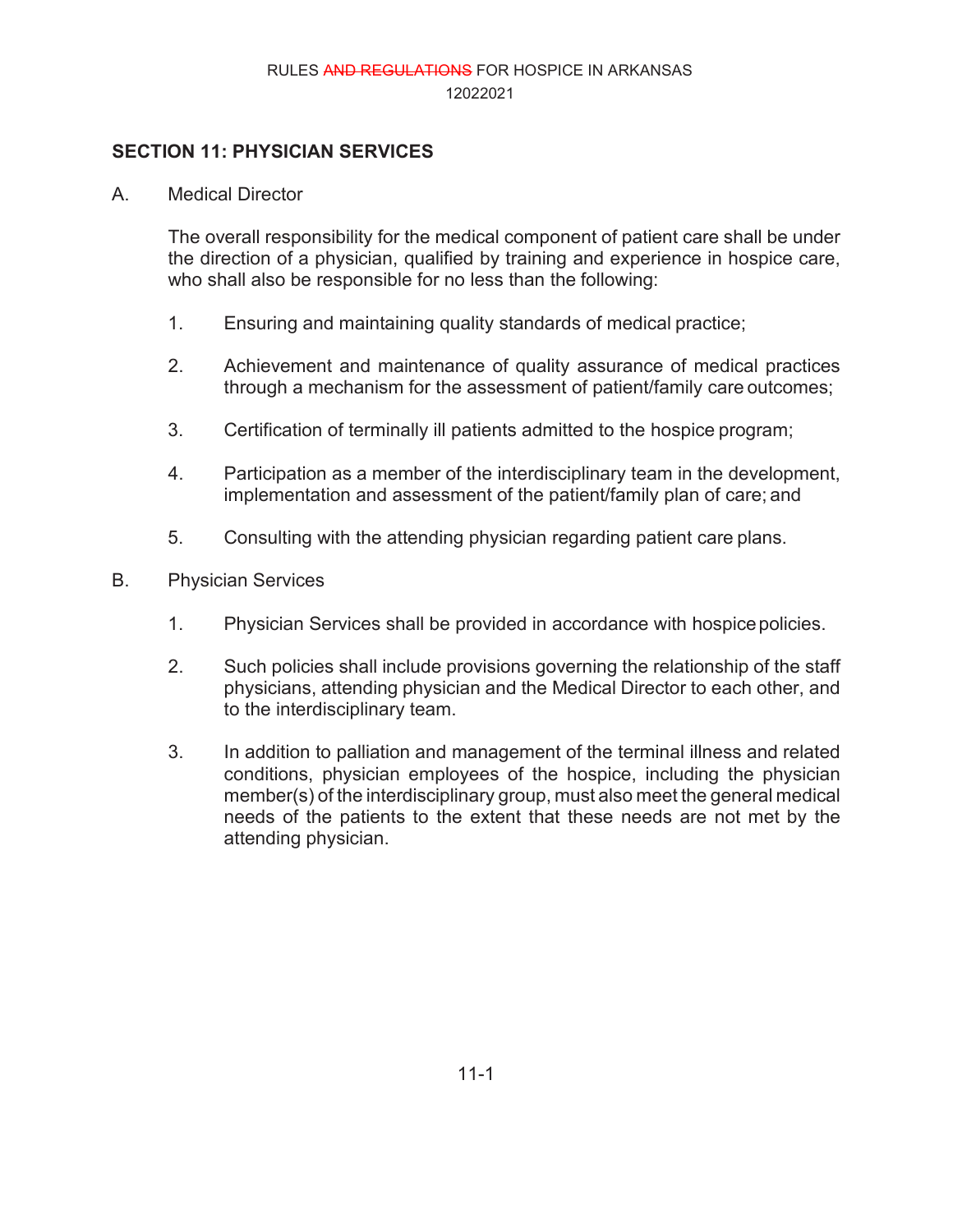# **SECTION 12: NURSING SERVICES**

- A. A registered nurse shall assign the nursing care of each patient to other personnel in accordance with the patient's needs.
- B. A registered nurse shall plan, supervise and evaluate the care for eachpatient.
- C. Nursing services shall be provided in accordance with recognized standards of practice.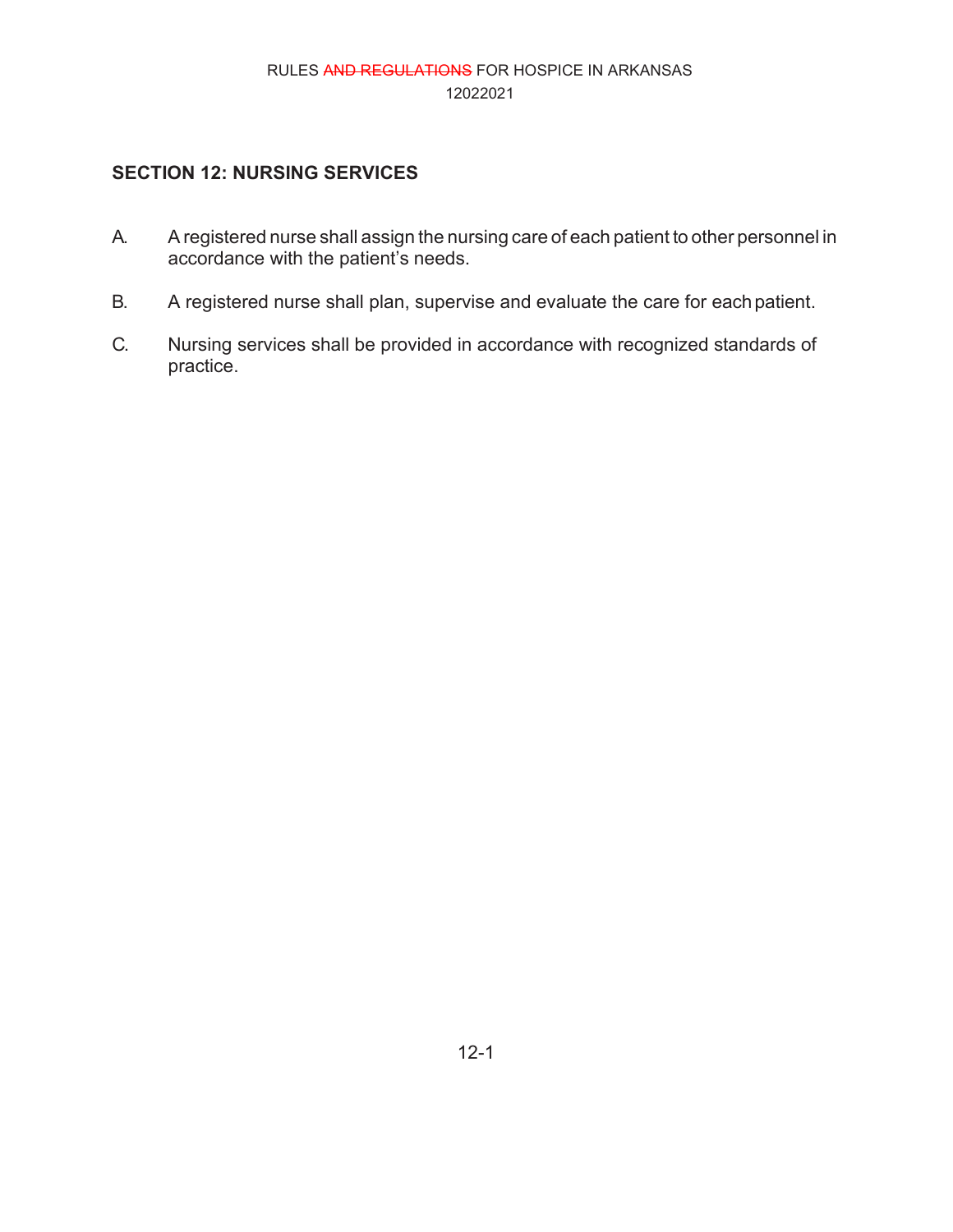# **SECTION 13: INTERDISCIPLINARY GROUP**

The Interdisciplinary Group or groups shall be composed of individuals who provide or supervise the care and services offered by the hospice.

A. Composition of the InterdisciplinaryGroup

The Interdisciplinary Group or groups shall include at least the following individuals:

- 1. A doctor of medicine or osteopathy;
- 2. A registered nurse;
- 3. A social worker; and
- 4. A pastoral or other counselor.
- B. Role of the Interdisciplinary Group

The Interdisciplinary Group shall:

- 1. Participate in the establishment of the plan of care;
- 2. Provide supervision of hospice care and services;
- 3. Periodically review and update the plan of care to reflect the needs of each patient receiving hospice care.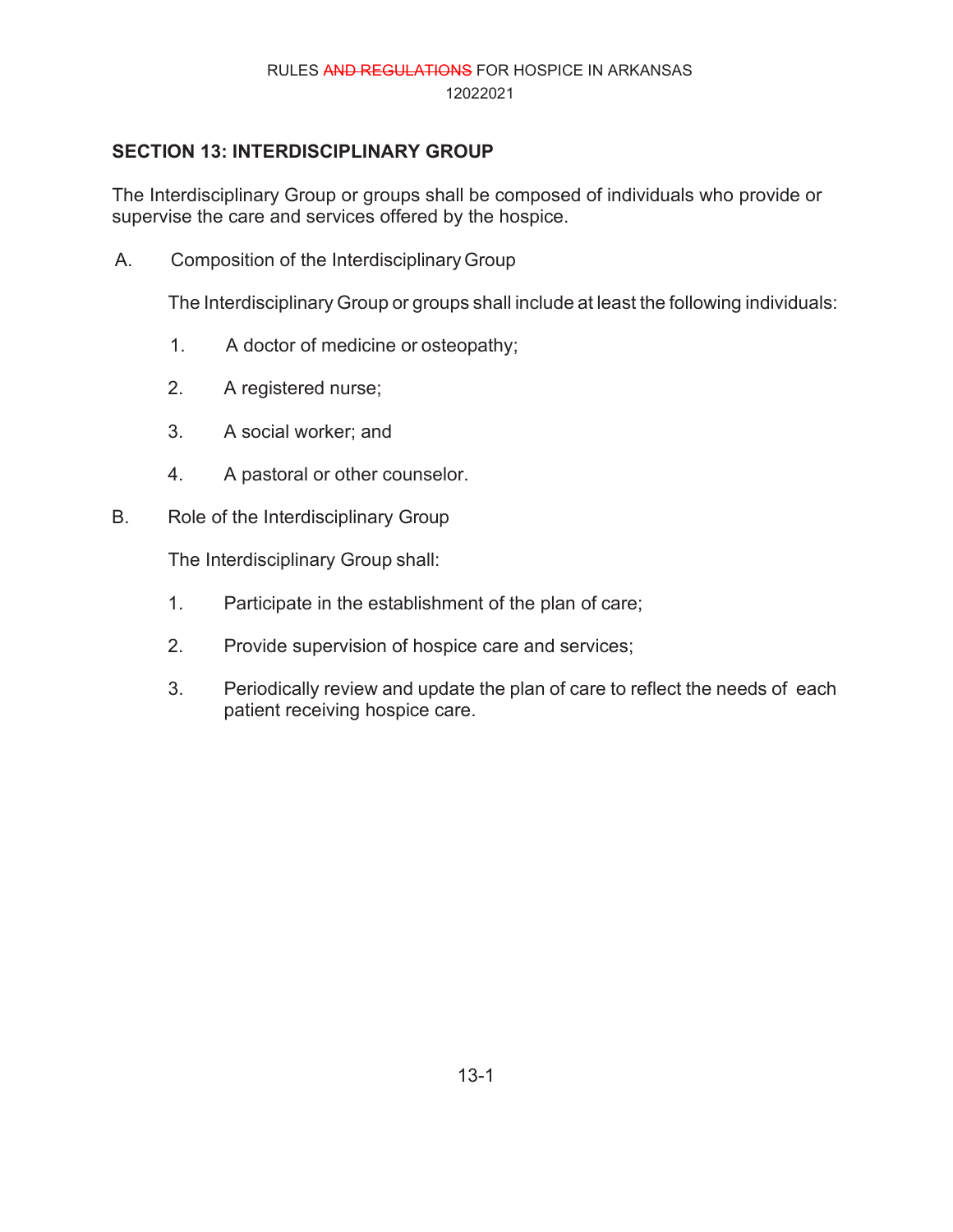## **SECTION 14: VOLUNTEERS**

The hospice shall use volunteers, in defined roles, under the supervision of a designated hospice employee. The hospice shall maintain documentation of active and ongoing efforts to recruit and retain volunteers.

A. Training

Orientation and training shall be provided consistent with acceptable standards of hospice practice.

B. Role

Volunteers may be used in administrative services or direct patient care.

C. Level of Activity

A hospice shall maintain a volunteer staff sufficient to provide administrative or direct patient care at a minimum that equals five percent of the total patient care hours of all paid hospice employees and contract staff. The hospice shall maintain a continuing level of volunteer activity. Expansion of care and services achieved through the use of volunteers, including the type of services, and the time worked, shall be recorded.

D. Employees as Volunteers

Hospice employees may be used as volunteers only after completing a hospice volunteer training program.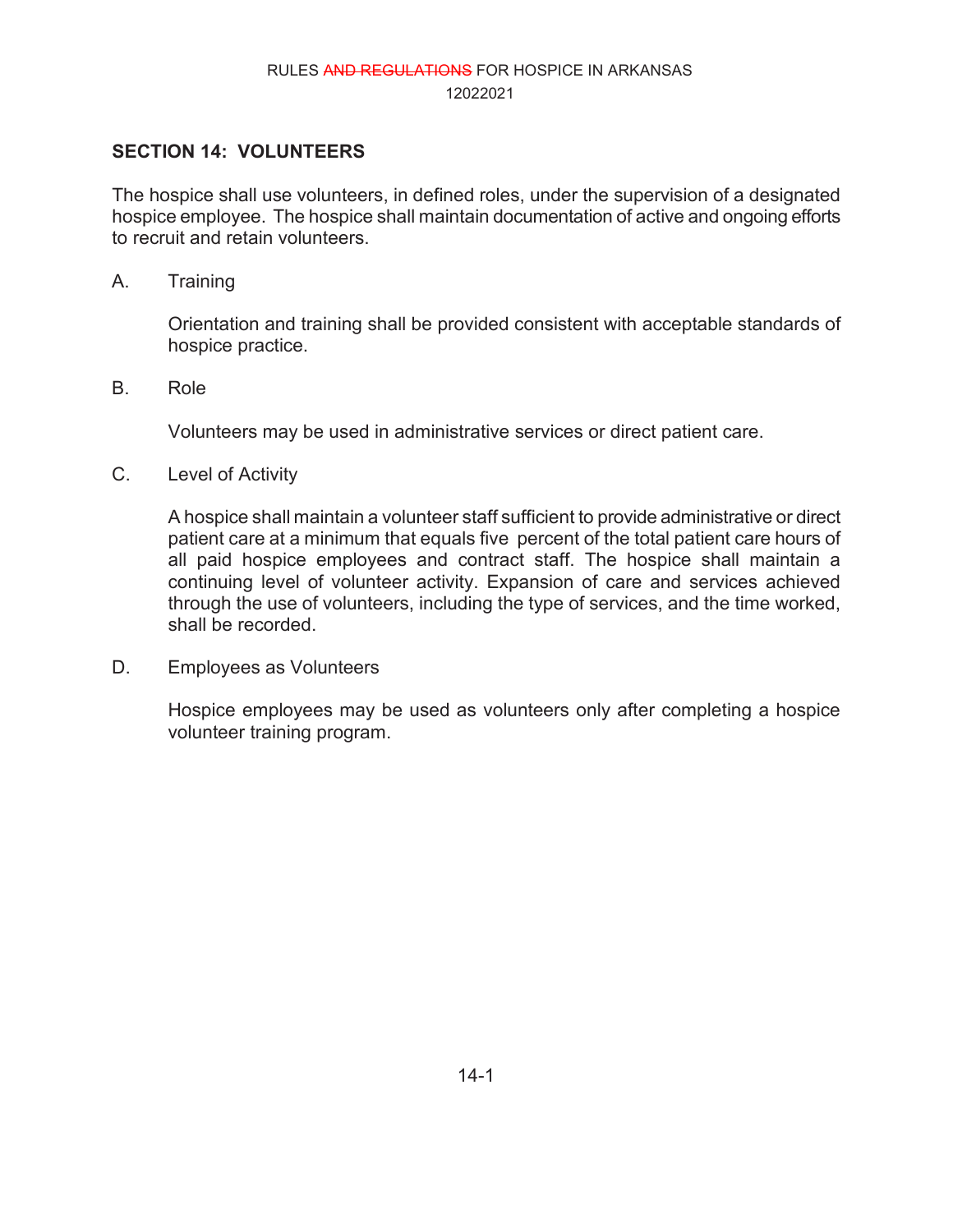# **SECTION 15: COUNSELING SERVICES**

Counseling services shall be available to the patient and the family and shall include the following:

A. Bereavement Services

There shall be an organized program for provision of bereavement services under the supervision of an individual with specialized bereavement training. The plan of care for these services shall reflect family needs which shall include personal visits up to one year following the patient's death. Refusal or variations from the visits or contacts shall be documented.

B Dietary Counseling

A qualified dietitian shall provide dietary counseling, when required.

C. Spiritual Counseling

The hospice shall notify the patient of the opportunity for spiritual counseling either from the hospice pastoral counselor or clergy of the patient's choice. If the patient elects to have his/her clergy visit, the hospice shall make reasonable efforts to arrange for the visit(s).

D. Social Services

Social Services shall be provided by a qualified Social Worker.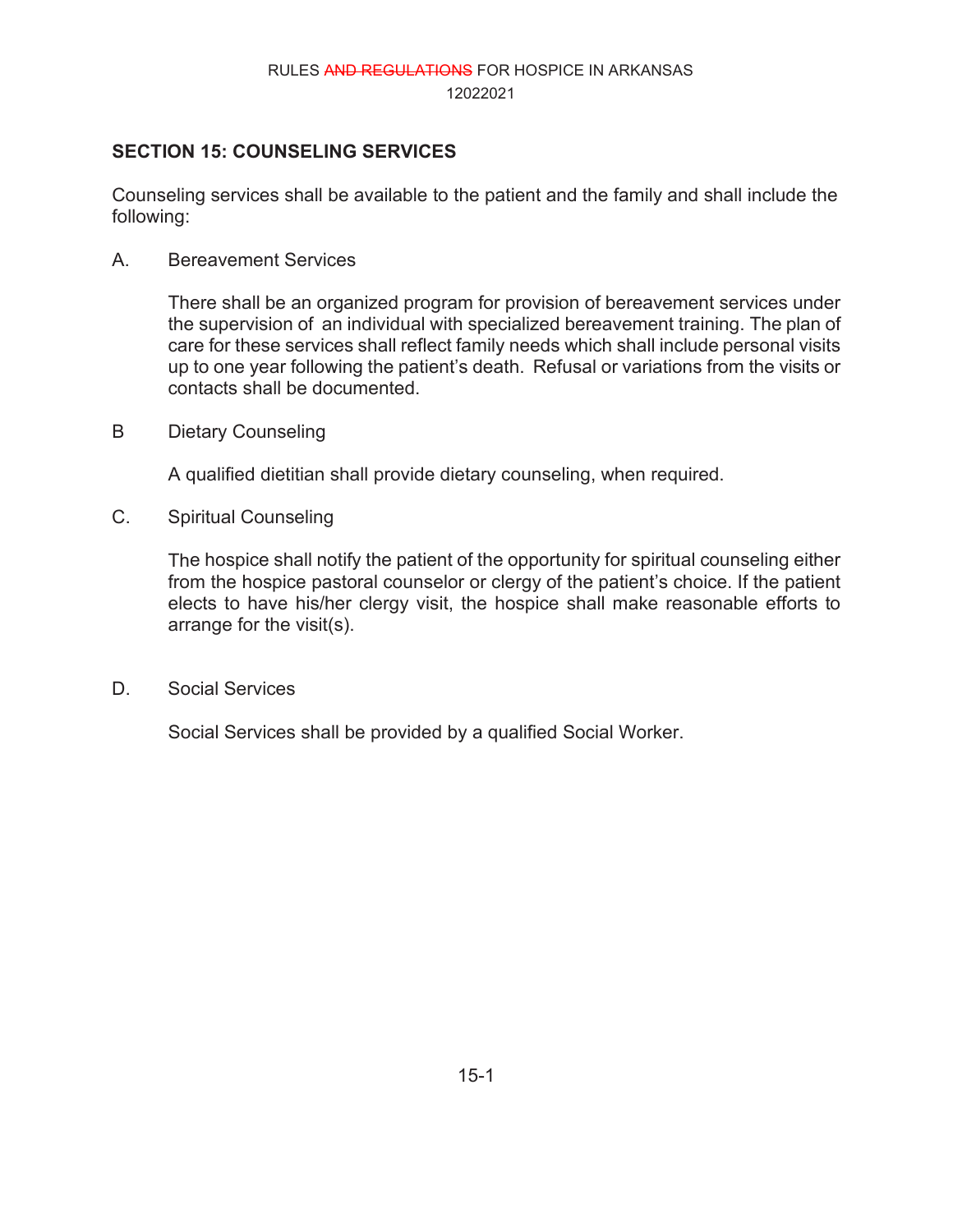# **SECTION 16: OTHER SERVICES**

A hospice shall ensure the following services are available and provided directly by hospice employees or under arrangement and offered in a manner consistent with acceptable standards of practice:

- A. Physical Therapy;
- B. Occupational Therapy; and
- C. Speech-Language Pathology.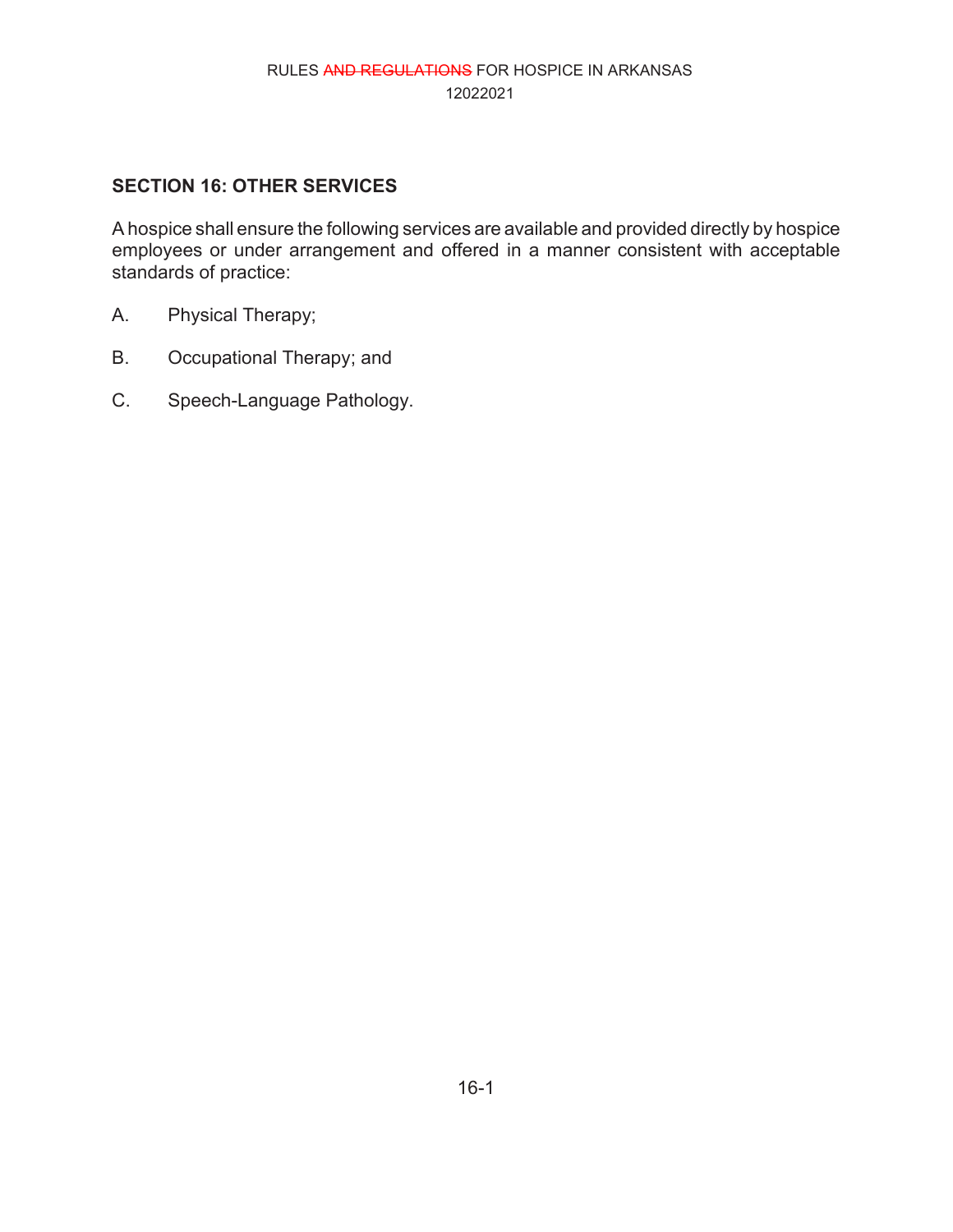# **SECTION 17: HOSPICE AIDE AND HOMEMAKER SERVICES**

- A. Hospice aide services shall be available and adequate in frequency to meet the needs of the patient. A hospice aide is a person who meets at least one of the following requirements:
	- 1. Has at least one year of experience in an institutional setting (home health agency, hospital, hospice, or long-term care facility). This experience shall be verified by a previous employer;
	- 2. Has a certificate issued by the State of Arkansas for work in long-term care facilities. A copy of this certificate shall be available for review; or
	- 3. Has completed a 40-hour aide training course that meets requirements set forth in these requistions rules. In lieu of the requirement for completion of the hospice aide training course, a nursing student may qualify as a hospice aide by submitting documentation from the Director of Programs and/or the Dean of a School of Nursing that reflects the nursing student has demonstrated competency in providing basic nursing care in accordance with the school's curriculum.
- B. Any aide who has not been employed as an aide in an institutional setting in the last 24 months shall be observed by a registered nurse performing the skills required to care for a patient including bathing, transferring, range of motion exercises, toileting, dressing, nail care and skin care. The registered nurse shall observe the aide performing these skills on a person. Any other tasks or duties for which the aide may be responsible shall be evaluated by written test, oral test or observation. There shall be documentation by the agency to show evidence of this evaluation.
- C. A registered nurse shall complete an aide assignment sheet for each patient receiving aide services. Each aide caring for the patient shall receive a copy of the assignment sheet and provide services as assigned. A copy of the assignment sheet shall be left in the patient's home and in the patient's medical record.
- D. Each aide assignment sheet shall be individualized and specific according to the patient's needs.
- E. The registered nurse shall conduct a visit to the patient's place of residence at least every two weeks to supervise the aide and update the aide assignment sheet.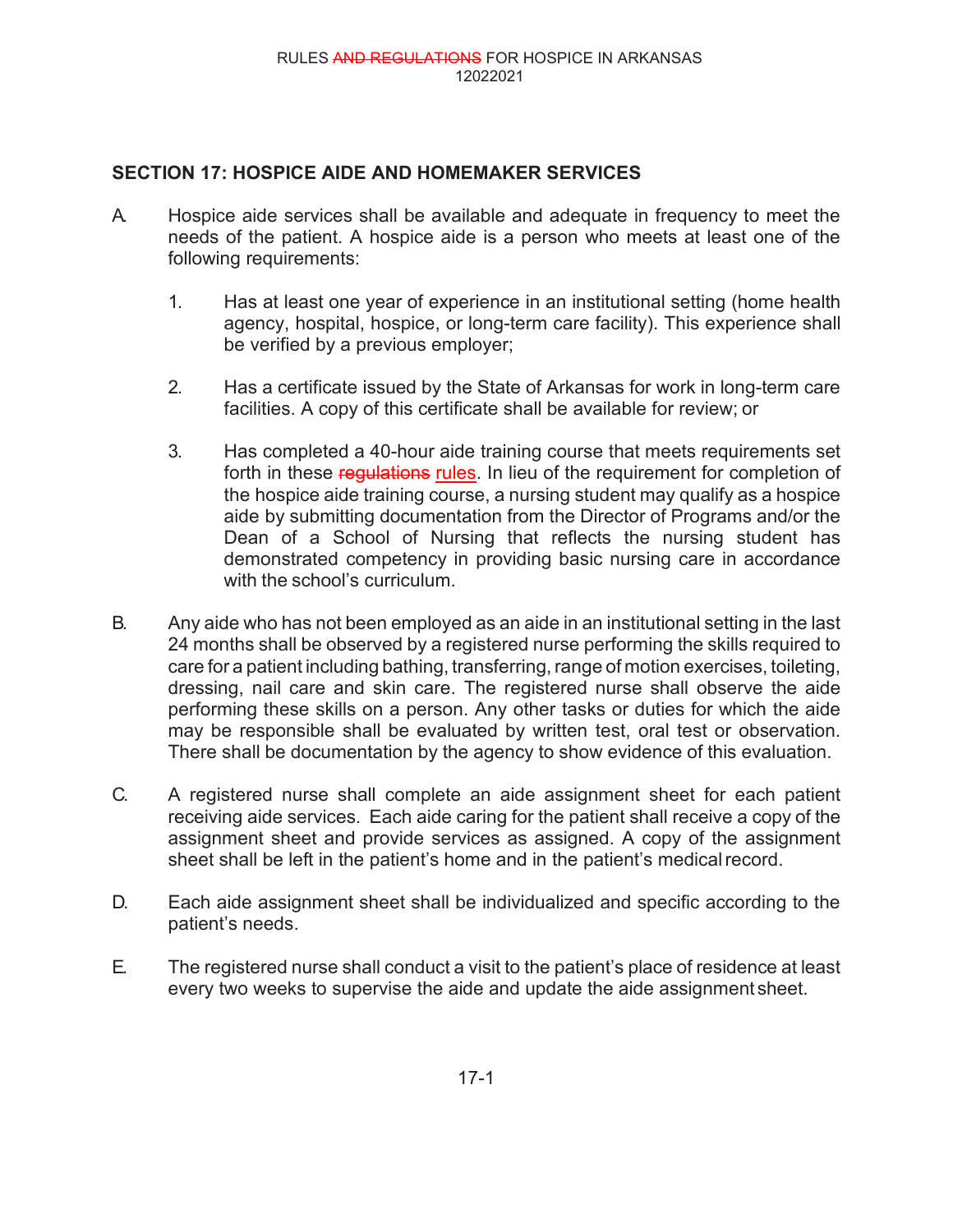- F. In no event shall a hospice aide receive or write verbal orders from a physician. A hospice aide shall not perform any sterile procedure or any procedure requiring the application of medication requiring a prescription.
- G. Upon a request by a patient and/or family member for assistance with medications, the registered nurse may assign a hospice aide to assist with oral medications, which are normally self-administered. Assistance shall be limited to reminding a patient to take a medication at a prescribed time, opening and closing a medication container and returning a medication to a proper storage area.
- H. Except as otherwise provided in these rules, duties of the hospice aide may include:
	- 1. Personal care (example: bathing, grooming, feeding, ambulation, exercise, oral hygiene, and skin care, etc.);
	- 2. Assistance with medications ordinarily self-administered as assigned;
	- 3. Household services essential to health care in the home;
	- 4. Completion of records and reporting to appropriate supervisor;
	- 5. Taking and charting vital signs;
	- 6. Extension of therapy services; and
	- 7. Any duty consistent with the State Board of Nursing Regulations on Delegation of Duties may be assigned by a registered nurse to meet the needs of the patient.
- I. If the training is provided by the agency, the training program for hospice aides shall be conducted under the supervision of a registered nurse. The training program may contain other aspects of learning, but shall include the following;
	- 1. A minimum of 40 hours of classroom and clinical instruction related particularly to the hospice setting;
	- 2. Written course objectives with expected outcomes and methods of evaluation;
	- 3. An assessment that the student knows how to read and write and to carry out directions; and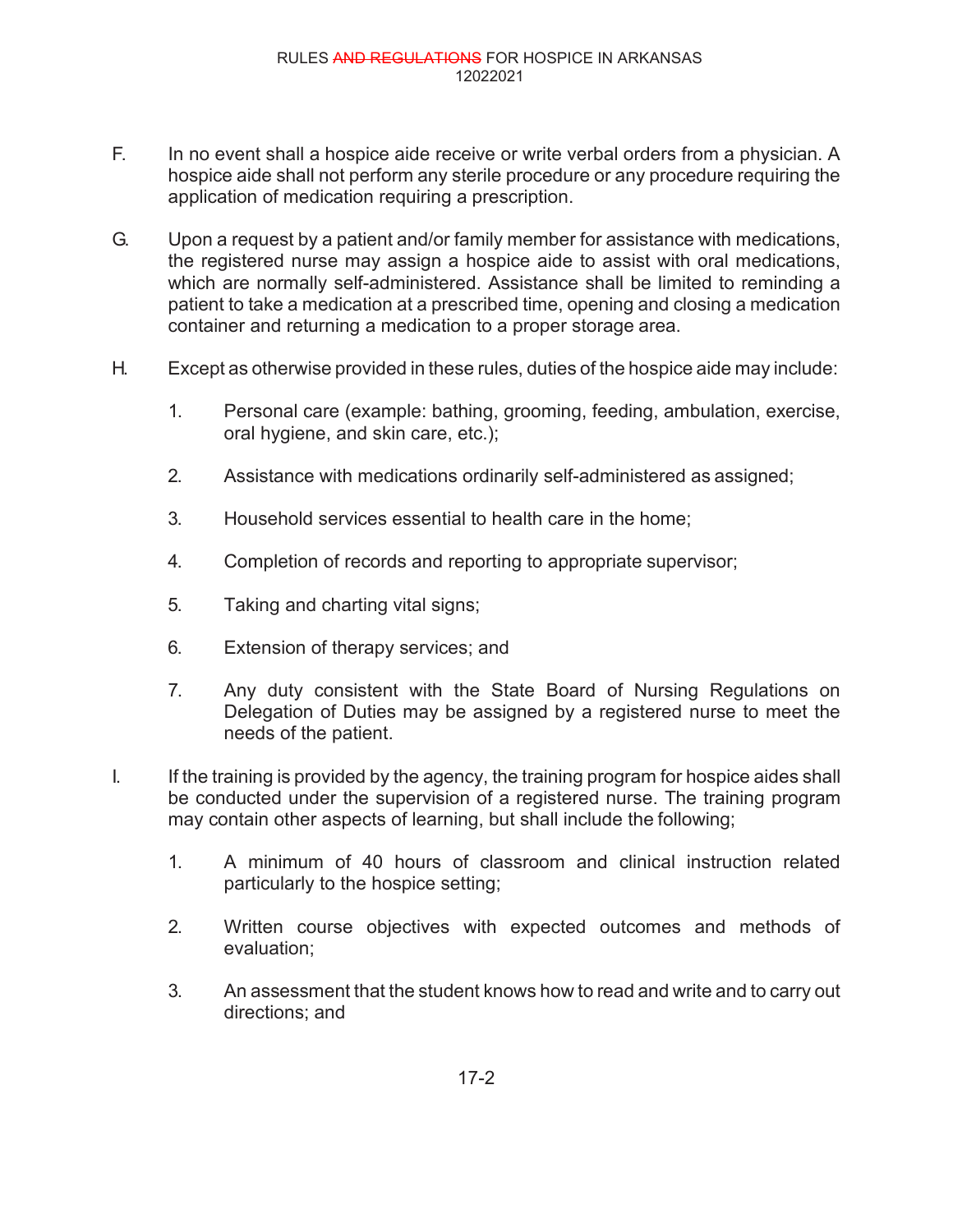- 4. Orientation to hospice philosophy, bathing, ambulation and exercise, personal grooming, principles of nutrition and meal preparation, health conditions, developmental stages and mental status, household services essential to health care at home, assistance with medication, safety in the home, completion of appropriate records and reporting changes to appropriate supervisor.
- J. Aides shall receive a minimum of 12 hours in-service training per 12 months. The in-services provided shall address areas that directly relate to the patient care aspects of the aides' job.
- K. Homemaker services shall be available and adequate in frequency to meet the patient's needs.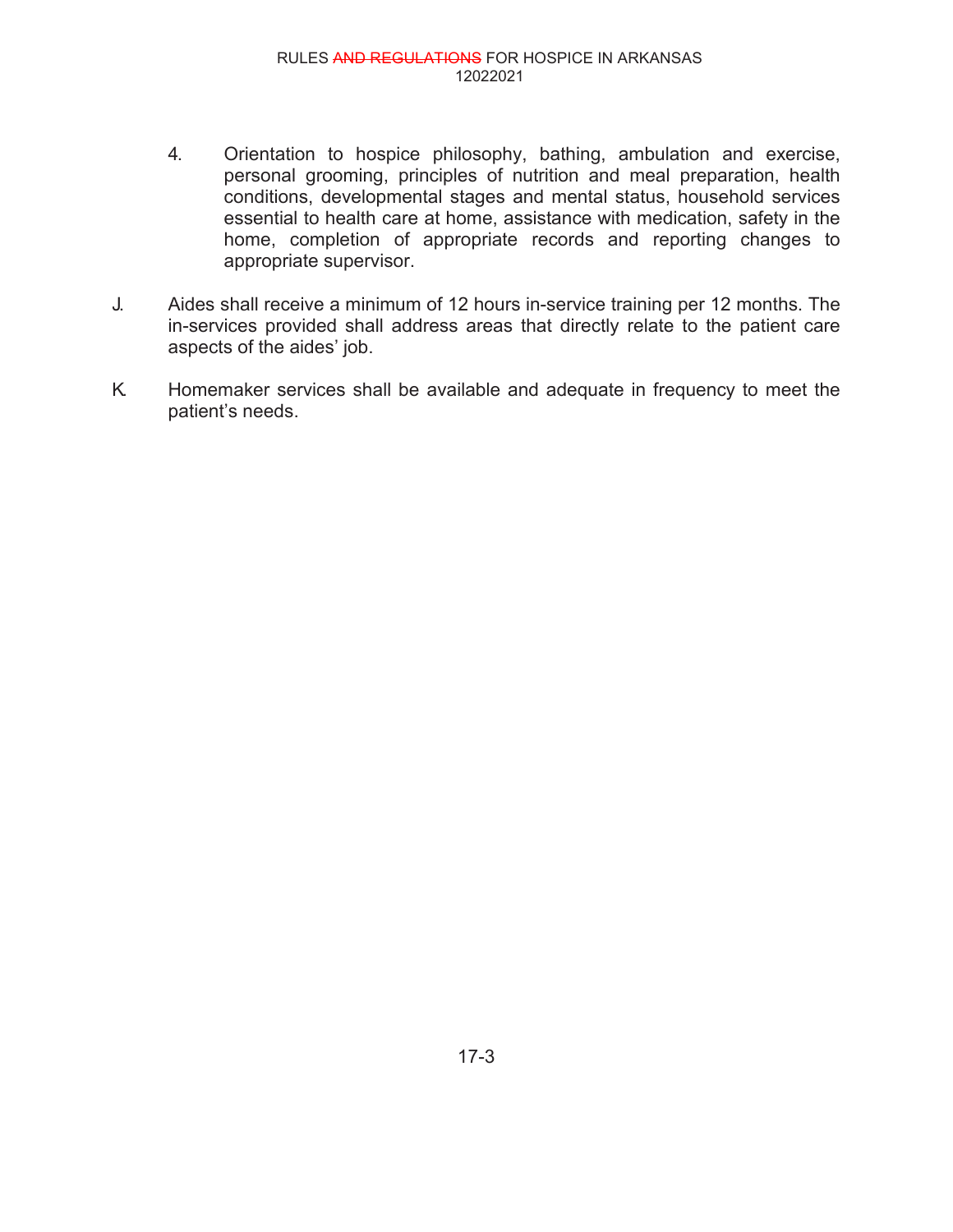### **SECTION 18: PLAN OF CARE**

A written plan of care shall be established, maintained, and provided for each patient admitted to a hospice program. The plan shall include an assessment of the patient's needs and identification of the services including the management of discomfort and symptom relief. It shall state in detail the scope and frequency of services needed to meet the patient's and family's needs. A written plan of care shall be:

- A. Developed by the attending physician, the medical director or physician designee and interdisciplinary group prior to providing care; and
- B. Reviewed and revised to reflect the patient and family's current needs, by the attending physician, the medical director or physician designee, and interdisciplinary group. The reviews shall be documented.
- C. Content of plan. The plan must include assessment of the individual's needs and identification of the services including the management of discomfort and symptom relief. It must state in detail the scope and frequency of services needed to meet the patient's and family's needs.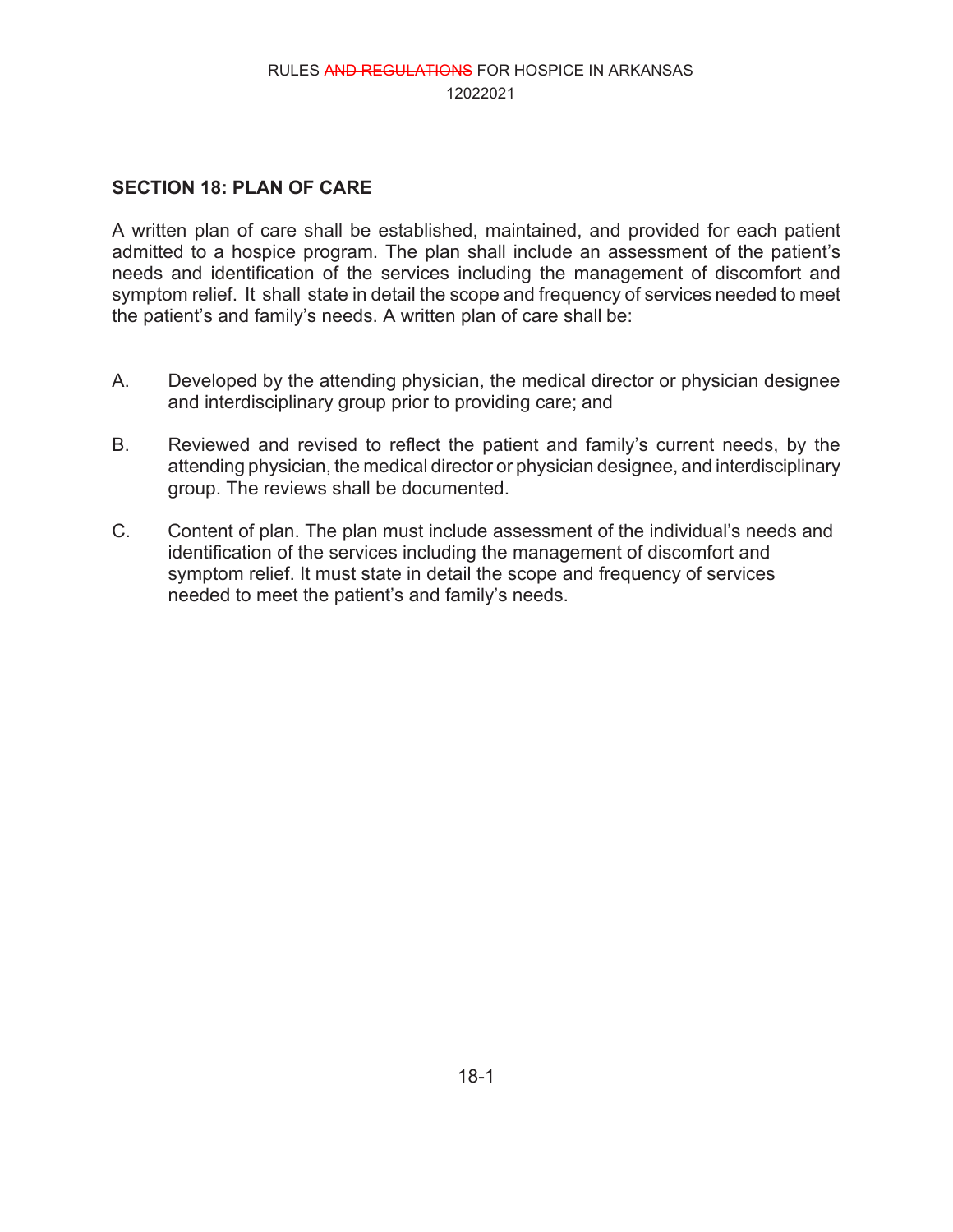# **SECTION 19: CLINICAL RECORDS**

In accordance with accepted principles of practice, the hospice shall establish and maintain a clinical record for every patient receiving care and services. The record shall be complete, accurate readily accessible and systematically organized to facilitateretrieval.

A. Content

Entries shall be made for the day services are provided and filed within seven days. Entries shall be signed by the person providing the services. All entries shall be legible and readily accessible. The record shall include all services whether furnished directly or under arrangement. Each patient's record shall contain the following:

- 1. Initial and subsequent assessments;
- 2. Plan of care;
- 3. Identification data;
- 4. Consent, authorization and election forms;
- 5. Pertinent medical history; and
- 6. Documentation of all services and events.
- B. Protection of Information

The hospice shall use reasonable precautions to safeguard the clinical record against loss, destruction and unauthorized use.

C. Record Retention

Closed records shall be retained for a minimum of five years.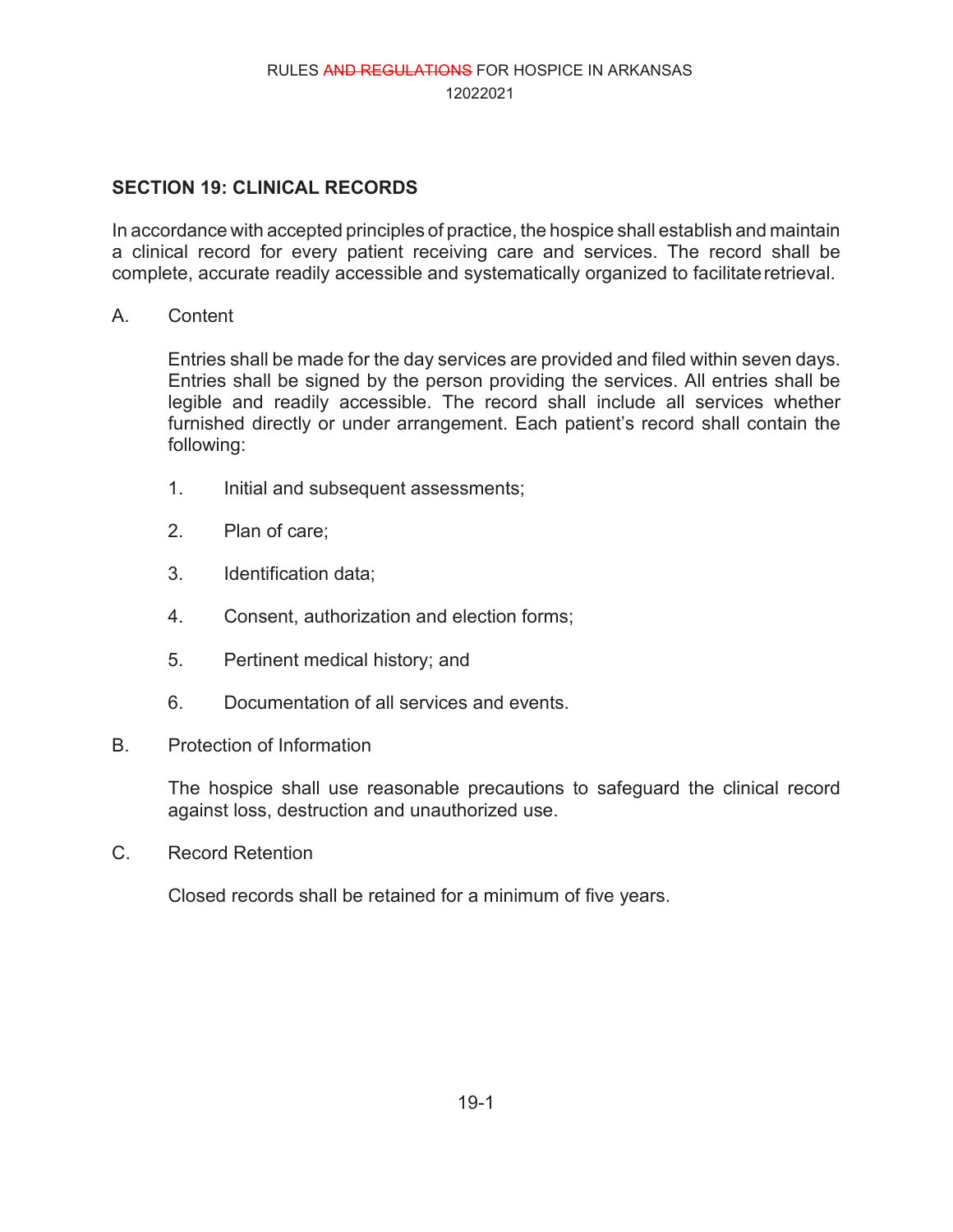## **SECTION 20: MEDICAL SUPPLIES / MEDICATIONS**

Medical supplies, appliances, drugs and biologicals, shall be provided as needed for the palliation and management of the terminal illness and related conditions.

A. Administration

All drugs and biologicals shall be administered in accordance with accepted standards of practice.

B. Controlled Drugs in the Patient's Home

Controlled substances no longer required by a patient receiving in-home hospice services may be disposed of by the owner of the prescription or a family member of a deceased patient to whom the controlled substances were dispensed. If requested, the controlled substances may be disposed of in the presence of a hospice nurse in which case the nurse shall document the disposal by completing the Report of Drugs Surrendered Form and returning it to Pharmacy Services and Drug Control, Arkansas Department of Health-and Human Services and Human Services. The patient or family member shall keep the blue copy of the Report of Drugs Surrendered Form while the nurse places the yellow copy in the medical record and returns the white copy to Pharmacy Services and Drug Control, Arkansas Department of Health-and Human Services.

C. Administration of Pharmaceuticals

A licensed nurse, physician, patient or caregiver shall administer pharmaceuticals.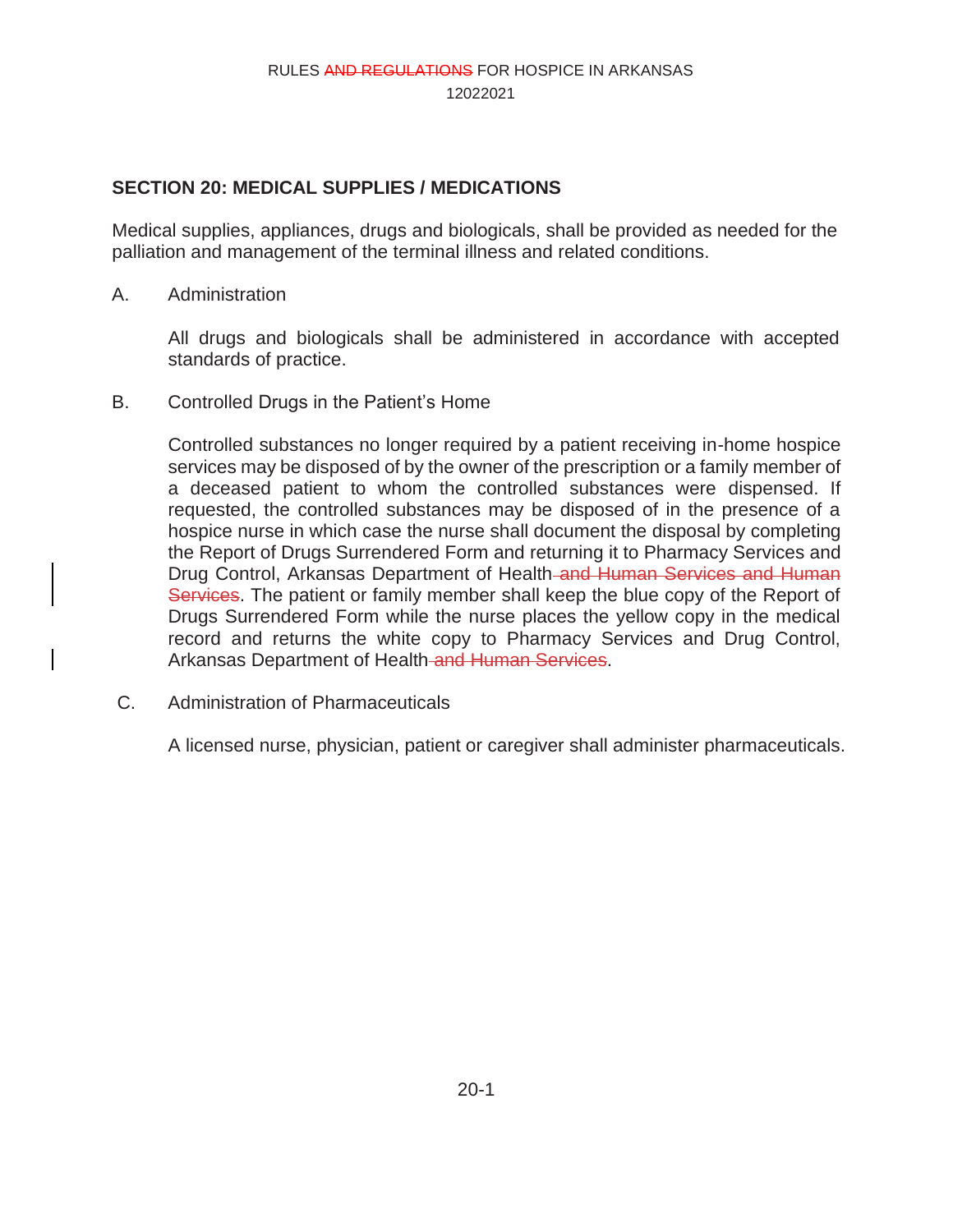# **SECTION 21: SHORT-TERM INPATIENT CARE**

Inpatient care shall be available for pain control, symptom management, respite purposes, and shall be provided in licensed facilities, as stated below:

A. Inpatient Care for Symptom Control

Inpatient care for pain control and symptom management shall be provided in one of the following:

- 1. A hospice that meets the requirements for providing inpatient care directly as specified in the Section, 22 "Inpatient Direct Care."
- 2. A hospital or a Skilled Nursing Facility (SNF).
- 3. Each shift shall include a registered nurse on site to supervise and provide direct patient care.
- B. Inpatient Care for Respite Purposes

Inpatient care for respite purposes shall be provided by one of the following:

- 1. A hospice that meets the requirements for providing inpatient care directly as specified in the Section, "Inpatient Direct Care", Section 22.
- 2. A hospital, skilled nursing facility (SNF), or nursing facility (NF).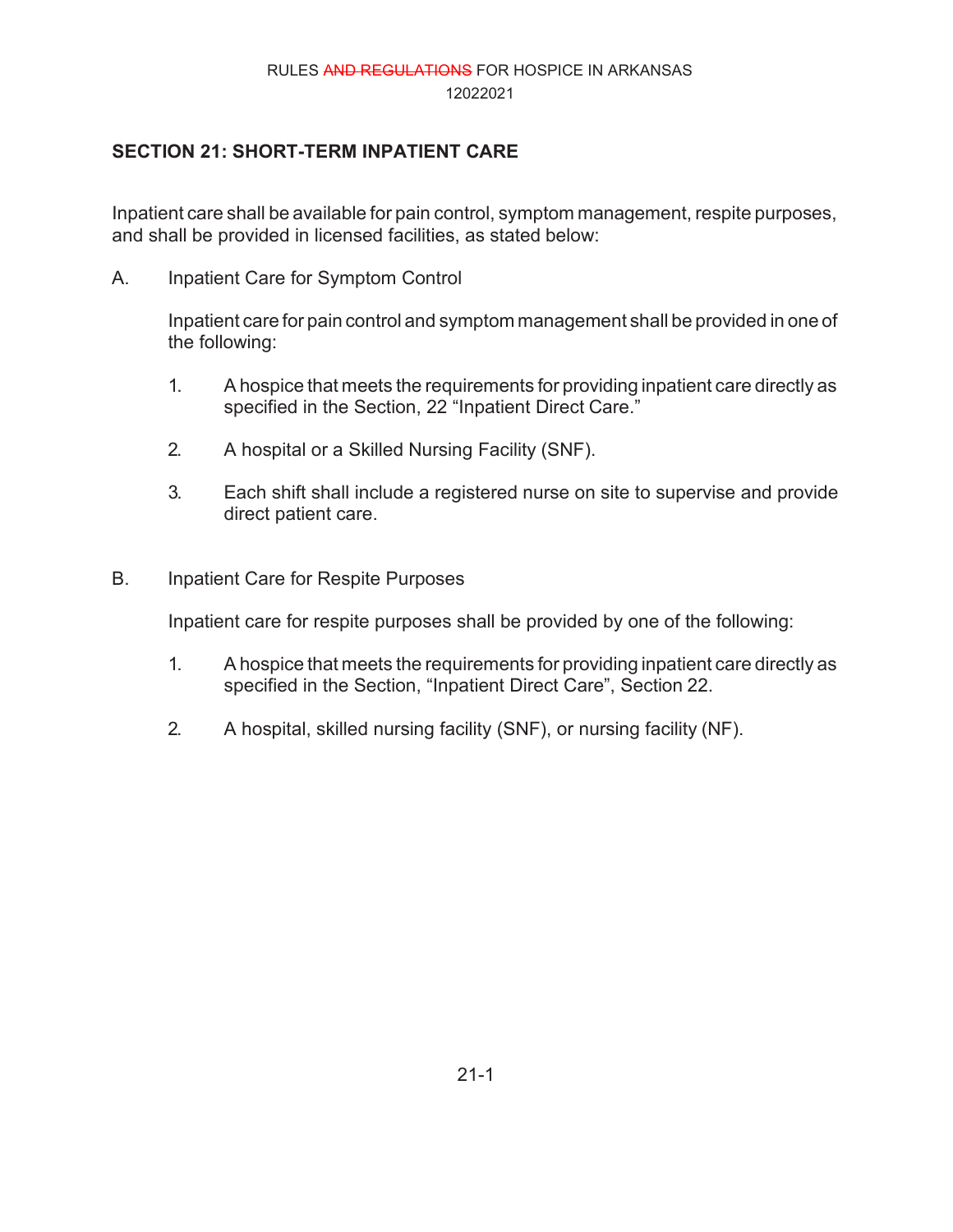# **SECTION 22: IN-PATIENT DIRECT CARE**

In addition to the preceding sections, In-patient Direct Care shall also comply with Sections 22 through 34.

- A. Administration shall be responsible for the following:
	- 1. Policies and procedures shall be provided for the general administration of the institution and for each department, section or service in the facility. All policies and procedures for departments or services shall have evidence of ongoing review and/or revision. The first page of each manual shall have the annual review date, signature of the department supervisor and/or person(s) conducting the review.
	- 2. The facility shall have visitation policies determined by the Medical Staff, Governing Body and Administration.
		- a) Patients shall be permitted to receive visitors at any hour, including small children.
		- b) Visitation restriction may include:
			- 1) When the presence of a visitor would be medically or therapeutically contraindicated;
			- 2) If the person has signs or symptoms of a transmittable disease
				- The facility shall allow access through telephone, telecommunications, or other means when visitation is restricted by 1) or 2);
			- 3) At the request of the patient, law enforcement or court order;
			- 4) If the presence of a visitor would interfere with the care of or rights of any patient;
			- 5) If the person is determined to be a danger to staff, other patients, or visitors; non-compliant with healthcare facility policies; or engaging in disruptive, threatening, or violent behavior toward any staff member, patient, or other visitor.
	- 3. Disaster Preparedness

A written disaster preparedness plan shall be developed and communicated to staff through orientation, education and ongoing reviews. The plan shall include:

a) A definition of "disaster" for the hospice inpatient facility's given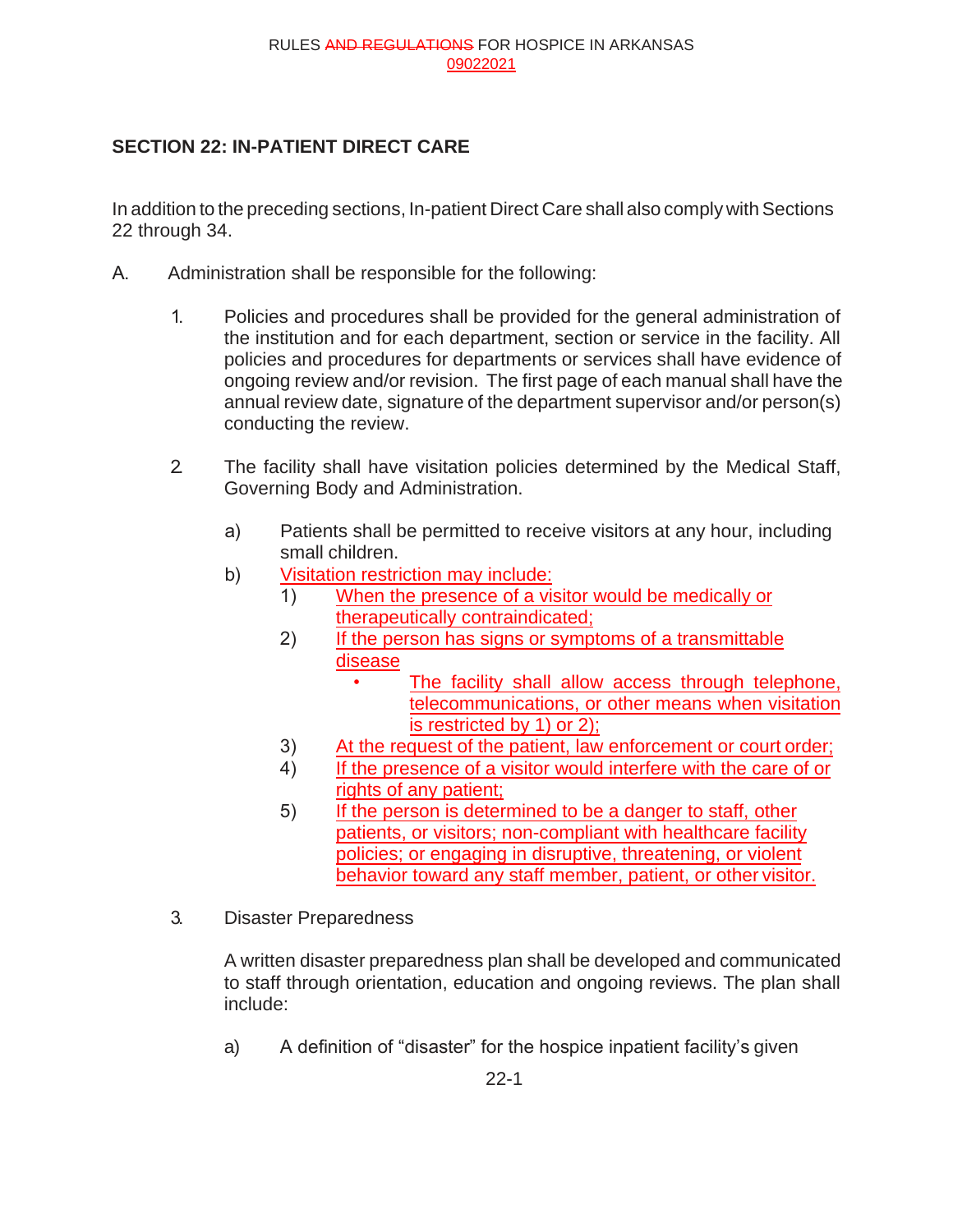location and circumstances;

- b) Arrangements for prompt identification and transfer of patients and records to another facility if necessary;
- c) Arrangements for coordination of community resource; and
- d) Menus to coincide with a 24-hour supply of perishable and 72 hours supply for non-perishable food available for emergencies.
- B. Nursing
	- 1. The facility shall provide24 hour nursing service sufficient to meet patient needs in accordance with the patient plan of care. Each patient receives treatments, medications, and diet as prescribed, and is kept comfortable, clean, well-groomed, and protected from accident, injury, andinfection.
	- 2. Each shift shall include a registered nurse on site to supervise and provide direct patient care and one other nursing personnel type (e.g. RN, LPN and/or hospice aide.) A ratio of at least 1 nursing personnel to each 4 patients shall be maintained from 7 A.M. to 7 P.M. and a ratio of 1 to 6 from 7 P.M. to 7 A.M.
	- 3. A registered nurse shall assign the patient care of each patient to other nursing personnel in accordance with the patient's needs.
- C. Dietary

Meal service, menu planning and supervision. The hospice shall:

- 1. Serve at least three (3) meals or their equivalent each day at regular times, with not more than fourteen (14) hours between an evening meal and breakfast. Meals may be adjusted according to the request and as tolerated by the patient.
- 2. Procure, store, prepare, distribute and serve all food under sanitary conditions in accordance with the current Rules and Regulations Pertaining to Retail Food Establishments.
- 3. Employ a registered dietician or have a formal agreement with a registered dietician who is responsible for:
	- 22-2 a) Planning menus that meet nutritional needs of each patient, in accordance with the recommended dietary allowances of the Food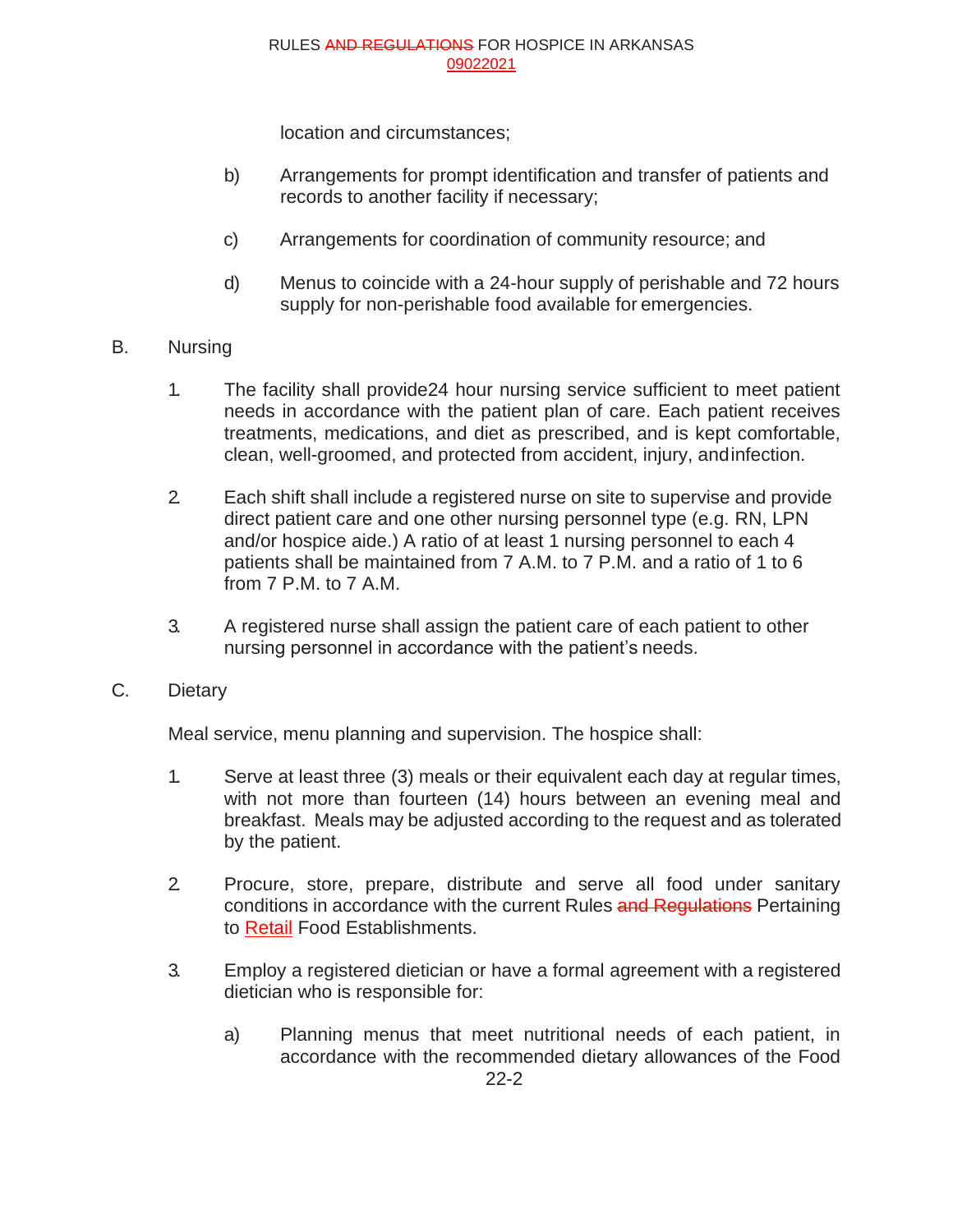Nutrition Board of the National Research Council, National Academy of Sciences; and

- b) Supervising the meal preparation and service to ensure the menu plan is followed.
- 4. Have menus prepared by a registered dietitian for patients who require medically prescribed special diets.
- 5. Have bedtime and between meal snacks or supplements available.
- D. Pharmaceutical Service

Appropriate methods and procedures for the dispensing and administering of drugs and biologicals shall be developed. Whether drugs and biologicals are obtained from community or institutional pharmacists or stocked by the facility, the facility is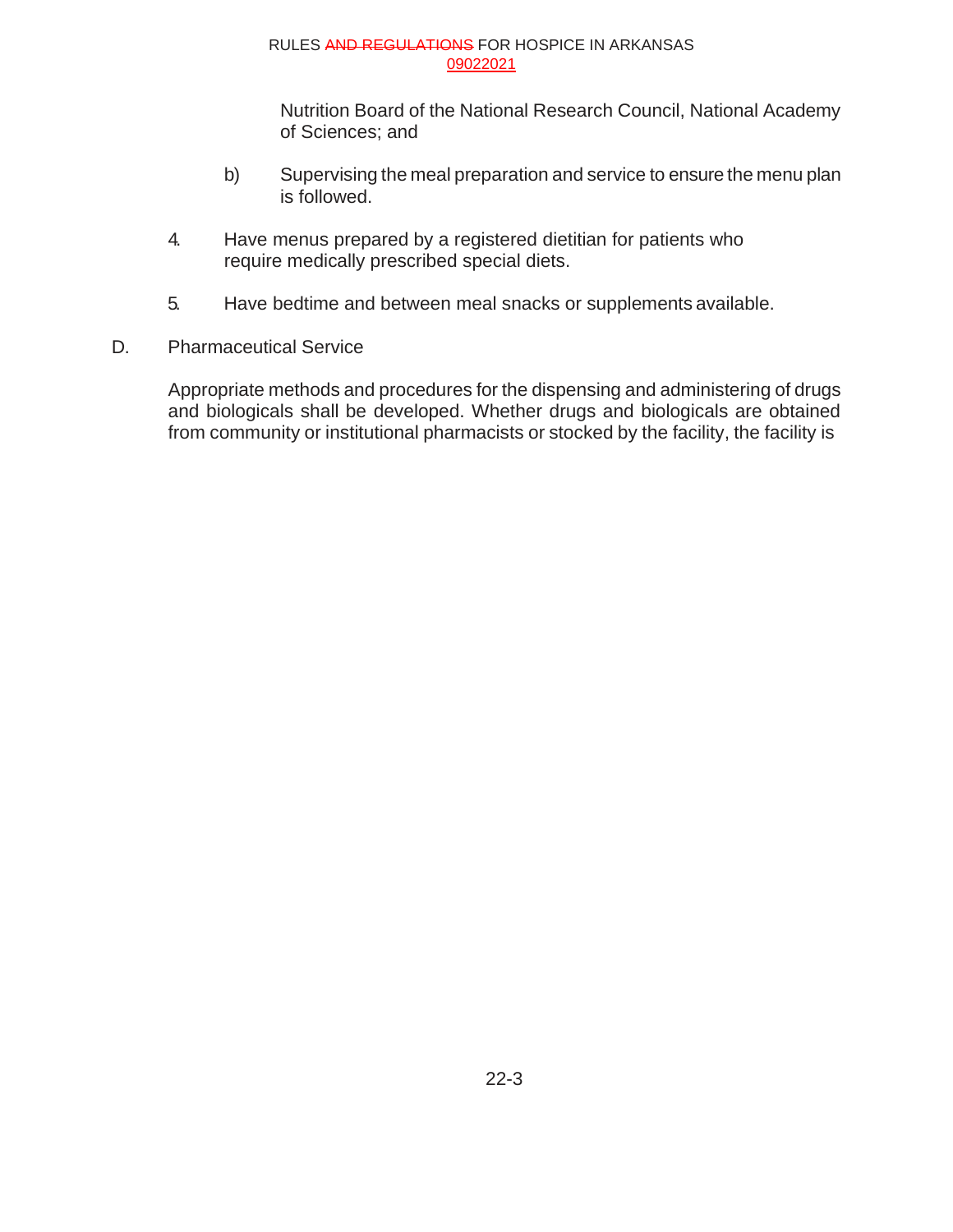responsible for drugs and biologicals for patients, in so far as they are covered under the program and for ensuring that pharmaceutical services are provided in accordance with accepted professional principles and appropriate Federal, State and local laws.

- 1. In facilities that obtains drugs and biologicals from community or institutional pharmacies:
	- a) The Hospice shall have contractual arrangements to ensure services are available 24 hour 7 days a week to the patients in the Hospice facility.
	- b) All prescription medications in the facility shall be patient specific and appropriately labeled.
	- c) No prescription drug floor stock shall be allowed in the facility.
- 2. The Hospice shall:
	- a) Employ a licensed pharmacist; or
	- b) Have a formal agreement with a licensed pharmacist to advise the hospice on ordering, storage, administration, disposal, and record keeping of drugs and biologicals; and
	- c) Have a Pharmaceutical Service Committee which meets quarterly consisting of at least the Medical Director, Pharmacist, Nurse Manager, and Administrator. The committee shall be responsible for the following:
		- 1) Serve as an advisory group to the medical staff;
		- 2) Approve the policies and procedures for pharmaceutical service annually;
		- 3) Approve medication formulary annually;
		- 4) Approve floor stock annually; and
		- 5) Discuss medication errors and adverse drug reactions.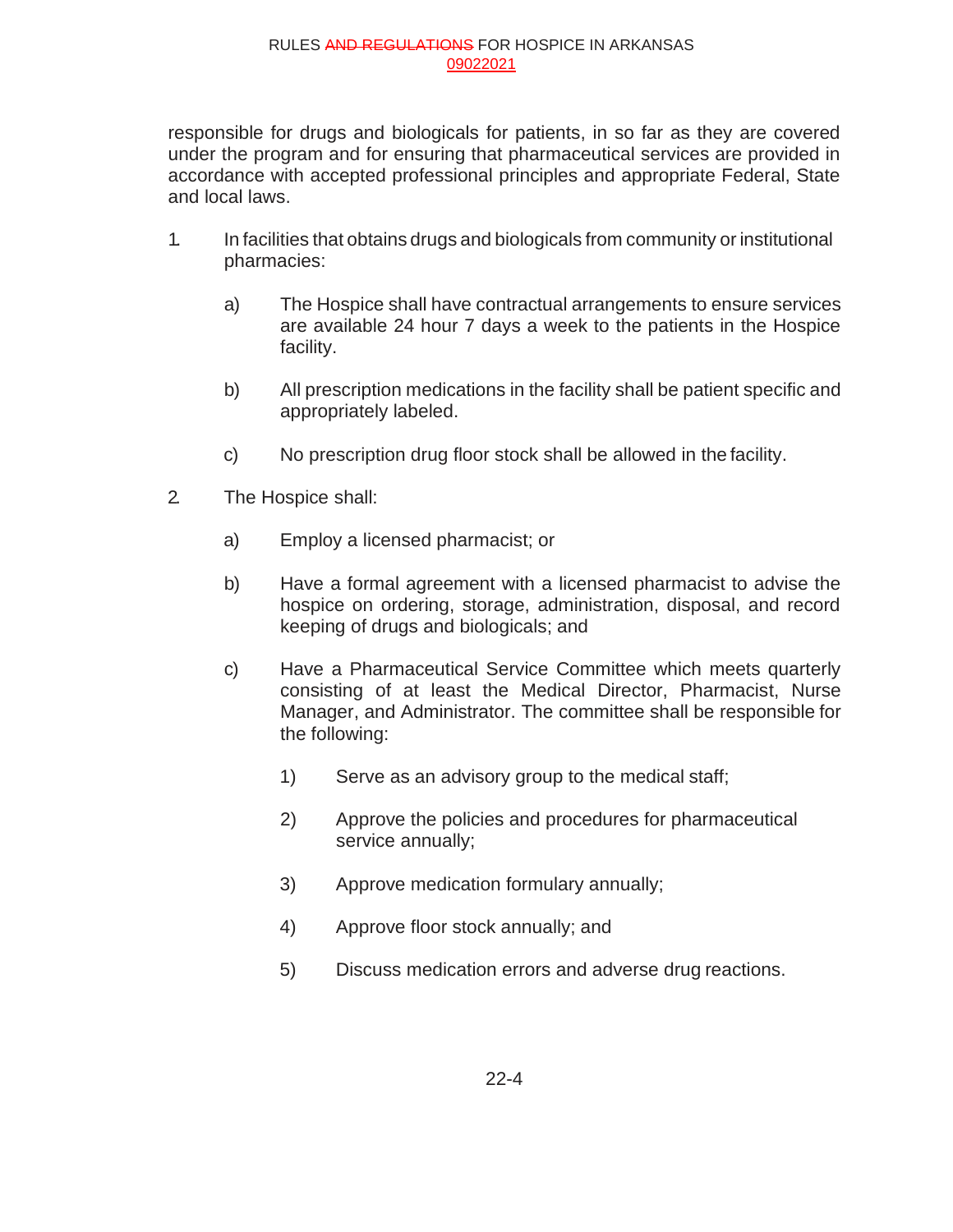- 3. Orders for Medications
	- a) All medications shall be ordered by the physician or credentialed licensed practitioner according to their scope of practice if approved by the Medical Staff and Governing Body.
	- b) If the medication order is verbal:
		- 1) The physician shall give the order only to a licensed nurse, pharmacist, or another physician; and
		- 2) The individual receiving the order shall record and sign immediately. The prescribing physician shall sign in the time frame determined by hospice policy.
- 4. Administration of Medication

Medications shall be administered only by one of the following individuals:

- a) Licensed personnel in accordance with their scope of practice;and
- b) The patient with approval of the attending physician and according to hospice policy.
- 5. Control and Accountability

The pharmaceutical service has procedures for control and accountability of all drugs and biologicals throughout the facility. Drugs are dispensed in compliance with Federal and State laws. Records of receipt and disposition of all controlled drugs are maintained in sufficient detail to enable an accurate reconciliation. The pharmacist determines drug records are in order and an account of all controlled drugs is maintained and reconciled.

6. Labeling of Drugs and Biologicals

The labeling of drugs and biologicals is based on currently accepted professional principles and includes the appropriate accessory and cautionary instructions, as well as the expiration date when applicable.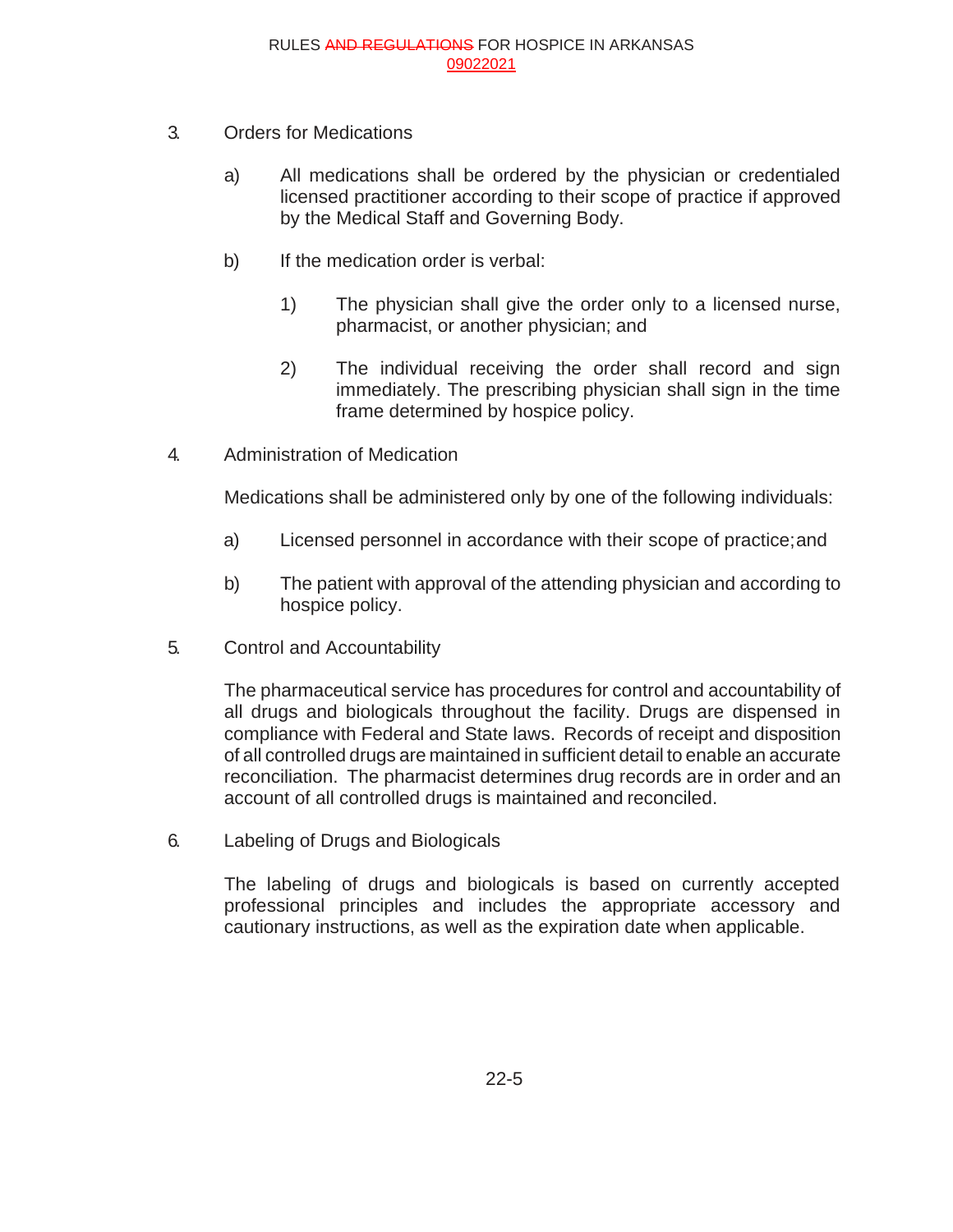### 7. Storage

In accordance with State and Federal laws, all drugs and biologicals are locked and stored under proper temperature controls and only authorized personnel shall have access to the keys. Scheduled drugs shall be maintained as required by Federal and State regulations.

### 8. Drug Disposal

Controlled substances no longer required by a patient residing in an inpatient hospice shall be disposed of by returning unused medications and a Report of Drugs Surrendered Form to Pharmacy Services and Drug Control, Arkansas Department of Health. and Human Services and Human Services.

#### E. Linen.

The hospice has available at all times a quantity of linen essential for proper care and comfort of patients. Linens are handled, stored, processed, and transported in such a manner as to prevent the spread of infection.

### F. Pet Therapy

Therapy animals (Birds, cats, dogs, and other animals) may be permitted to visit in the patient's room and shall not negatively affect the well being of others. Animals shall have appropriate vaccinations and licenses. A veterinary record shall be kept on all therapy animals to verify vaccinations and be made readily available for review. Therapy pets shall not be allowed in food preparation, food storage, dining or service areas.

G. If personal pets are allowed in the facility the facility will have policy and procedures consistent with local ordinances.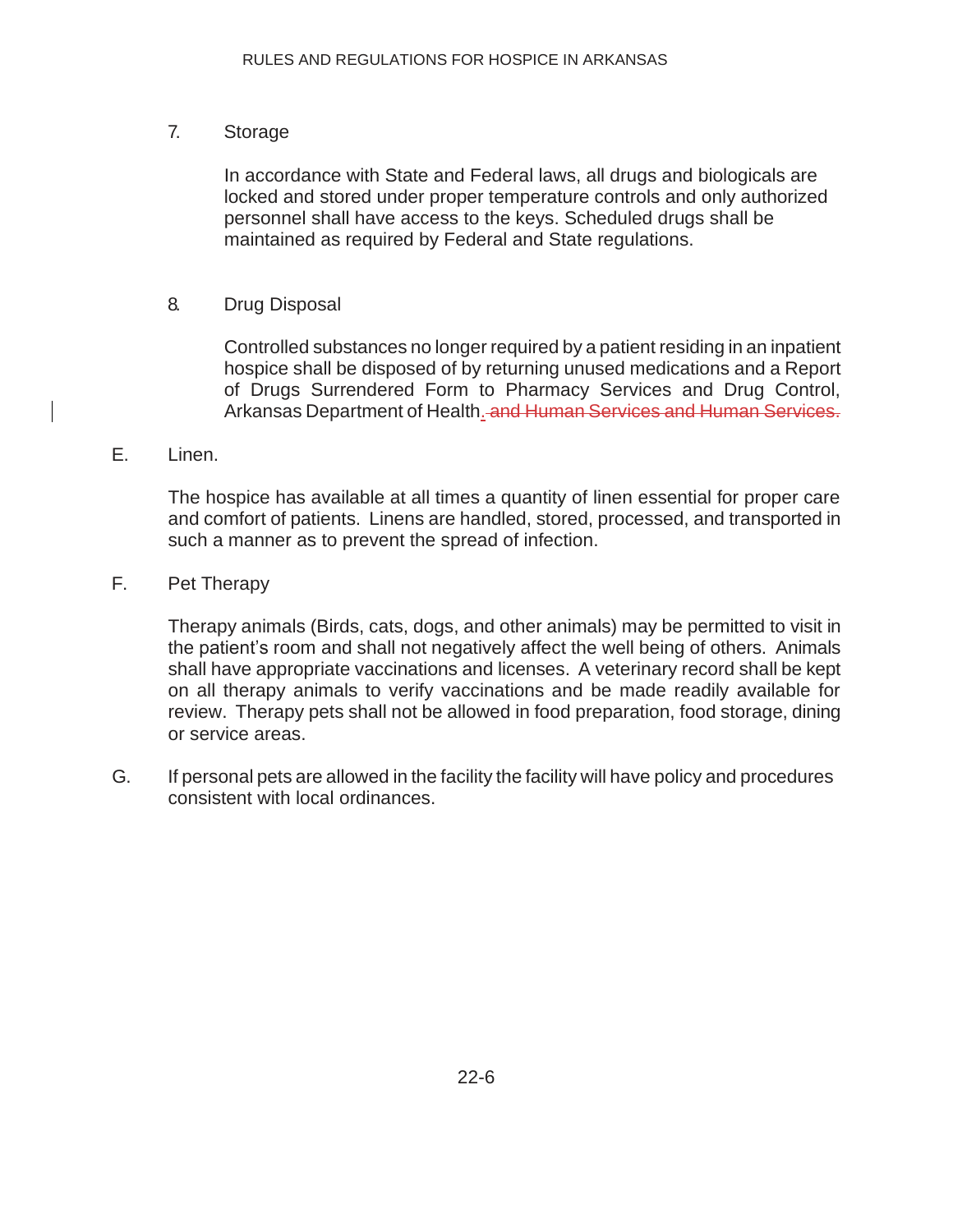# **SECTION 23: INFECTION CONTROL for IPU**

- A. There shall be a comprehensive list of communicable diseases for which patients shall be isolated and for which there are visitation restrictions. The list, and other policies and procedures for isolation, shall conform to the latest edition of the Centers for Disease Control and Prevention, (CDC) Guidelines.
- B. There shall be policies and procedures established and followed for:
	- 1. Sterilization;
	- 2. Sanitary food preparation;
	- 3. Housekeeping
	- 4. Linen Care;
	- 5. Separation of clean from dirty process; and
	- 6. Use of disinfectants, antiseptics and germicides according to the manufacturer's directions.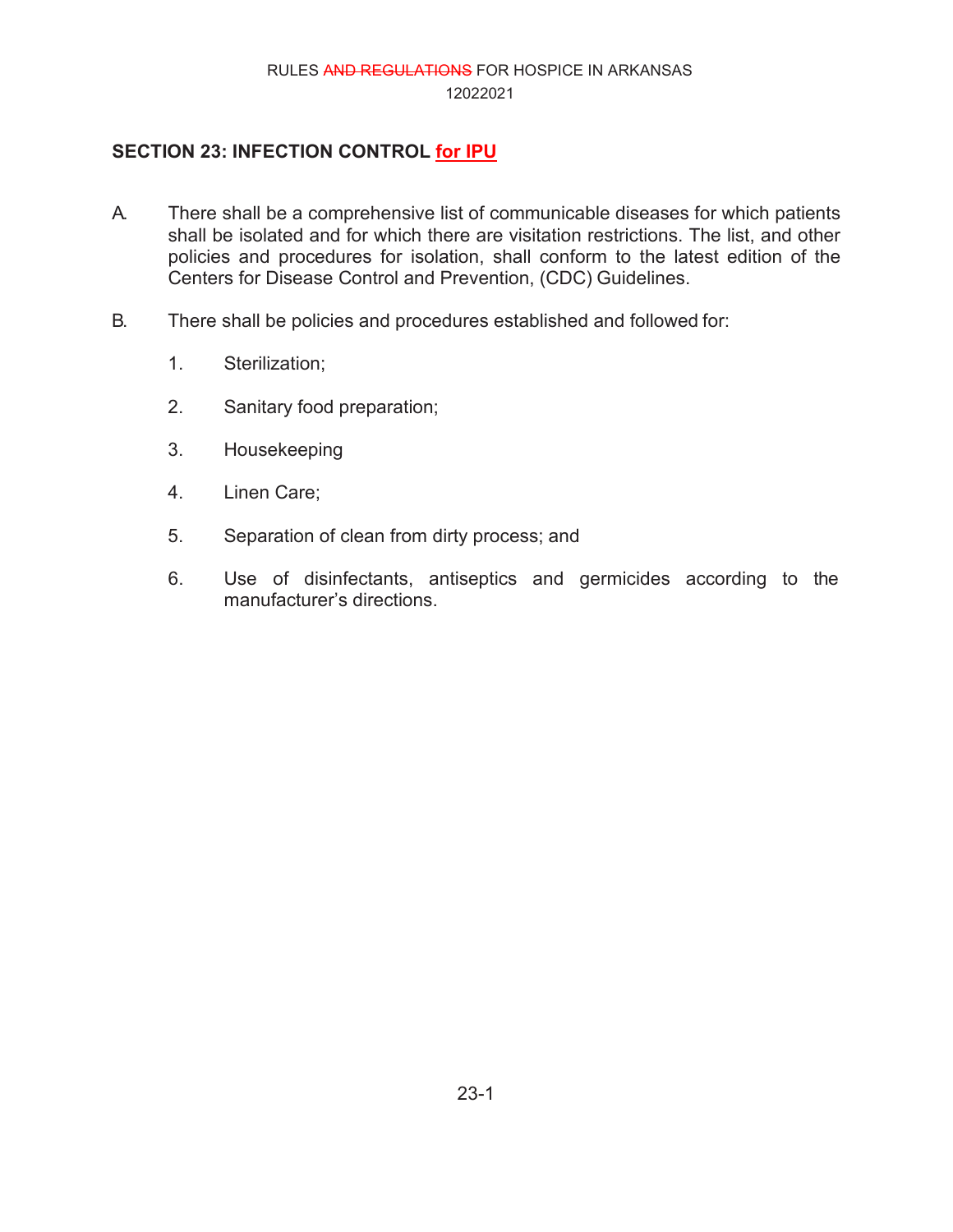### **SECTION 24: PHYSICAL ENVIRONMENT.**

- A. A homelike setting design and functional program shall include the following:
	- 1. A place where all family members, including children, may come and go in a natural, family-like manner;
	- 2. Social areas where family members may bring food and dine together and enjoy music, games, and other activities common to the family unit; and
	- 3. A balance between privacy and opportunity for social interaction.
	- 4. Patients Areas: Bedrooms, dining areas, lounges, and surroundings shall be designed to promote privacy and dignity for the patient and family. The interior design of patient use areas shall consider lighting, the use of finish materials, furniture arrangement, and equipment to create a home like ambience without compromising the ability of caregivers to attend to the needs of the patient. Patient toilet rooms shall be accessible and provide adequate space for staff assistance in wheelchair transfers as necessary for at least 50% of patient capacity.
- B. Building and Grounds.
	- 1. The building and equipment shall be maintained in a state of goodrepair at all times.
	- 2. Facilities and their premises shall be kept clean, neat and free of litter, and rubbish. The facility shall have written policies and procedures for housekeeping.
	- 3. Rooms for gas fired equipment shall not be used for storage except for noncombustible materials.
	- 4. Portable equipment shall be supervised by the department having control of such equipment and shall be stored in areas which are not accessible to patients, visitors, or untrained personnel.
	- 5. Corridors, attics, and passageways shall be free of storage. Exits shall not be blocked by storage of furniture or equipment at any time.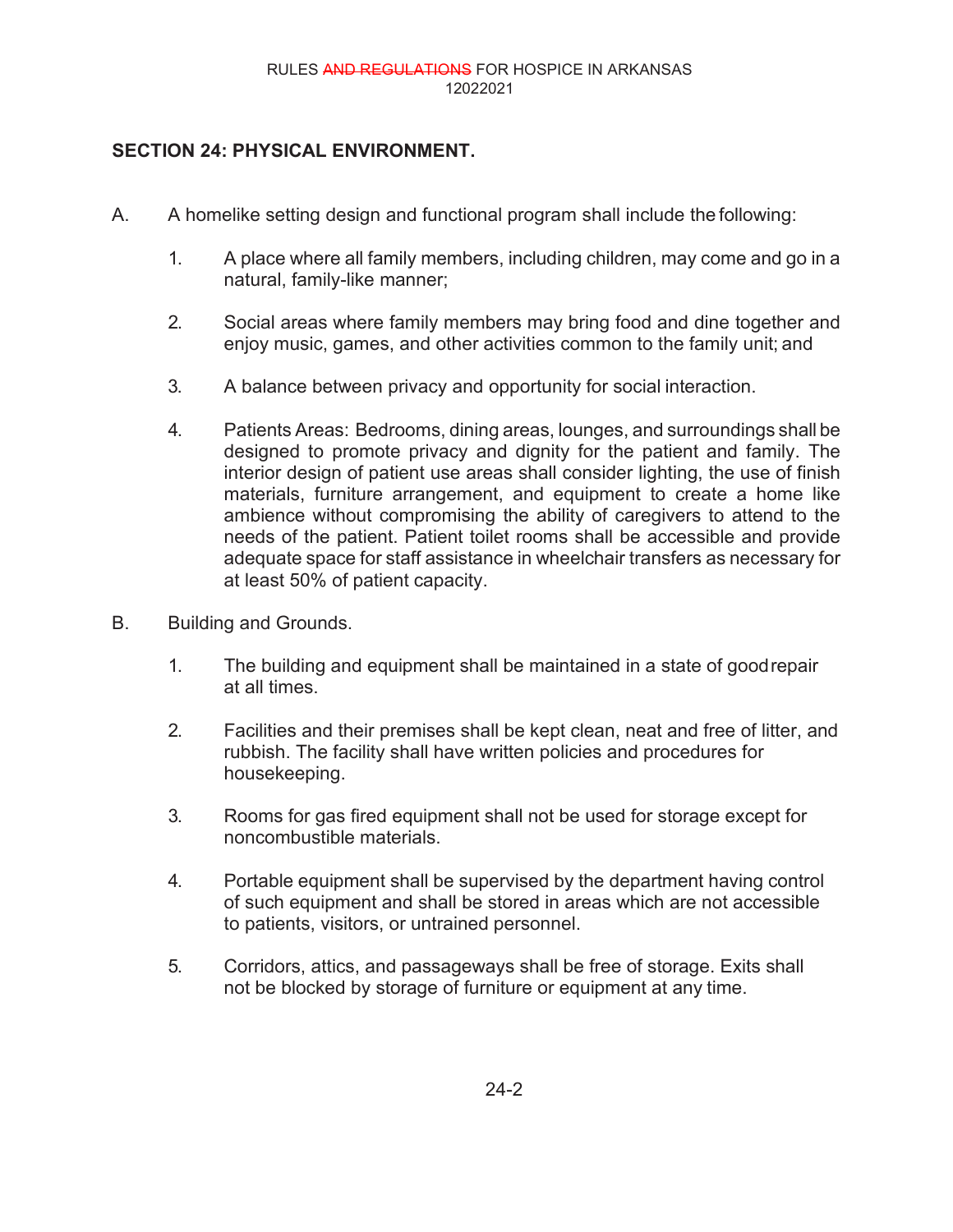- 6. Each hospice facility shall develop a written preventive maintenance plan including all electrically powered patient care equipment, physical plant equipment and fire alarms and detection systems. This plan shall be available to the Department for review at any time. Such plans shall provide for maintenance as recommended by the manufacturer,applicable codes, or designer and ensure that equipment and systems perform properly and safely.
- 7. Hand washing stations shall be available in visitors' rest rooms and for use by staff personnel.
- 8. A supply of hot water for patient use shall be available at all timeswithin the range of 110° - 120º. A weekly hot water temperature log shall be maintained.
- 9. Heating, ventilating and air-conditioning (HVAC) systems shall be operated and maintained in a manner to provide a comfortable and safe environment for patients, personnel, and visitors. An air filter change out log shall be maintained.
- 10. Steam and Hot Water Systems and Pressure Vessels.

All pressure vessels shall meet the requirements of the Arkansas Boiler Inspector, Arkansas Department of Labor. Boiler feed pumps, heating circulating pumps, condensate return pumps, and fuel oil pumps shall be connected and installed to provide normal and standby service.

C. Maintenance and Engineering.

Emergency Procedures Program (EPP). There shall be written emergency procedures or a disaster management plan for utility system disruptions or failures which address the specific and concise procedures to follow in the event of a utility system malfunction or failure of the water supply, hot water system, medical gas system, sewer system, bulk waste disposal system, natural gas system, commercial power system, communication system, boiler or steam delivery system. These procedures shall be kept separate from all other policy and procedure manuals as to facilitate their rapid implementation. These procedures shall contain but are not limited to the following information:

- 1. A method of obtaining alternative sources of essential utilities;
- 2. A method of shutoff and location of valves for malfunctioning systems;
- 3. A method of notification of hospice staff in affected areas;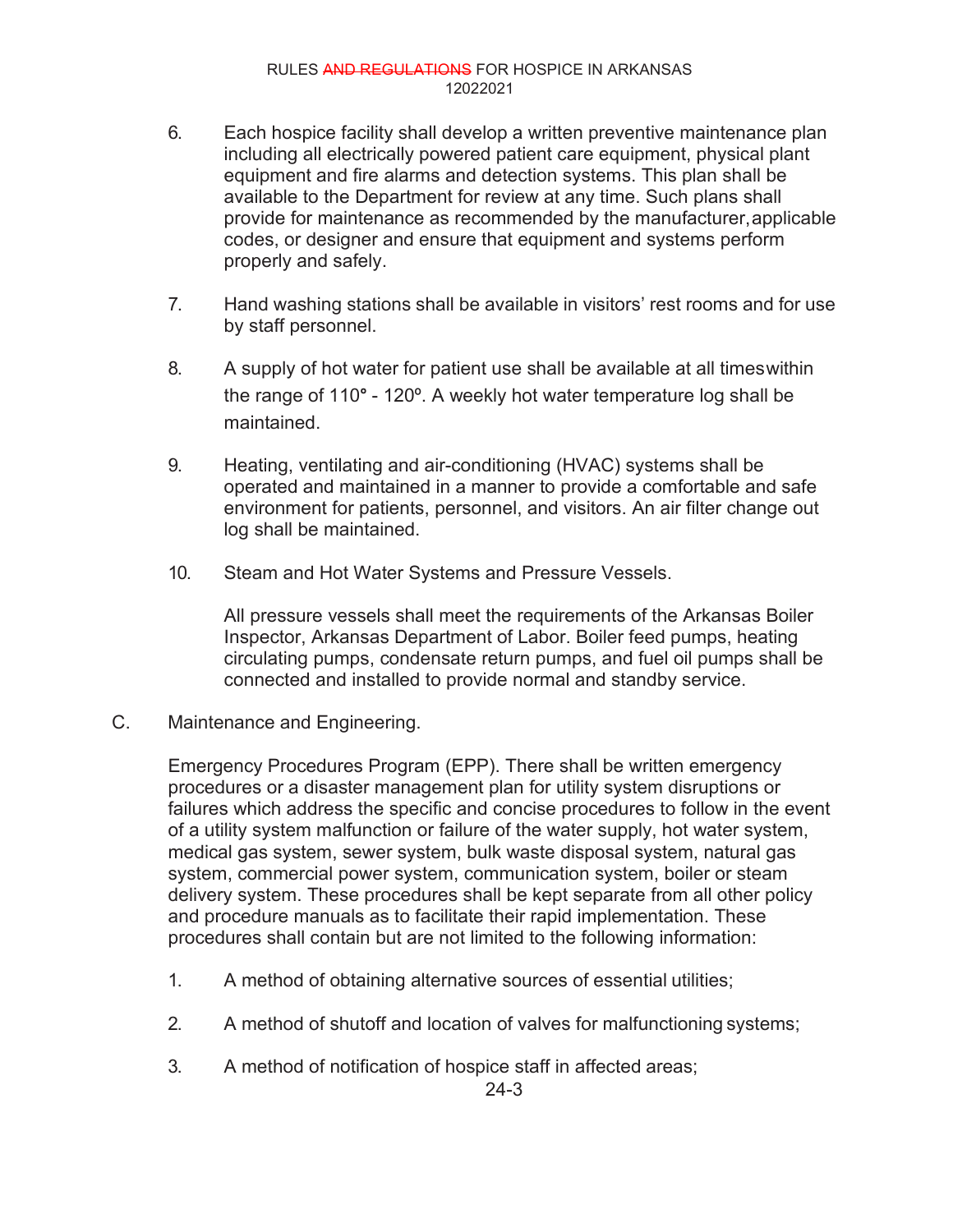- 4. A method of obtaining repair services.
- D. Environmental Services.

Solutions, cleaning compounds, disinfectants, vermin control chemicals, and all other potentially hazardous substances that are used in connection with environmental services shall be:

- 1. Kept in containers which accurately reflect at least the following:
	- a. Content name;
	- b. Concentration of solution;
	- c. Expiration date and lot number;
- 2. Stored in a secured area. Under no circumstances shall these substances be stored in or near food storage or food preparation areas;
- E. Laundry Services.
	- 1. Facility laundry service:
		- a. Sorting of soiled laundry shall be done in a designated area;
		- b. Tables or bins shall be provided for sorting of soiled laundry;
		- c. Lint traps shall be provided on dryers and shall becleaned regularly;
		- d. Pre-rinsing shall be done in the laundry service not inshowers, bathtubs or lavatories;
		- e. Removal of solid soil shall be done in soiled utility rooms orrooms that are designated for this purpose;
		- f. Patient clothing may be washed in the patient area if a separate equipped laundry room is available;
		- g. A rinsing sink shall be provided in the soiled linen area ofthe laundry;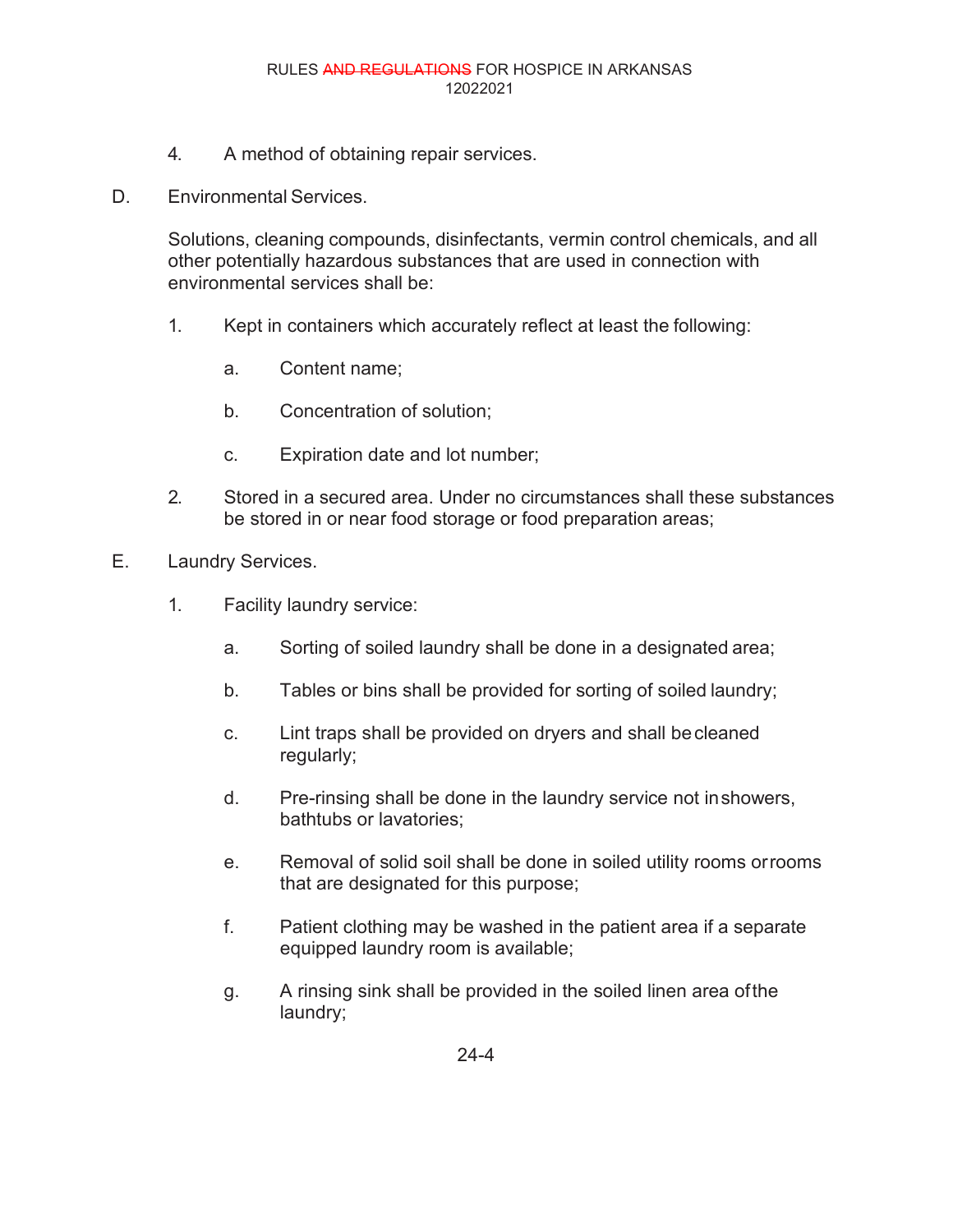# **SECTION 25: PHYSICAL FACILITIES**

- A. General Considerations.
	- 1. The requirements set forth herein have been established by the Department and constitute minimum requirements for the design, construction, renovation, and repair of facilities requiring licensureunder these regulations rules.
	- 2. Facilities shall be accessible to the public, staff, and patients with physical disabilities.
	- 3. Projects involving existing facilities shall be programmed and phased to minimize disruption of the existing functions. Access, exits and fire protection shall be maintained for the occupant's and the facility's safety.
	- 4. Codes and Standards. Nothing stated herein shall relieve the owner from compliance with building codes, ordinances, and regulations which are enforced by city, county, or other State jurisdictions. Where such codes, ordinances, and requiations rules are not in effect, the owner shall consult the state building codes for all components of the building type which are not specifically covered by these minimum requirements.
- B. Occupancy: Each licensed facility or portion of a licensed facility shall be classified as indicated below:

In-patient Direct Care Hospice: In-patient Direct Care Hospice means a licensed hospice facility that provides direct in-patient care to the terminally ill.

- C. Multiple Occupancy: Facilities may contain more than one provided each different occupancy is separated from all other occupancies by a 2-hour fire resistive rated smoke barrier.
- D. Construction Projects: Each construction project shall be classified as indicated below:
	- 1. New
	- 2. Addition: A project that increases the floor area of a licensed facility.
	- 3. Repair: A project that provides for the repair or renewal of a licensed facility or portion of a licensed facility solely for the purpose of its maintenance.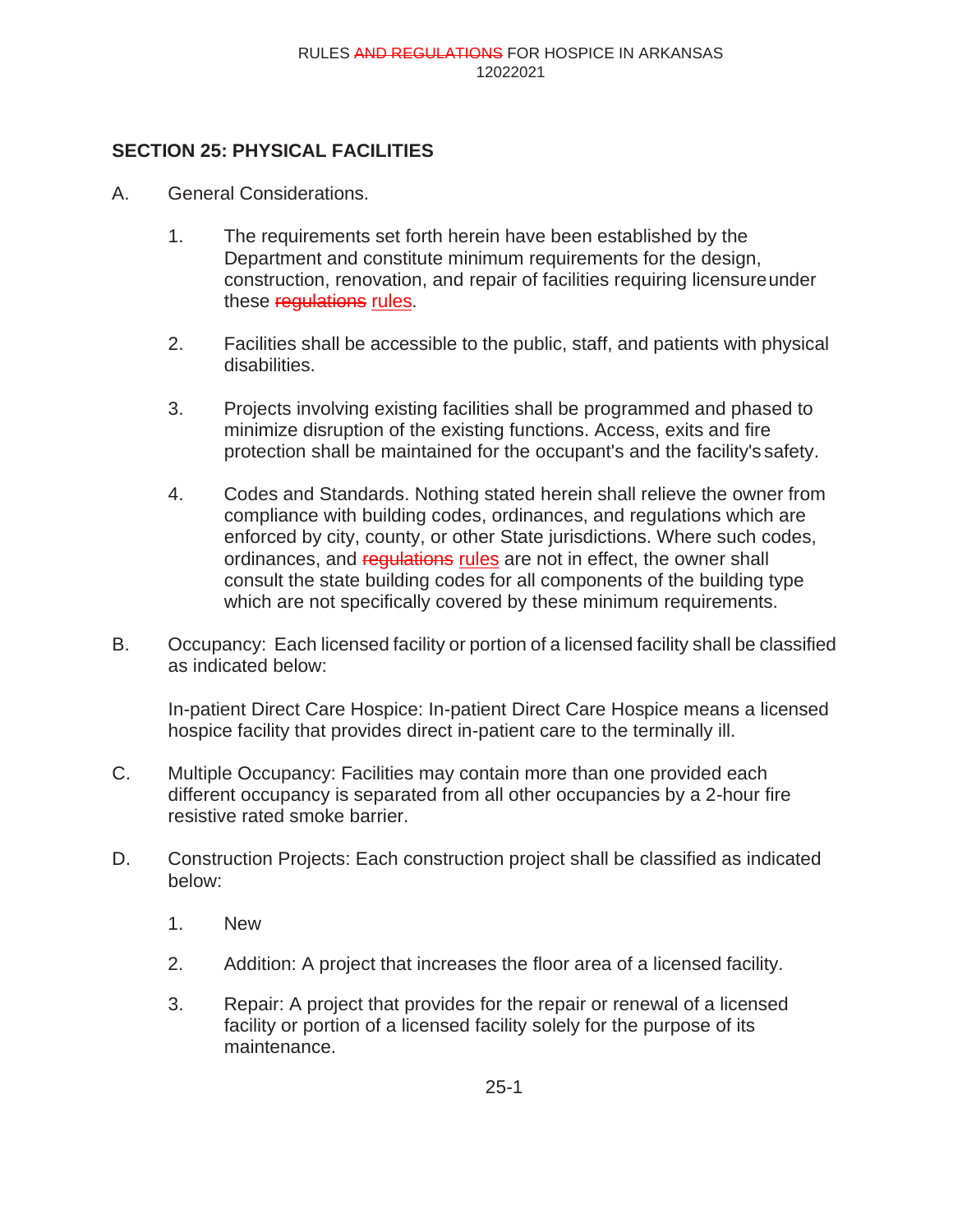- 4. Simple Renovation: A project other than repair that meets all of the criteria listed below:
	- a. The project does not increase the floor area of a licensed facility.
	- b. The project does not change the occupancy of a licensed facility or portion of a licensed facility.
	- c. The project does not involve more than two (2) smoke compartments.
	- d. The smoke compartments affected by the project were completely protected by an automatic sprinkler system prior to the project or the project provides for the installation of a complete automatic sprinkler system in all smoke compartments that are affected by the project.
- 5. Complex Renovation: A project other than Addition, Repair, or Simple Renovation.
- E. Applicable Requirements Based upon Occupancy:

Existing Facilities: Existing facilities that do not comply with these regulations rules shall be permitted to continue in service, provided the lack of conformity with these regulations rules does not present a serious hazard to the occupants as determined by Health Facility Services or other authorities having jurisdiction.

- F. Applicable Requirements Based upon the Type of Project:
	- 1. General:
		- a. Where renovation work is done within an existing facility, all new work, or additions, or both, shall comply, insofar as practical with applicable sections of these regulations rules and appropriate sectionsof National Fire Protection Association (NFPA) 101 Life Safety Code covering new occupancies.
		- b. In renovation projects and projects involving additions to existing facilities, only that portion of the total facility affected by the project shall comply with applicable sections of these regulations rules and with appropriate parts of NFPA 101 covering new occupancies. Existing portions of the facility that are not included in the project but essential to the functioning of a complete facility shall comply (at a minimum) with the appropriate sections of NFPA 101 covering existing occupancies. Existing portions of the facility that receive less than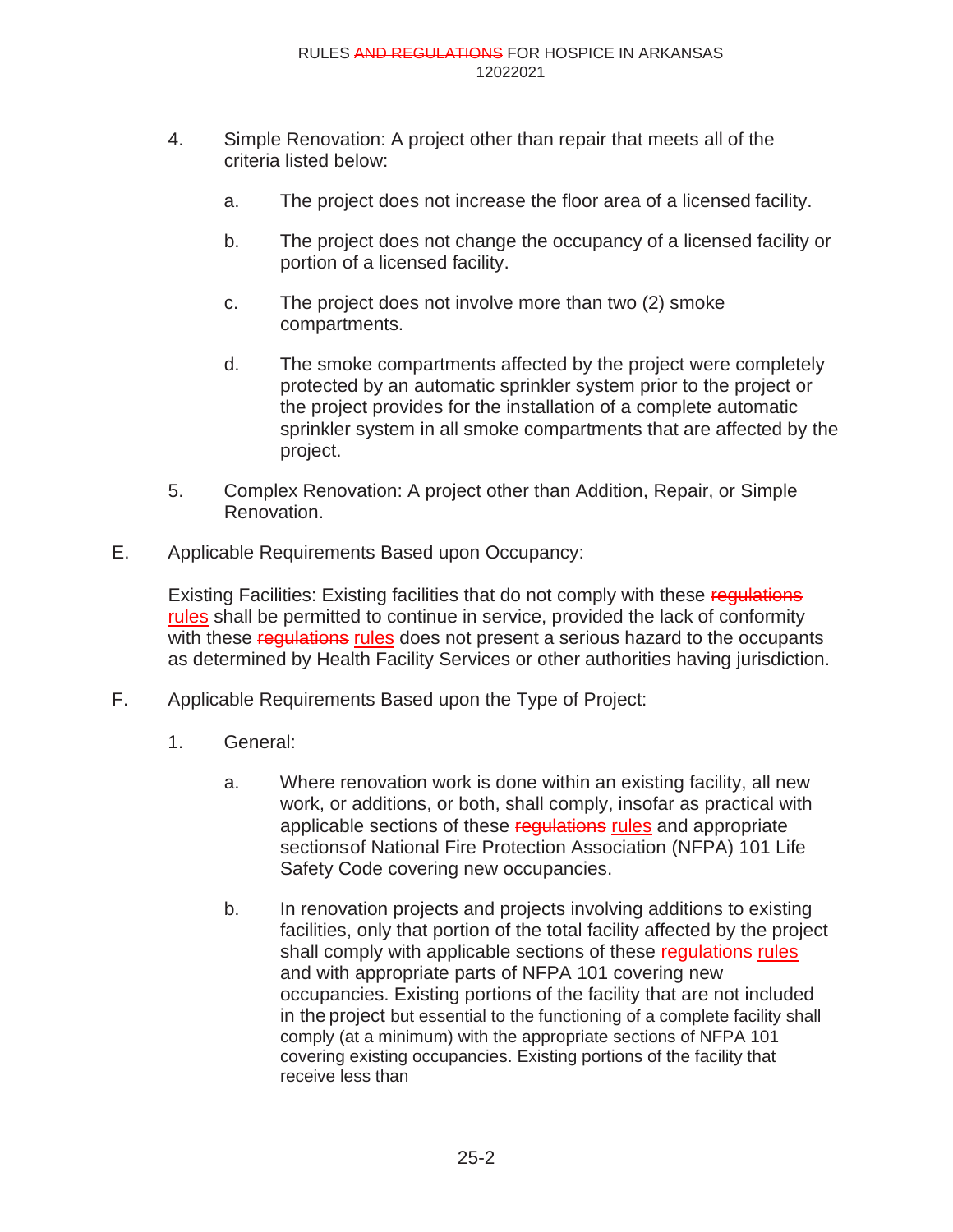substantial amounts of new work, shall also comply (at a minimum) with the appropriate sections of NFPA 101 covering existing occupancies.

- c. Facilities or portions of facilities shall be permitted to be occupied during construction, renovation, and repair only where required means of egress and required fire protection features are in place and continuously maintained for the portion occupied or where alternate life safety measures acceptable to the Division andother authorities having jurisdiction are in place.
- 2. New, Addition, Simple Renovation, and Complex Renovation shall be designed, constructed, and renovated in accordance with the applicable Sections of these regulations rules and all Appendices and publications referenced by these Sections.
- 3. Repair projects shall be designed and constructed in a manner that does not diminish the safety level that existed prior to the start of the work.
- G. Project Review and Approval Process.
	- 1. Coordination: Health Facilities Services will coordinate the review and approval process for all offices of the Department.
	- 2. New, Addition, Simple or Complex Renovation Projects shall be reviewed and approved by the Division as indicated below:
		- a. Drawing Review and Approval Process:
			- 1) Submission of Plan Review Fee: A plan review fee in the amount of one percent of the total cost of construction or \$500.00, whichever is less, shall be paid for the review of plans and specifications. The plan review fee check is to be made payable to the Arkansas Department of Health and Human Services. A detailed estimate shall accompany the plans unless the maximum fee of \$500.00 is paid.
			- 2) Submission of Functional Program and Cost Estimate.
			- 3) Submission of Site Location.
			- 4) Submission of Preliminary Plans.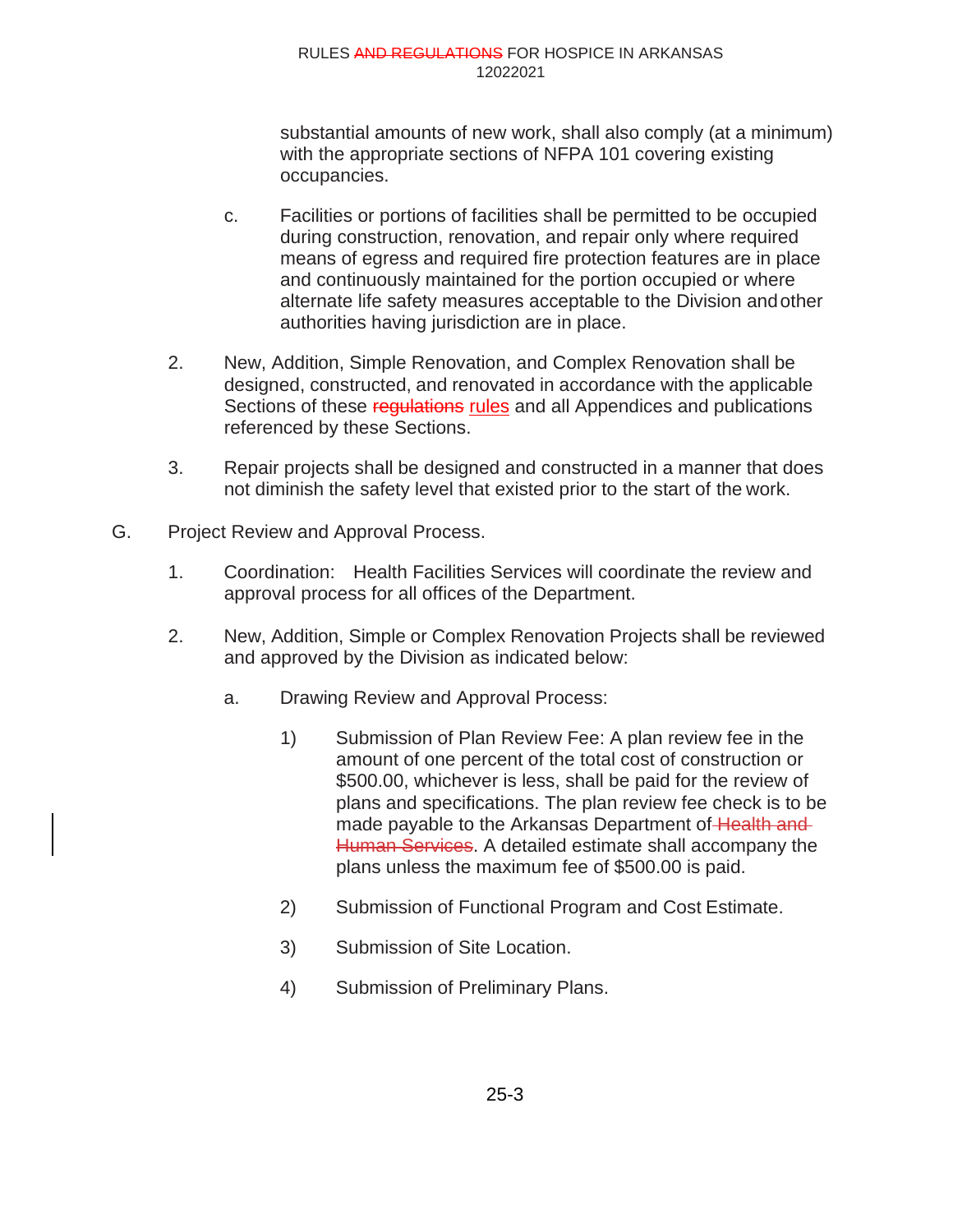- 5) Review of functional program, site location, and preliminary plans: Health Facility Services shall review the functional program, site location, and preliminary plans and forward a written response with comments to the Facility.
- 6) Submission of Final Construction Documents.
- 7) Review and Approval of Final Construction Documents: Health Facility Services shall review the final construction documents and forward a written response with comments to the Facility. Health Facility Services shall have a minimum of six (6) weeks to review final construction Documents. The written response shall indicate whether or not the final construction documents are approved. If the final construction documents are not approved, the written response shall indicate the design modifications required to secure approval.
- b. Approval to Begin Construction: Facilities may proceed with New construction, Addition, Simple or Complex renovation projects after receiving a letter from Health Facility Services stating that the final construction documents have been reviewed and approved and after receiving approval from other authorities having jurisdiction.
- c. Site Inspections During Construction.
- d. Final Site Inspection.
- 3. Repair: Repair projects do not require Health Facility Services review and approval.
- H. Site Location.
	- 1. Roads and Parking.
		- a. Paved roads and walks shall be provided within the lot lines to provide access to the main entrance and service entrance, including loading and unloading docks for delivery trucks. Paved walkway shall be provided for necessary pedestrian traffic.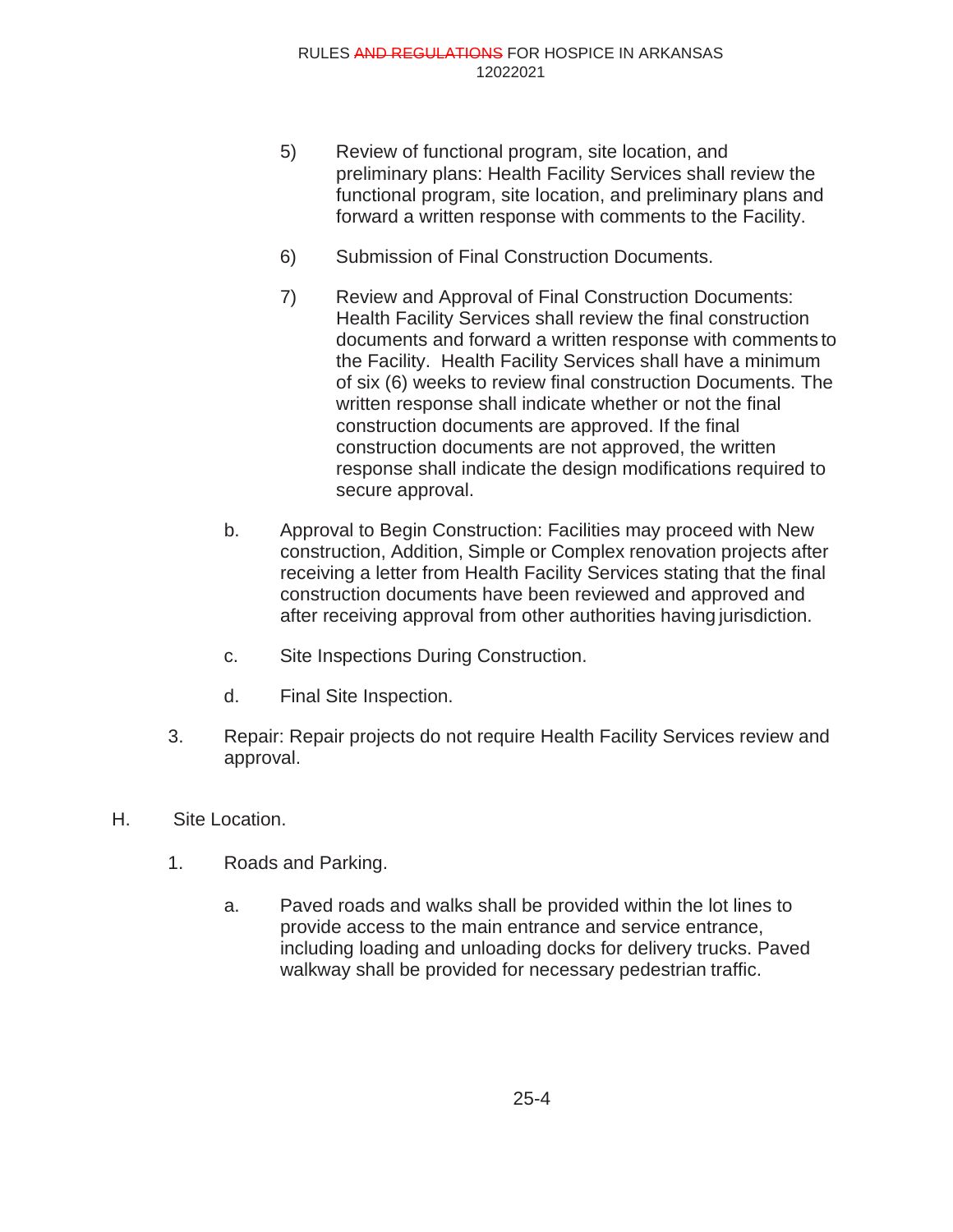- b. Each facility shall have parking spaces to satisfy the minimum needs of patients, employees, staff, and visitors. In the absence of a formal parking study, each facility shall provide not less than one space for each day shift staff member and one space for each patient bed. This ratio may be reduced in an area convenient to a public transportation system or to a public parking facility if proper justification is given and provided that approval of any reduction is obtained from the Department.
- 2. Subsoil Investigation. Subsoil investigation shall be made to determine the subsurface soil and water conditions. The investigation shall include a sufficient number of test pits or test borings to determine, in the judgment of the architect and the structural engineer, the true subsurface conditions. Results of the investigation shall be available in the form of a soil investigation report or a foundation engineering report. The investigation shall be made in close cooperation with the architect and structural engineer and shall contain detailed recommendations for foundation design and gradings.
- 3. Approval. The new building site shall be inspected and approved by the Department before construction begins.
- I. Preliminary Plans: Preliminary plans submitted to the Division shall include as a minimum the following information:
	- 1. Floor plans drawn to scale that indicate room names, room dimensions, corridor dimensions, locations of fire resistive rated partitions, and locations of rated smoke barriers.
	- 2. An existing floor plan indicating existing spaces and exits andtheir relationship to the new construction (renovation projects only).
	- 3. Building sections that establish the proposed construction type and fire rating. Sections shall be drawn at a scale sufficiently large to clearly present the proposed construction system.
	- 4. A site plan that indicates the location of proposed roads, walks, service and entrance courts, parking, and orientation.
	- 5. Simple horizontal and vertical space diagrams that indicate the relationship of various departments and services to each other andthe general room arrangement in each department.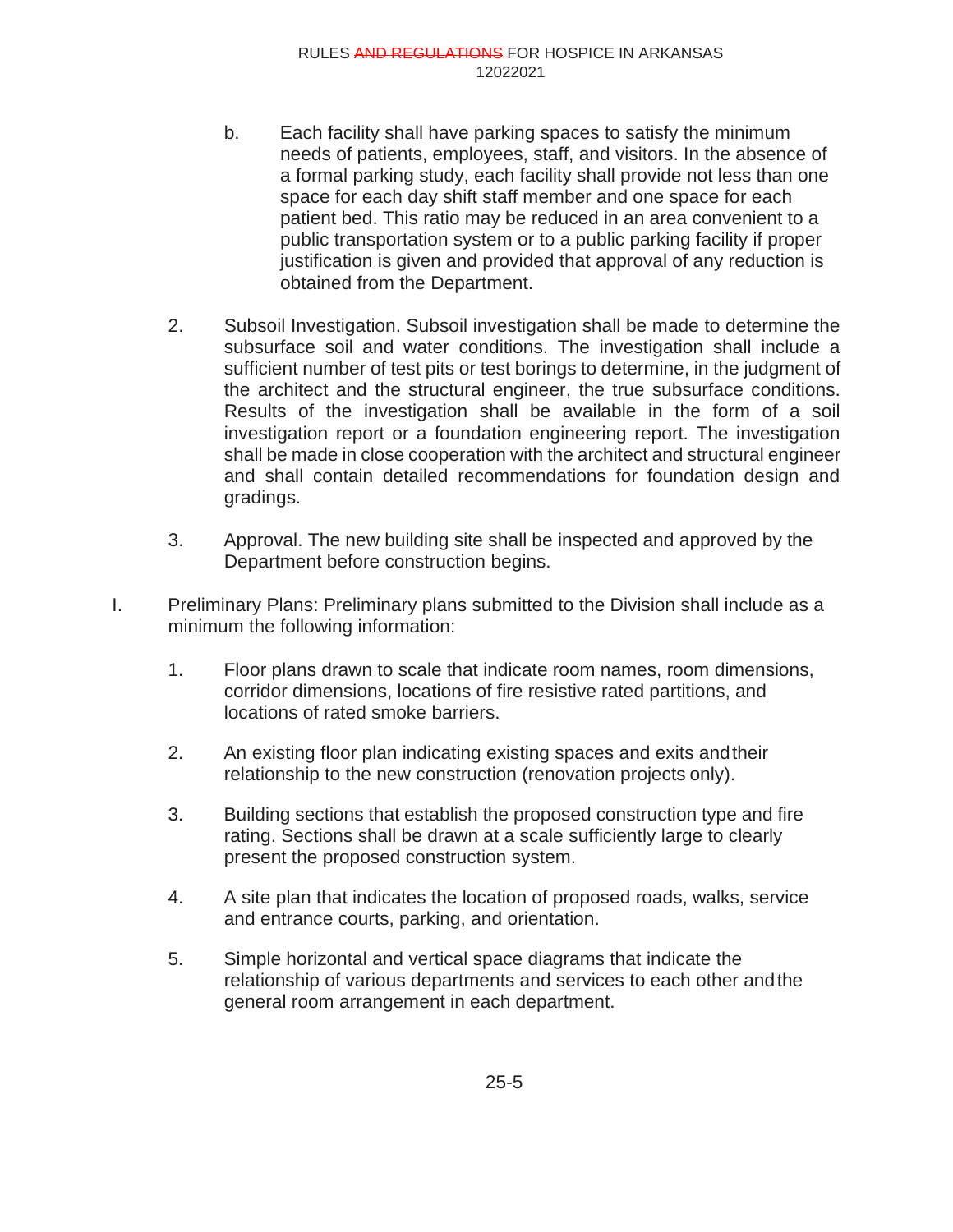- 6. A narrative description of proposed mechanical, electrical, andfire protection systems.
- J. Final Construction Documents.
	- 1. Construction Documents shall be prepared by an architect and/or professional engineer licensed by the State of Arkansas.
	- 2. Architectural construction documents shall be prepared by an architect and engineering construction documents (structural, mechanical, electrical, and civil) shall be prepared by a qualified engineer. The documents shall be stamped with appropriate seals for each discipline.
	- 3. Periodic observations of construction shall be provided and documented by each design professional. Design professionals shall verify that the construction is in accordance with the construction documents and that the Record Drawings are properly maintained.
	- 4. The construction contract shall contain a provision to withhold progress payments to the contractor until the Record Drawings are current.
	- 5. Final Construction Documents shall include drawings and specifications. Separate drawings and specifications shall be prepared for each of the following branches of work: architectural, structural, mechanical, electrical, life safety and fire protection.
		- a. Specifications: Specifications shall supplement the drawings to fully describe types, sizes, capacities, workmanships, finishes, and other characteristics of all materials and equipment and shall include the following:
			- 1) Cover or title sheet with architectural seal;
			- 2) Index;
			- 3) General conditions;
			- 4) General requirements;
			- 5) Sections describing material and workmanship in detailfor each class of work.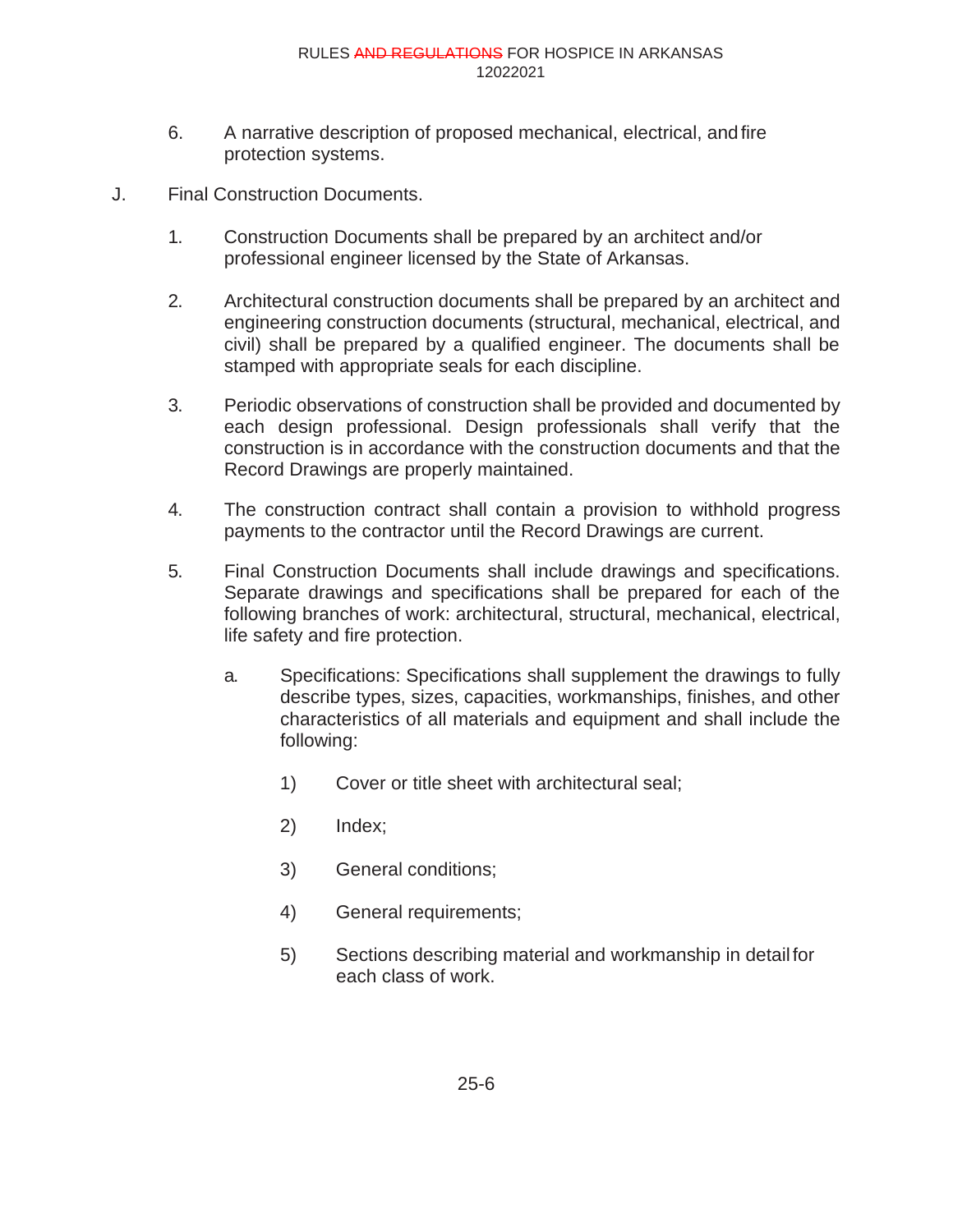- b. All construction documents and specifications shall be approvedby the Department prior to the beginning of construction and a letter shall be issued from the licensing agency granting approval to commence with construction. The Department shall have a minimum of six (6) weeks to review construction documents and specifications. Health Facility Services shall coordinate the plan review with other Divisions in the Department.
- K. Site Inspection During Construction. The Department shall inspect the project during the construction process as indicated below:
	- 1. This Department is to be notified when construction begins and a construction schedule shall be submitted to determine inspection dates.
	- 2. Representatives from the Department shall have access to the construction premises and the construction project for purposes of making whatever inspections deemed necessary throughout the course of construction.
	- 3. Any deviation from the accepted construction documents shall not be permitted during construction, until the written request for change(s) in the construction is approved by the Department.
- L. Final Site Inspection.
	- 1. Upon completion of construction and prior to the approval by the Department to occupy and use the facility, the owner shall be furnished a complete set of Record Drawings and a complete set of installation, operation, and maintenance manuals and parts lists for the installed equipment.
	- 2. A list of final site inspection items has been provided in Table 5 of the Appendix.
	- 3. No facility shall occupy any new structure or major addition or renovation space until the appropriate permission has been received from the local building and fire authorities and licensing agency.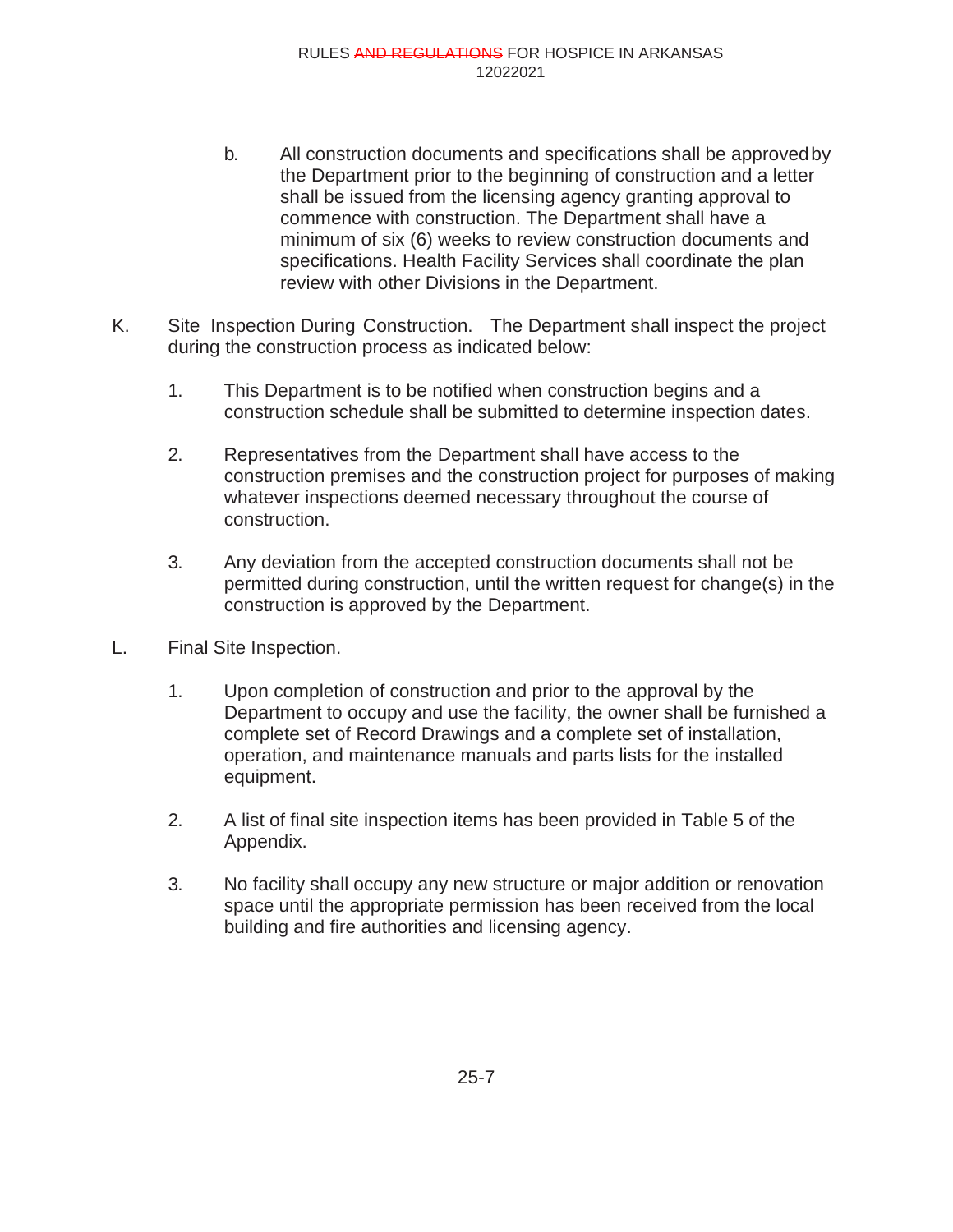# **SECTION 26: PHYSICAL FACILITIES, PATIENT ACCOMMODATIONS FOR HOSPICE FACILITIES**

- A. Patient Rooms. Each patient room shall meet the following requirements.
	- 1. Maximum room capacity shall be two patients.
	- 2. In new construction, patient rooms shall have a minimum of 100 square feet of clear floor area per bed in semi-private rooms and 120 square feet of clear floor area for single-bed rooms, exclusive of toilet rooms, closets, lockers, wardrobes, alcoves or vestibules. The dimensions and arrangement of rooms shall be such that there is a minimum of three feet between the sides and foot of the bed and any wall, other fixed obstruction, or another bed. In semi-private bed rooms, a clearance of four feet shall be available at the foot of each bed to permit the passage of equipment and beds.

Minor encroachments, including columns and lavatories, that do not interfere with functions may be ignored when determining space requirements for patient rooms. Where renovation work is undertaken, every effort shall be made to meet the above minimum standards.

- 3. Each patient room shall have a window with outside exposure and where the operation of windows or vents requires the use of tools or keys, such devices shall be on the same floor and easily accessible to staff. The windowsills shall not be higher than three feet above the floor and shallbe above the grade. Patient rooms in new construction intended for 24 hour occupancy shall have windows. If operable windows are installed, such devices shall be restricted to inhibit possible escape or suicide.
- 4. Each patient shall have access to a toilet room without having to enter the general corridor area. One toilet room shall serve no more than four patient beds and no more than two patient rooms. In new construction, an additional hand washing station or sanitizing station shall be placed in the patient room where the toilet room serves more than one bed. The toilet room shall contain a water closet and a hand washing station and thedoor shall swing outward or be double acting.
- 5. Each patient shall have within the room a separate wardrobe or closet that is suitable for hanging full length garments and for storing personalitems.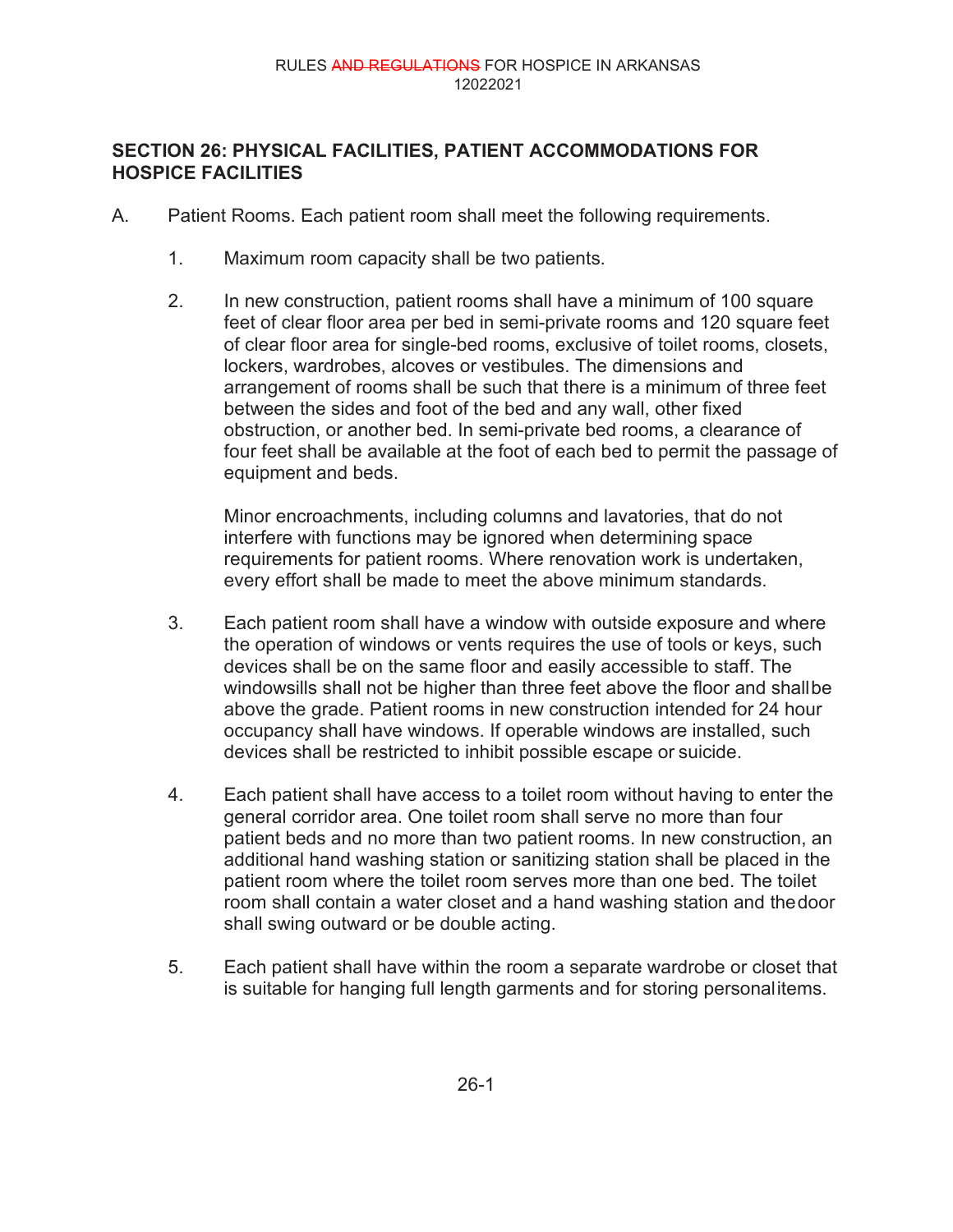- 6. Visual privacy from casual observation by other patients and visitors shall be provided for each patient in semi-private rooms with cubicle curtains or equivalent built-in or movable dividers. The method for providing privacy shall not obstruct passage of other patients either to the entrance, toilet, or lavatory. All curtains shall have a flame spread of 0 to 25 and shall comply with NFPA 13 requirements for clear space below sprinklers.
- 7. Each room shall connect directly with a corridor without passage through another patient's room.
- 8. Rooms existing partially below grade level shall not be used for patients unless they are dry, well ventilated, and are otherwise suitable for occupancy.
- 9. Beds shall be arranged to provide adequate room for all patientcare procedures and to prevent the transmission of infections.
- 10. Suitable beds shall be provided. Bed rails shall be provided on beds for children.
- 11. A reading light shall be provided for each patient bed. The location and design shall be such that the light is not annoying to other patients.
- 12. A bedside table with drawer shall be provided for each bed. The lower portion of the table and/or enclosed shelves shall be provided for individual nursing care equipment.
- 13. A bathing facility containing either a bathtub or a shower accessible to a wheeled shower chair shall be conveniently accessible to patient rooms. An accessible toilet room shall be accessible to the bathing room.
- B. Service Areas. Each service area may be arranged and located to serve more than one nursing unit but at least one such service area shall be provided on each nursing floor. Some of the service areas may be combined in a single space. The following service areas shall be located in or readily available to each nursing unit:
	- 1. Nursing Station. Facilities for charting, clinical records, work counter, communication system, space for supplies and convenient access to hand washing stations shall be provided. It may be combined with or include centers for reception and communication;
	- 2. Dictation area shall be provided. This area shall be adjacent to but separate from the nurses' station;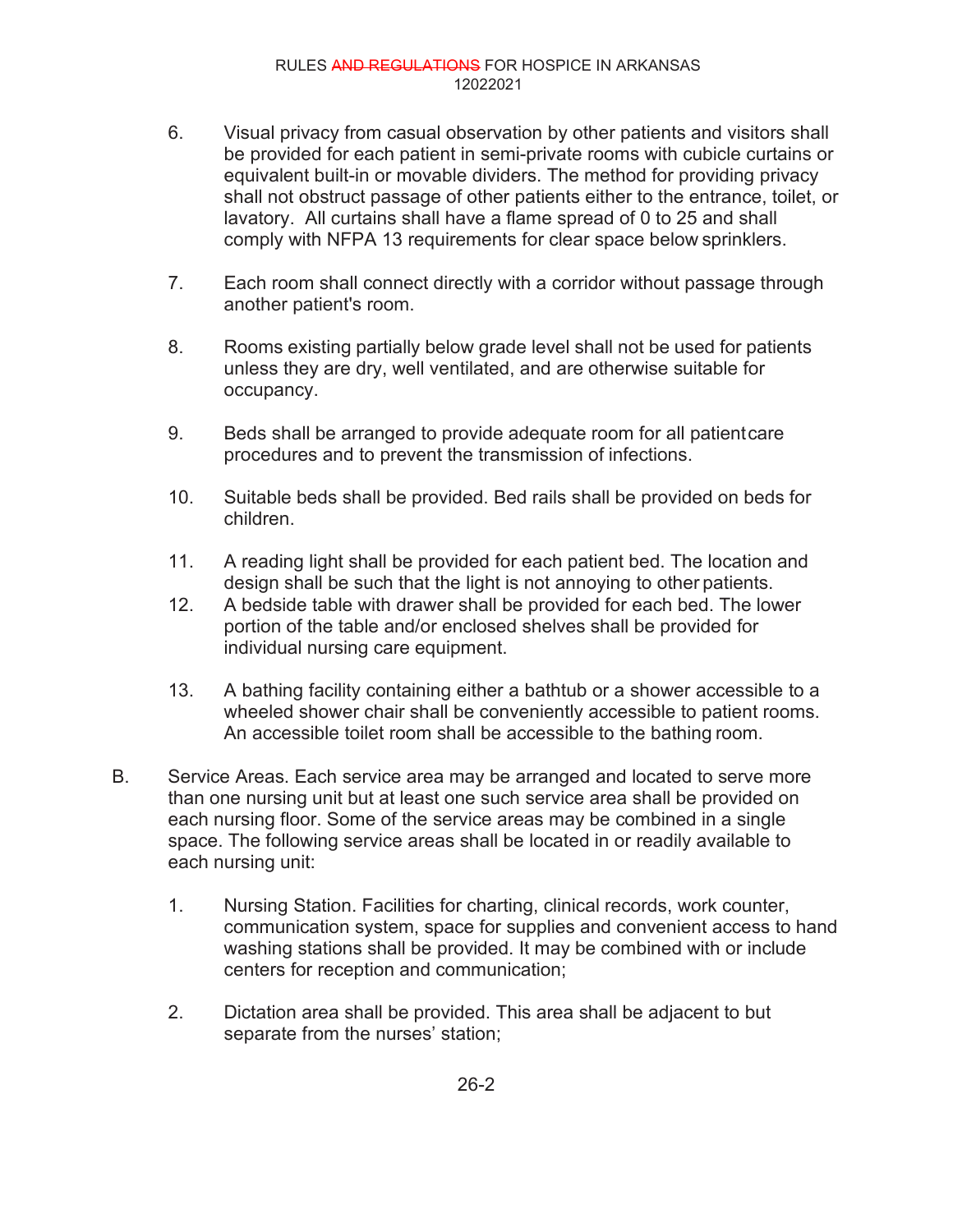- 3. Toilet room(s) for staff convenient to nurses' station (may be unisex);
- 4. Multi-purpose room(s) for staff, patients, patients' families for patient conferences, reports, education, training sessions, andconsultation
- 5. Clean workroom or clean supply room. If the room is used for preparing patient care items, it shall contain a work counter, a hand washing fixture, and storage facilities for clean and sterile supplies. If the room is used only for storage and holding as part of a system for distribution of clean and sterile materials, the work counter and hand washing fixture may be omitted. Soiled and clean workrooms or holding rooms shall be separated and have no direct connection;
- 6. Soiled workroom or soiled holding room. This room shall be separate from the clean workroom. The soiled workroom shall contain a clinical sink (or equivalent flushing-rim fixture). The room shall contain a lavatory (or hand washing fixture). The above fixtures shall both have a hot and cold mixing faucet. The room shall have a work counter and space for separate covered containers for soiled linen and waste. Rooms used only for temporary holding of soiled material may omit the clinical sink and work counter. If the flushing-rim clinical sink is eliminated, facilities for cleaning bedpans shall be provided elsewhere;
- 7. Medication Station. Provisions shall be made for distribution of medications. This may be done from a medicine preparation room or unit, from a self-contained medicine dispensing unit, or by another approved system;
	- a. Medicine preparation room. This room shall be designed to allow for visual supervision by the nursing staff. It shall contain a work counter, a sink adequate for hand washing, refrigerator, and locked storage for controlled drugs. When a medicine preparation room is to be used to store one or more self-contained medicine dispensing units, the room shall be designed with adequate space to prepare medicines with the self-contained medicine dispensing unit(s) present.
	- b. Self-contained medicine dispensing unit. A self-contained medicine dispensing unit may be located at the nurses' station, in the clean workroom, or in an alcove, provided the unit has adequate security for controlled drugs and adequate lighting to easily identify drugs. Convenient access to hand washing stations shall be provided. (Standard cup-sinks provided in many self-contained units are not adequate for hand washing.)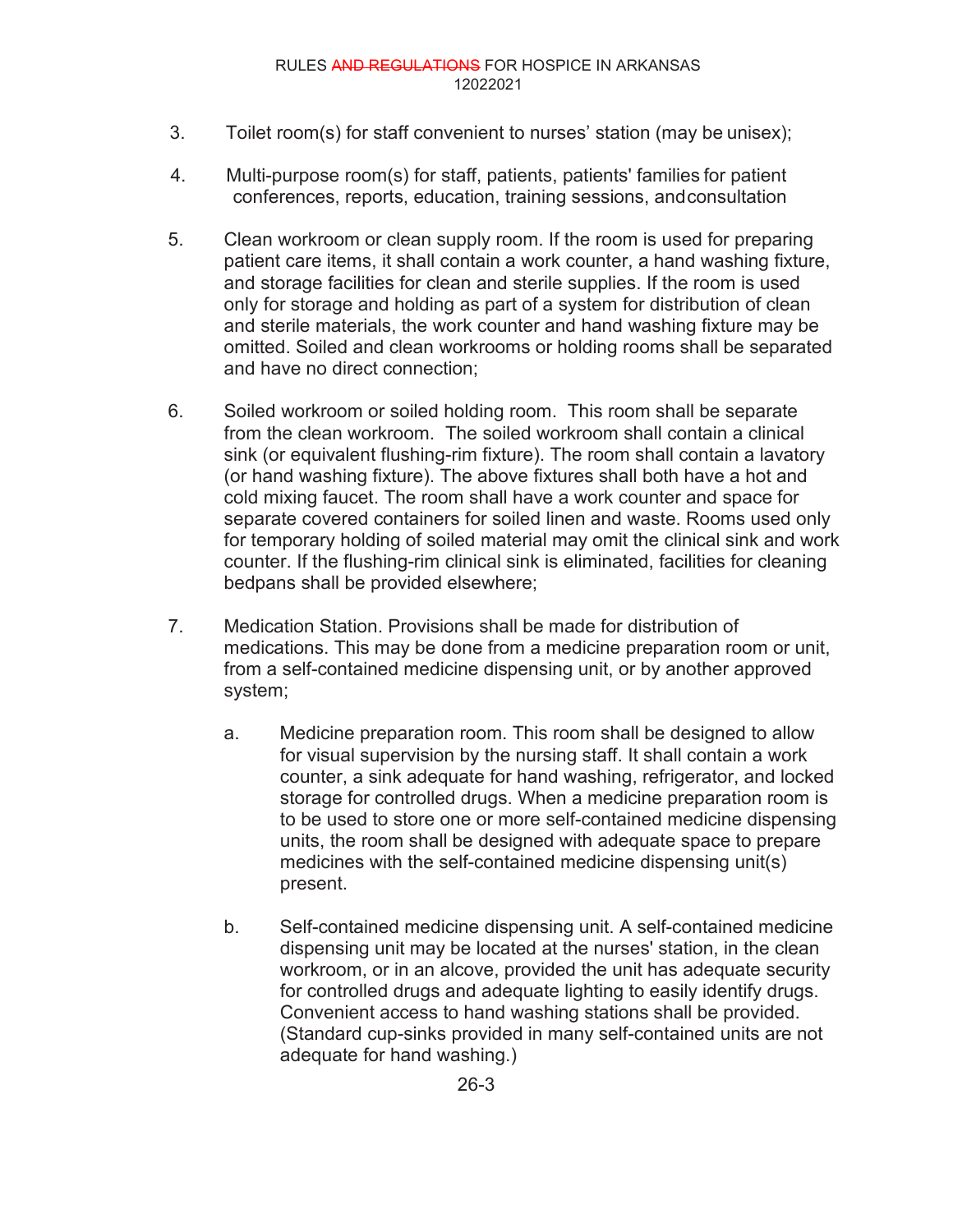- 8. Nourishment Station. This shall contain a sink equipped for handwashing, equipment for serving nourishment between scheduled and unscheduled meals, refrigerator, storage cabinets, and ice maker units to provide ice for patients' service and treatment. Ice for human consumption shall be from self-dispensing units. Hand washing stations shall be in or immediately accessible to the nourishment station;
- 9. Equipment Storage Room. This shall be for equipment such as I.V. stands, inhalators, air mattresses, walkers and wheelchairs; and
- 10. A comfortable and easily accessible sleep area for family members.
- C. A common kitchen area if provided shall contain a refrigerator, sink and microwave.
- D. Dining and/or gathering space for patients and families shall be provided as required by the narrative program.
- E. Airborne Infection Isolation Room(s). Rooms for patients who are suffering from airborne infections shall be provided at the rate of one for each 36 beds or fraction thereof.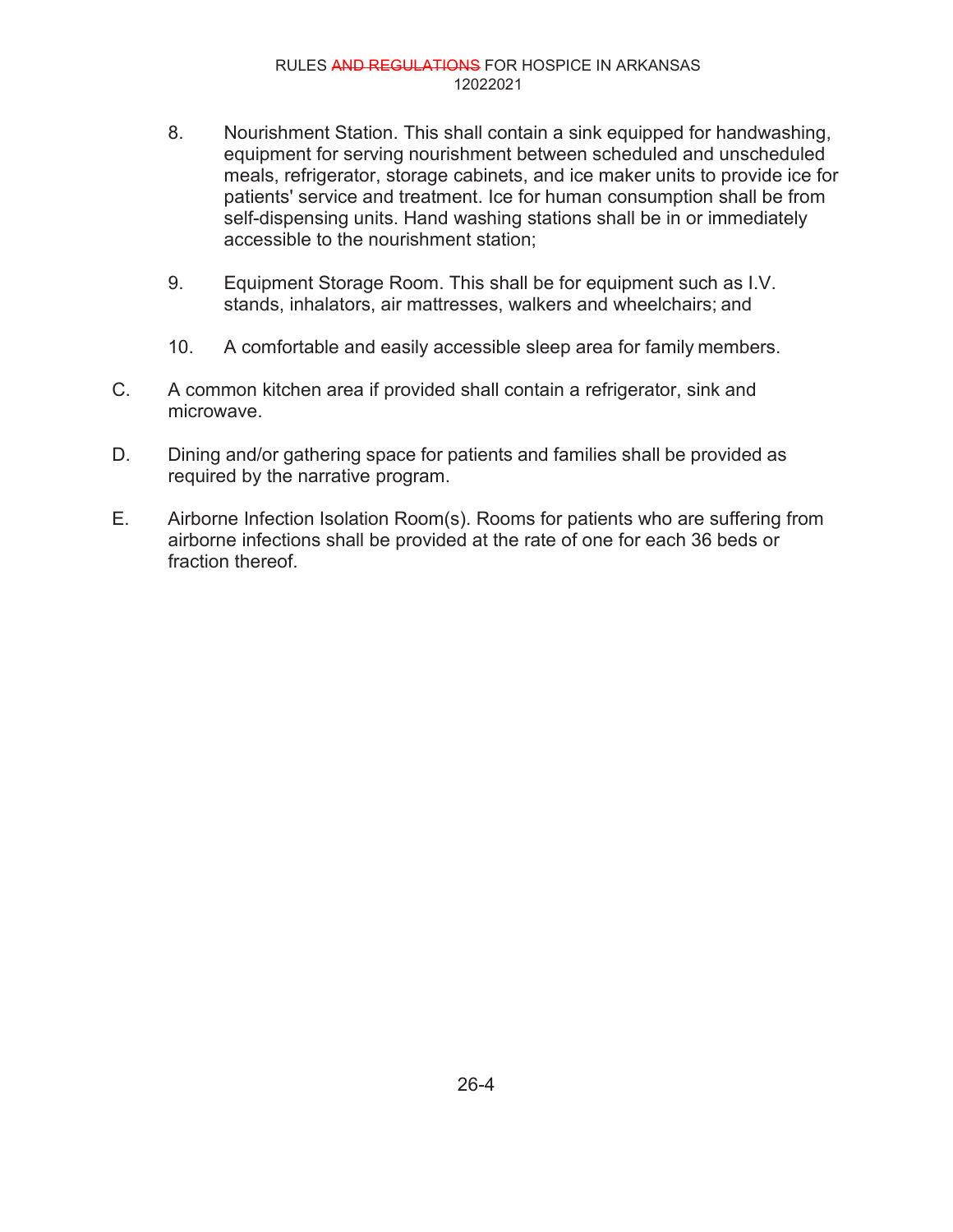## **SECTION 27: PHYSICIAL FACILITIES, PHARMACY**

The size and type of services to be provided in the pharmacy can largely depend upon the type of medication distribution system used, number of patients to be served, and extent of shared or purchased services. This shall be described in the narrative functional program. The pharmacy room or suite shall be located for convenient access, staff control, and security. Facilities and equipment shall be as necessary to accommodate the functions of the program. See Section 22(D) Pharmacy for additional requirements. As a minimum, the following elements shall be included:

### A. Dispensing.

- 1 A pickup and receiving area.
- 2. An area for reviewing and recording.
- 3. An extemporaneous compounding area that includes a sink andsufficient counter space for medication preparation.
- 4. Work counters and space for automated and manual dispensingactivities.
- 5. An area for temporary storage, exchange, and restocking of carts.
- 6. Security provisions for medications and personnel in thedispensing counter area.
- B. Manufacturing.
	- 1. A bulk compounding area.
	- 2. Provisions for packaging and labeling.
	- 3. A quality control area.
- C. Storage (may be cabinets, shelves, and/or separate rooms or closets).
	- 1. Bulk storage.
	- 2. Active storage.
	- 3. Refrigerated storage.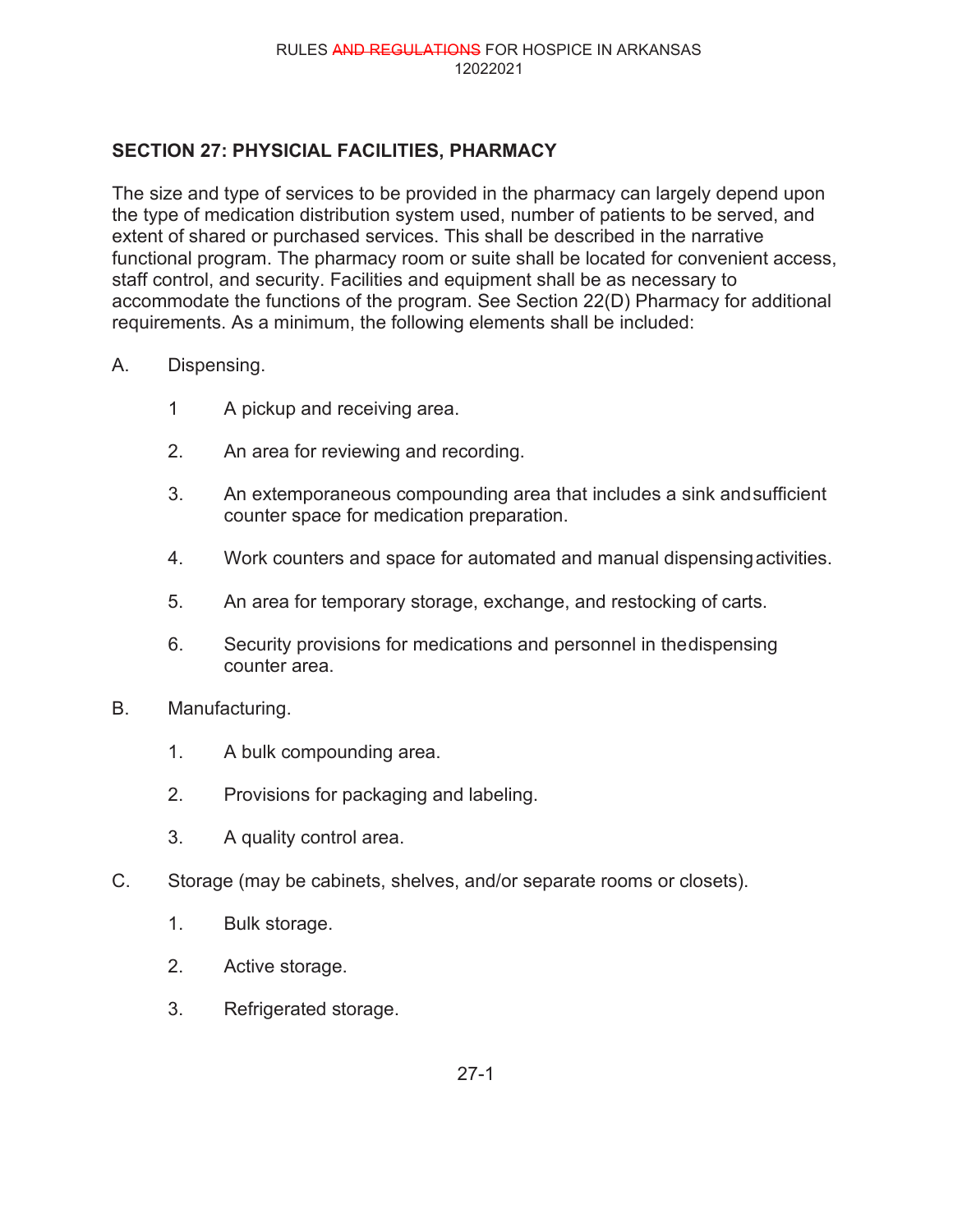- 4. Volatile fluids and alcohol storage constructed according to applicable fire safety codes for the substances involved.
- 5. Double-locked storage for controlled substances.
- 6. Storage for general supplies and equipment not in use.
- D. Administration.
	- 1. An area for education and training (may be in a multipurpose room shared with other departments).
	- 2. A separate area for office functions.
- E. Other.
	- 1. Hand washing facilities stations shall be provided within each separate room where open medication is handled and readily accessible.
	- 2. Provide for convenient access to toilet and locker.
	- 3. If unit dose procedure is used, provide additional space and equipmentfor supplies, packaging, labeling, and storage, as well as for the carts.
	- 4. If IV solutions are prepared in the pharmacy, provide a sterile work area with a laminar-flow work station designed for product protection. The laminar-flow system shall include a nonhydroscopic filter (HEPA) rated at 99.97 percent, as tested by DOP tests and have a visible pressure gauge for detection of filter leaks or defects.
	- 5. Hoods used for chemotherapy shall be 100 percent exhausted tothe exterior.
	- 6. As a minimum the partitions enclosing the pharmacy shall extend from the floor to the deck above, with gypsum board on both sides of metal studs.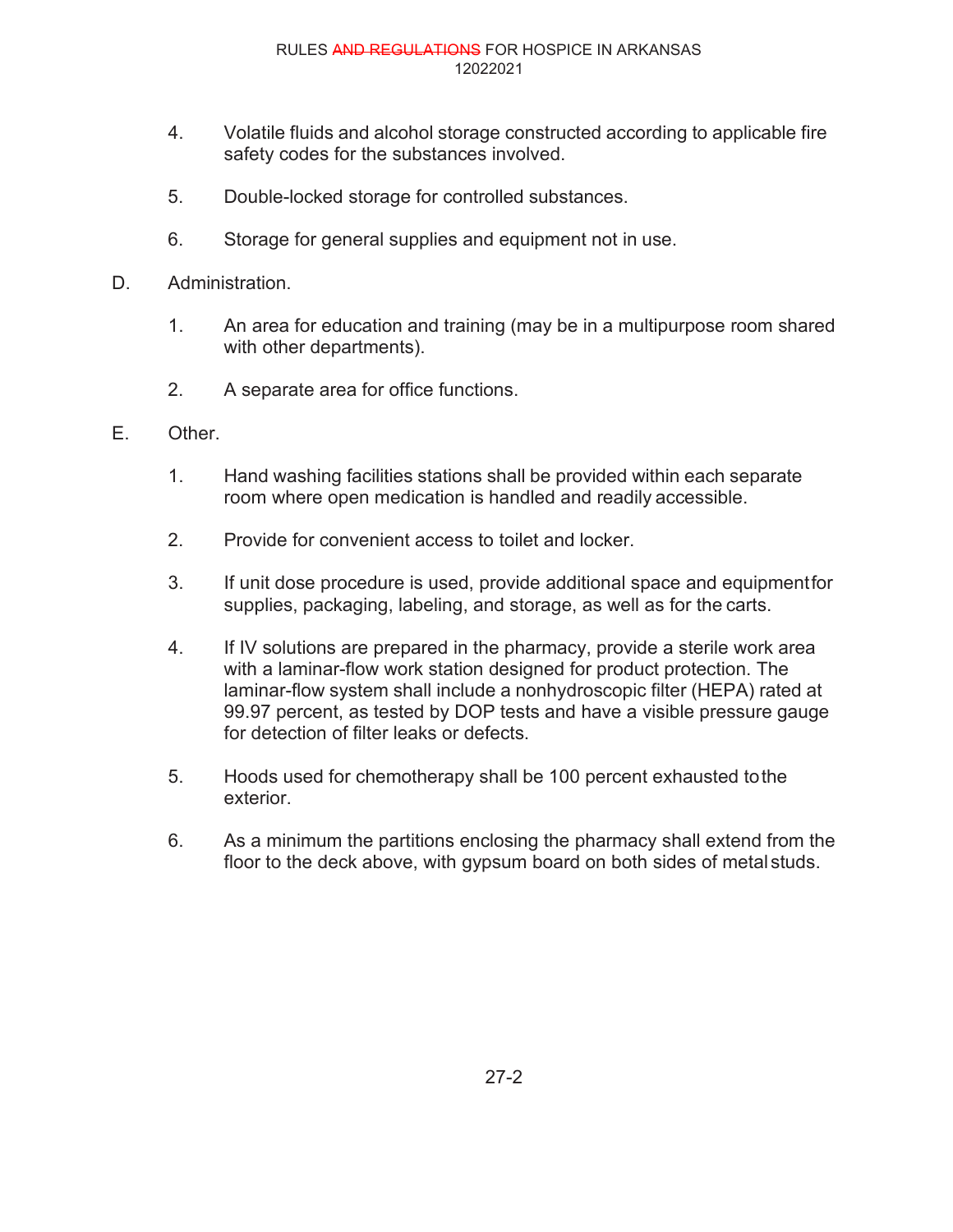# **SECTION 28: PHYSICAL FACILITIES, WASTE PROCESSING SERVICES**

- A. Hazardous Waste and Antineoplastic Agent Disposal. The facility shall have policies and procedures for the identification, segregation, labeling, storage, transport and disposal of hazardous waste. The policies and procedures shall conform with the latest edition of Hazardous Waste Management Regulation 23, Arkansas Department of Environmental Quality, Little Rock, Arkansas. Within the facility, hazardous waste, especially antineoplastic agents, shall be labeled in a manner that it shall be easily recognized from all other waste. The facility shall compile a list of all antineoplastic agents used in the facility. The facility shall have policies and procedures for the clean up of spills, decontamination and treatment of personnel exposed to hazardous waste and antineoplasticagents.
- B. Regulated Medical Waste (Infectious Waste) Disposal. The facility shall have policies and procedures for the identification, segregation, labeling, storage, transport and disposal of regulated medical waste. All policies and procedures shall conform to the latest edition of the Rules and Regulations Pertaining to the Management of Medical Waste from Generators and Health Care Related Facilities, Arkansas Department of Health and Human Services, Little Rock, Arkansas. The facility shall have policies and procedures for the clean up of spills, and for decontamination and treatment of personnel exposed to regulated medical waste.
- C. Solid Waste Disposal (Non-Infectious Waste). The facility shall have policies and procedures for the identification, segregation, labeling, storage, transport and disposal of solid waste. Policies and procedures shall conform with the latest edition of the Solid Waste Management Regulation 22, Arkansas Department of Environmental Quality, Little Rock, Arkansas.
- D. Other Waste. The facility shall have policies and procedures for the identification, segregation, labeling, storage, transport, and disposal of any waste not specifically mentioned in this section.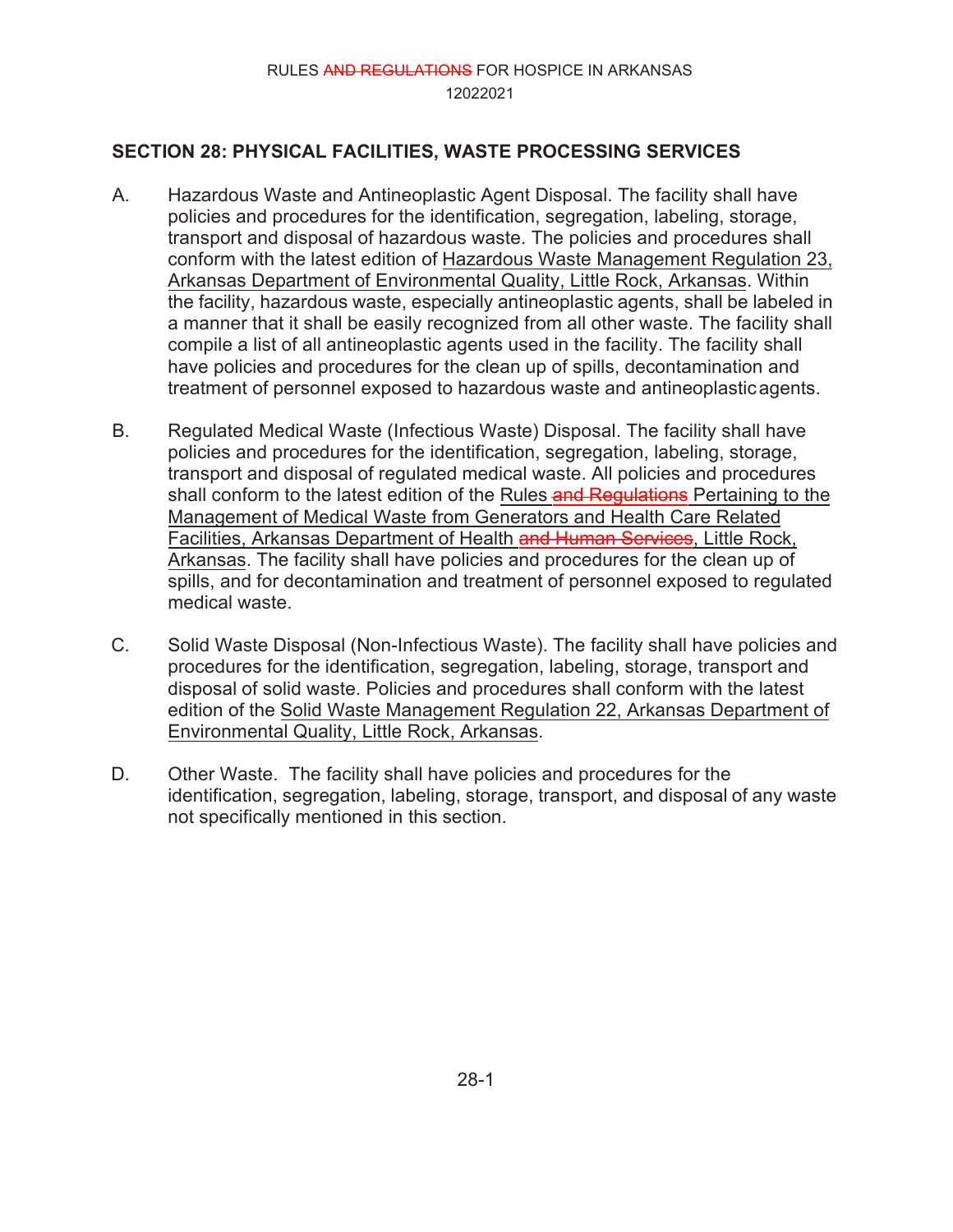# **SECTION 29: PHYSICAL FACILITIES, DETAILS AND FINISHES**

All details for alteration or expansion projects as well as for new construction shall comply with the following.

- A. Details.
	- 1. Compartmentation, exits, automatic extinguishing systems, and other details relating to fire prevention and fire protection shall comply with requirements listed in the NFPA referenced codes, shall be maintained at the facility and shown on the Fire Protection Plan.
	- 2. Corridor partitions, smoke stop partitions, horizontal exit partitions, exit enclosures, and fire rated walls required to have protected openings shall be effectively and permanently identified with signs or stenciling in a manner acceptable to the Health Facility Services. Such identification shall be above any decorative ceiling and in concealed spaces.
	- 3. Rooms containing bathtubs, sitz baths, showers, and water closets, subject to occupancy by patients, shall be equipped with doors and hardware which shall permit access from the outside the room.
	- 4. Glass doors, lights, sidelights, borrowed lights, and windows located within 12 inches of a door jamb (with a bottom frame height of less than 60 inches above the finished floor) shall be constructed of safety glass, wired glass, or plastic, break resistant material that creates no dangerous cutting edges when broken. Safety glass-tempered or plastic glazing materials shall be used for shower doors and bath enclosures. In renovation projects, only glazing within 18 inches of the floor shall be changed to safety glass, wire glass, or plastic, break-resistant material.
	- 5. Thresholds and expansion joint covers shall be installed flush with the floor surface to facilitate use of wheelchairs and carts. Expansion and seismic joints shall be constructed to restrict the passage of smoke.
	- 6. Grab bars shall be provided in all patients' toilets, showers, tubs, and sitz baths. The bars shall have one and one-half inch clearance to walls and shall have sufficient strength and anchorage to sustain a concentrated load of 250 pounds.
	- 7. Lavatories and hand washing stations shall be securely anchored to withstand an applied downward vertical load of not less than 250pounds on the front of the fixture.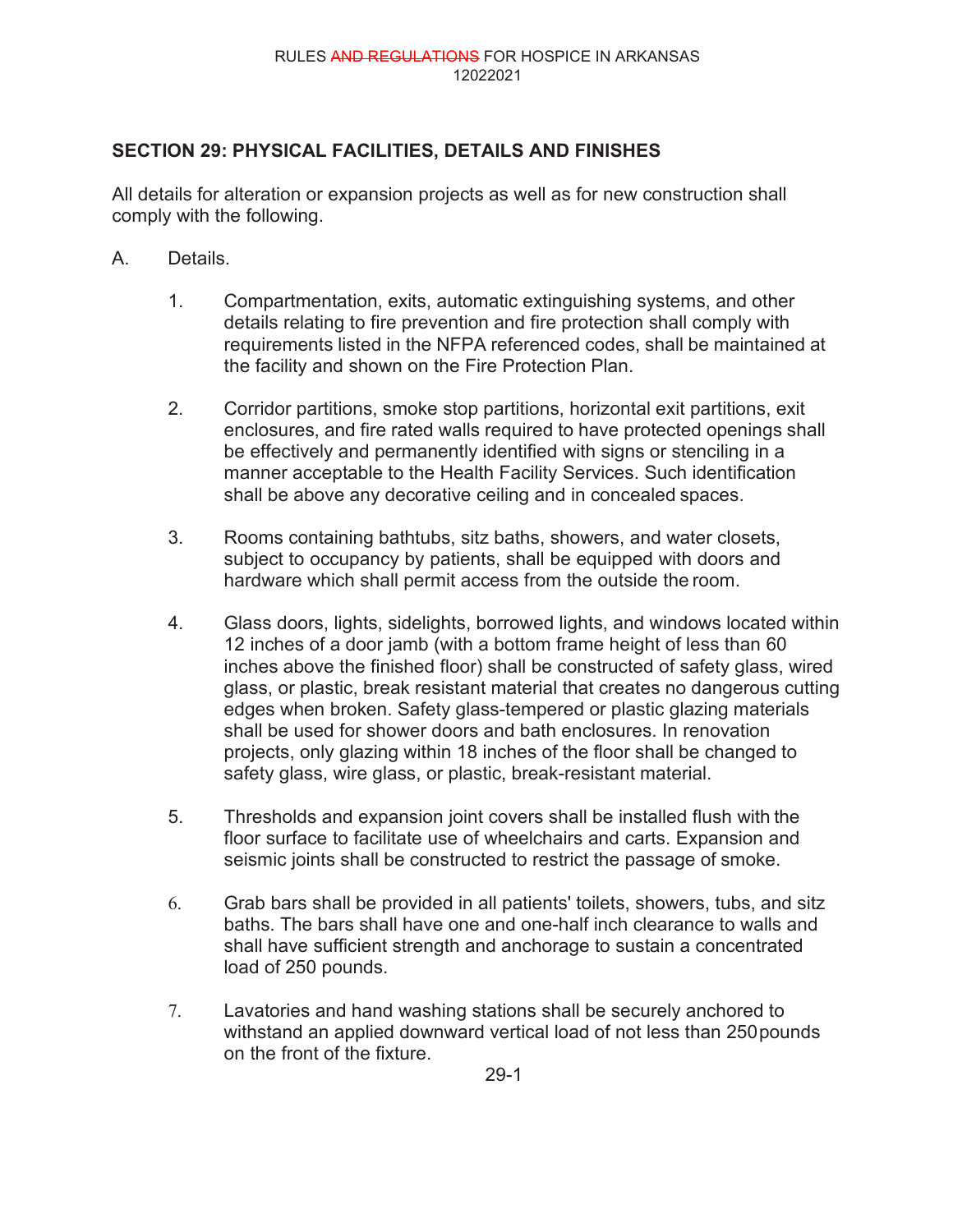- 8. The minimum ceiling height shall be seven feet ten inches withthe following exceptions:
	- a. Boiler rooms shall have ceiling clearances not less than two feet six inches above the main boiler header and connecting piping.
	- b. Ceilings in corridors, storage rooms, and toilet rooms shall be not less then seven feet eight inches in height. Ceiling heights in small, normally unoccupied spaces may be reduced.
	- c. Where existing structures make the above ceiling clearance impractical, clearances shall be as required to avoid injury to individuals up to six feet four inches tall.
- 9. Rooms containing heat-producing equipment (such as boiler or heater rooms and laundries) shall be insulated and ventilated to prevent any floor or partition surface from exceeding a temperature of ten degrees Fahrenheit above ambient room temperature.
- 10. Noise reduction criteria shown in Table 2 of the Appendix shall apply to partition, floor, and ceiling construction in patient areas. (Careful attention shall be given to penetrations.)
- 11. Light fixtures shall be provided with protective covers in food preparation, serving areas, and patient care and treatment spaces. Protective light fixture covers are not required in corridors.
- 12. Handrails shall be provided in all corridors used by patients.
- B. Finishes.

Floors and walls penetrated by pipes, ducts, and conduits shall be tightly sealed to minimize entry of rodents and insects.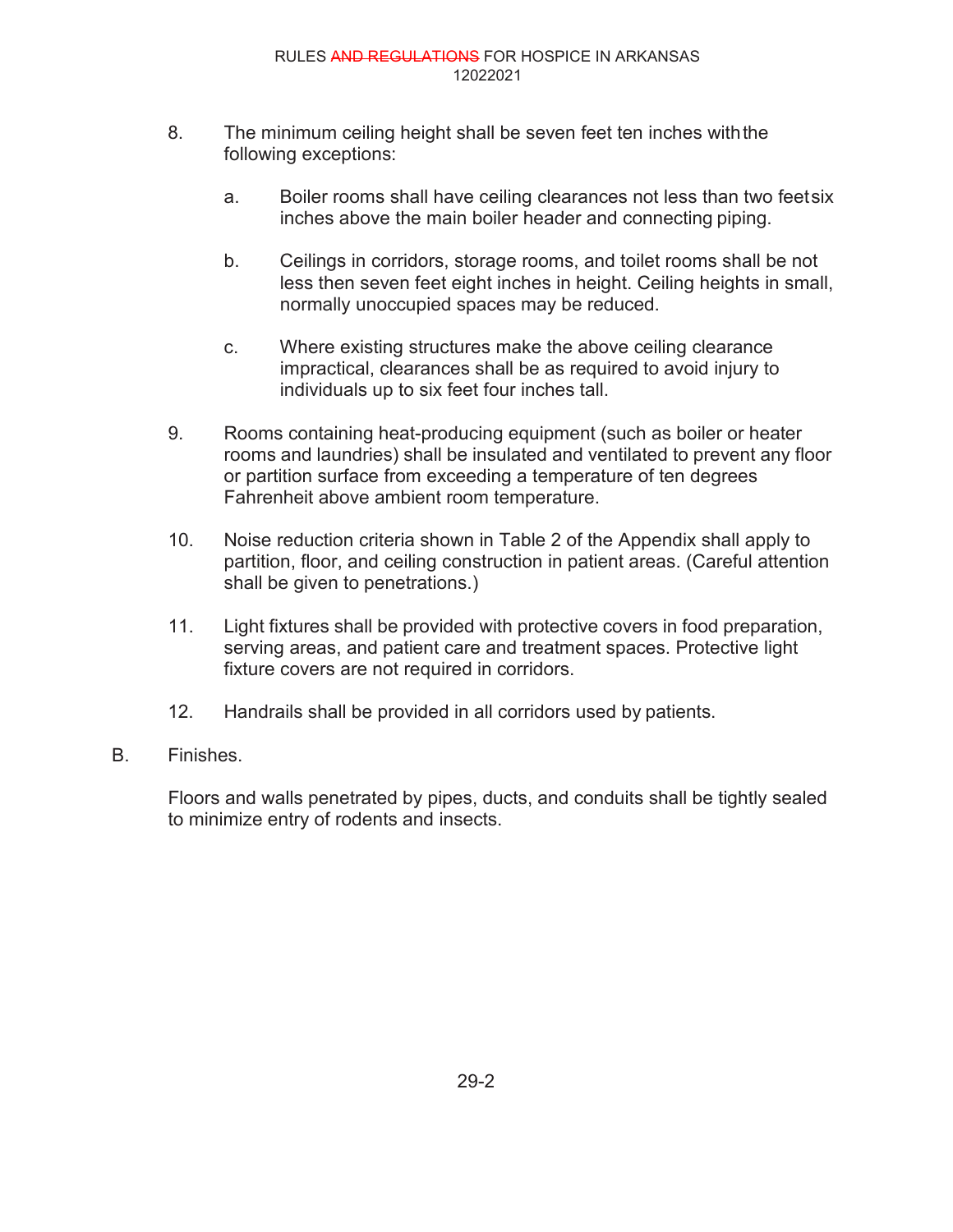### **SECTION 30: PHYSICAL FACILITIES, CONSTRUCTION, INCLUDING FIRE RESISTIVE REQUIREMENTS**

- A Design. Every building and every portion thereof shall be designed and constructed to sustain all dead and live loads in accordance with American Society of Civil Engineers, (ASCE), "Minimum Design Loads for Buildings and Other Structures."
- B. Foundations. Foundations shall rest on natural solid bearing if a satisfactory bearing is available at reasonable depths. Proper soil-bearing values shall be established in accordance with recognized standards. If solid bearing is not encountered at practical depths, the structure shall be supported on drive piles or drilled piers designed to support the intended load without detrimental settlement, except that one story buildings may rest on a fill designed by a soils engineer. When engineered fill is used, site preparation and placement of fill shall be performed under the direct full-time supervision of the soils engineer. The soils engineer shall issue a final report on the compacted fill operation and certification of compliance with the job specifications. All footings shall extend to a depth not less than one foot below the estimated maximum frost line.
- C. Construction.
	- 1. Construction shall comply with the applicable requirements of NFPA 101, and the Arkansas Fire Protection Code Volumes I and II and Arkansas State Building Services, Minimum Standards and Criteria - Accessibility for the Physically Disabled Standards.
	- NOTE: NFPA 101 generally covers fire/safety requirements only, whereas most model codes also apply to structural elements. The fire/safety items of NFPA 101 would take precedence over other codes in case of conflict. In the event NFPA 101 does not specifically address a life safety requirement found only in the Arkansas Fire Prevention Code, compliance with the requirement is not mandatory. Appropriate application of each would minimize problems. For example, some model codes require closers on all patient doors. NFPA 101 recognizes the potential fire/safety problems of this requirement and stipulates that if closers are used for patient room doors, smoke detectors shall also be provided within each affected patient room.
	- 2. For renovation projects, the extent of new construction shall be determined by the licensing agency. Construction shall comply with applicable requirements of NFPA 101.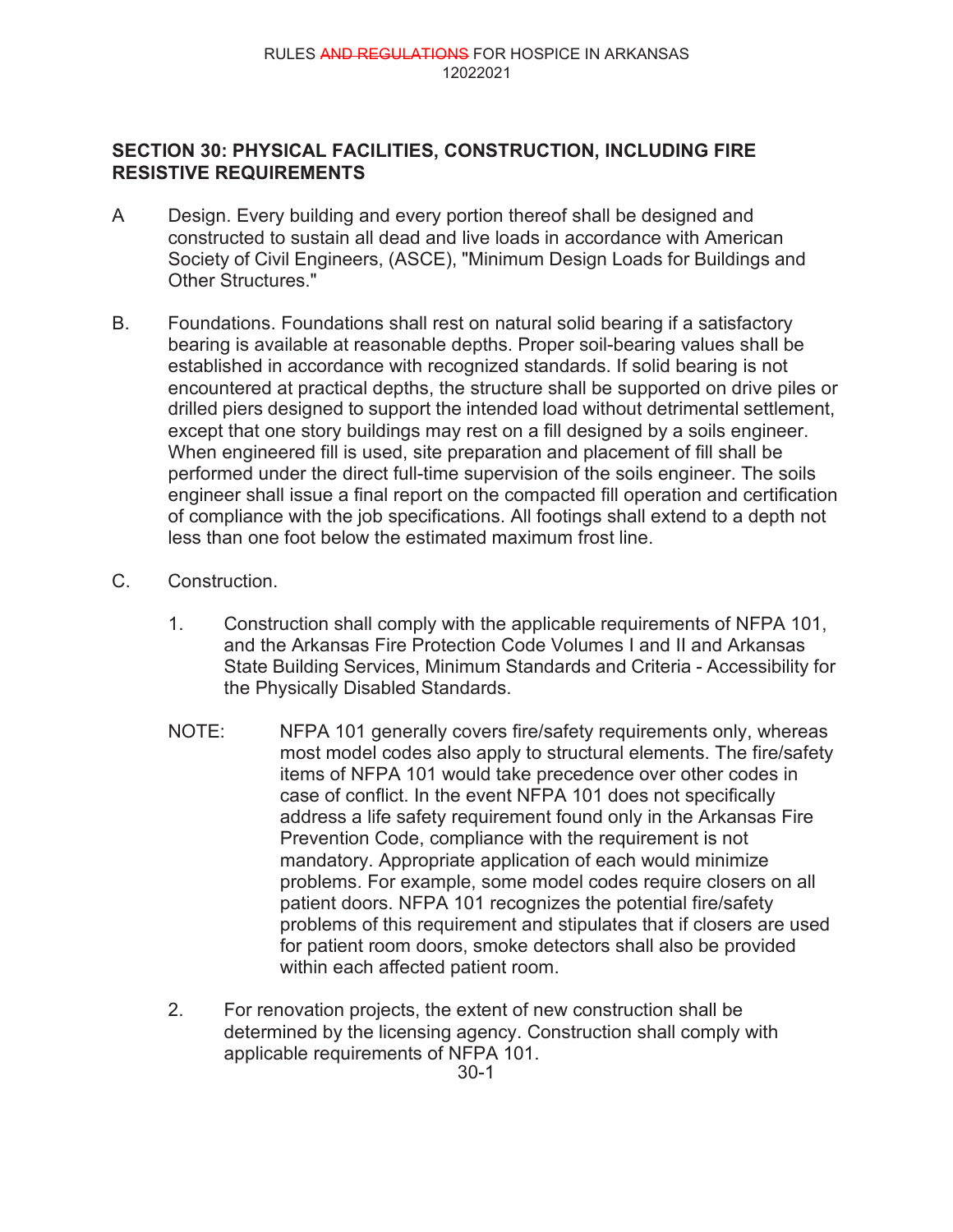D. Elevators. All facilities located on other than the grade-level entrance floor shall have electric or hydraulic elevators. Elevator cars shall have inside dimensions that accommodate a patient bed with attendants. Cars shall be at least five feet eight inches wide by nine feet deep. Car doors shall have a clear opening of not less than four feet wide and seven feet high. In renovations, existing elevators that can accommodate patient beds used in the facility will not be required to be increased in size.

NOTE: Additional elevators installed for visitors and material handling may be smaller than noted above, within restrictions set by standards for disabled access.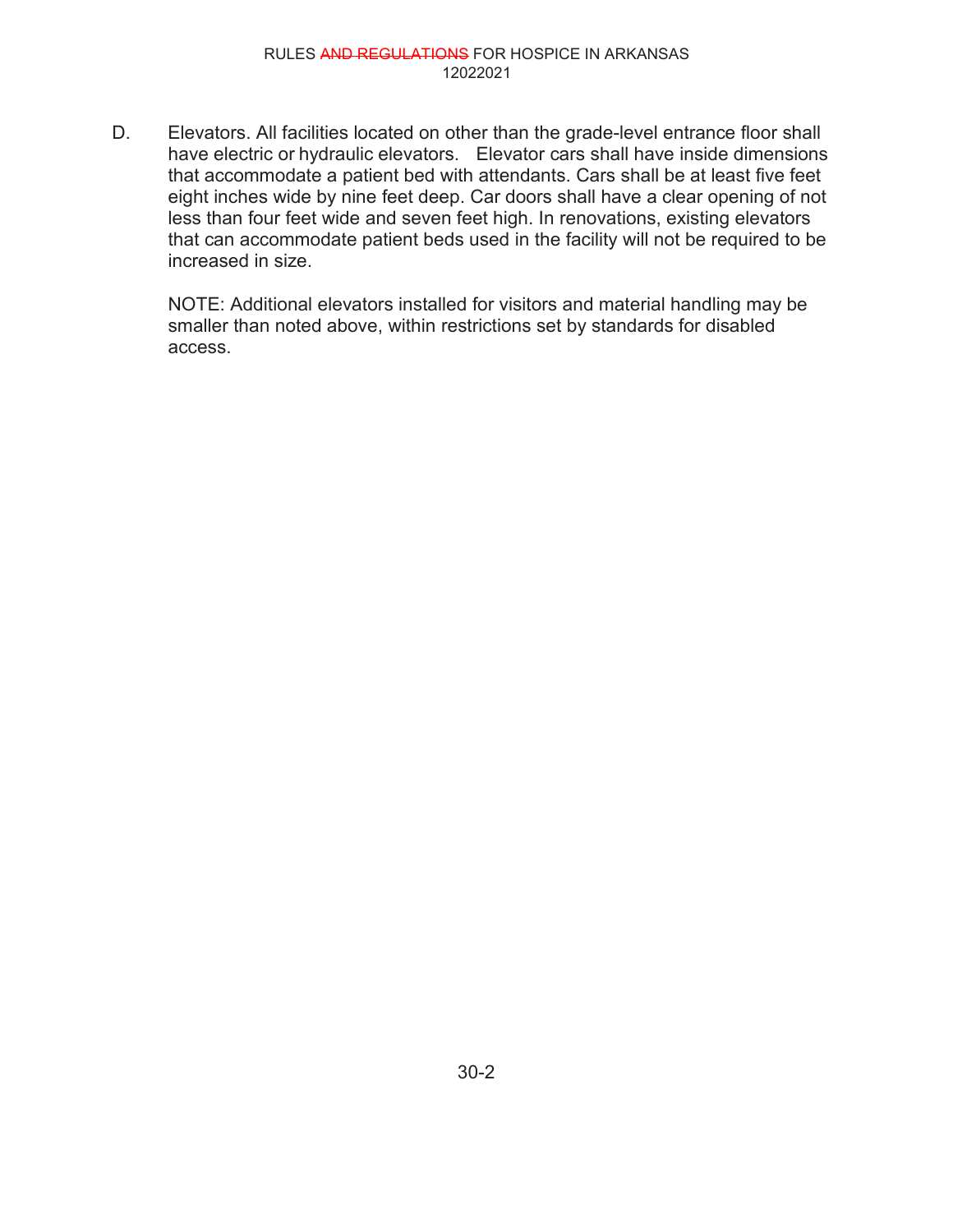# **SECTION 31: PHYSICAL FACILITIES, PLUMBING AND OTHER PIPING SYSTEMS**

All plumbing systems shall be designed and installed in accordance with the requirements of the latest edition of the Arkansas State Plumbing Code and the latest edition of the Laws, Rules, and Regulations Governing Boiler Inspection, Arkansas Department of Labor.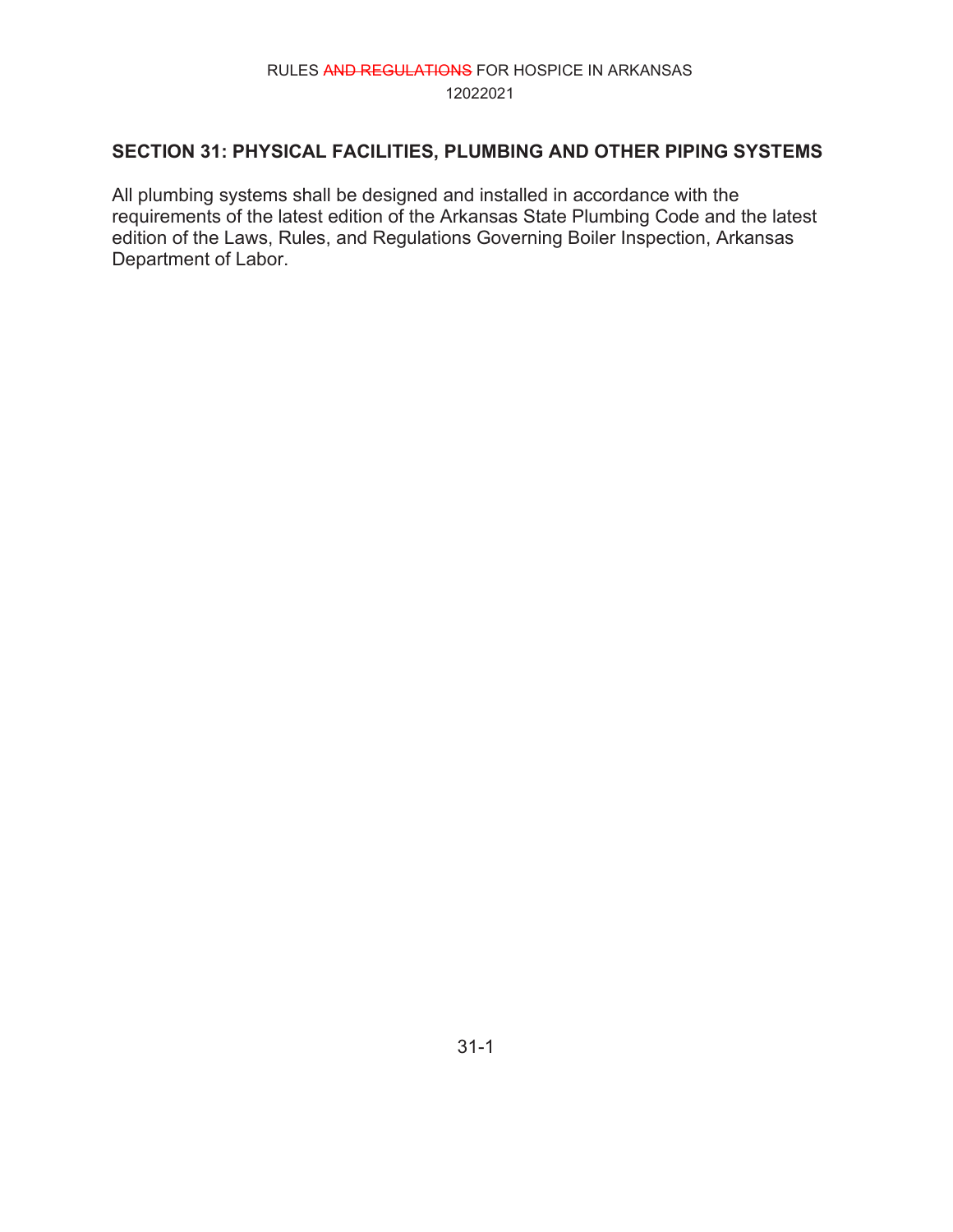# **SECTION 32: PHYSICAL FACILITIES, ELECTRICAL STANDARDS**

- A. Lighting.
	- 1. Approaches to buildings and parking lots, and all occupied spaces within buildings shall have fixtures that can be illuminated as necessary.
	- 2. Patient rooms shall have general lighting and night lighting.
	- 3. Nursing unit corridors shall have general illumination with provisions for reducing light levels at night.
	- 4. Egress and exit lighting shall comply with NFPA 101.
- B. Nurse/Patient Communication Station.
	- 1. A nurse/patient communication system shall be provided for each patient bedside as in accordance with the functional program.
	- 2. An emergency call system shall be provided in each patient's toilet, bath and shower room.
- C. Emergency electrical generators shall have a minimum 48 hours of on-site fuel.
- D. All health care occupancies shall be provided with a fire alarm systemin accordance with NFPA 101 and NFPA 72.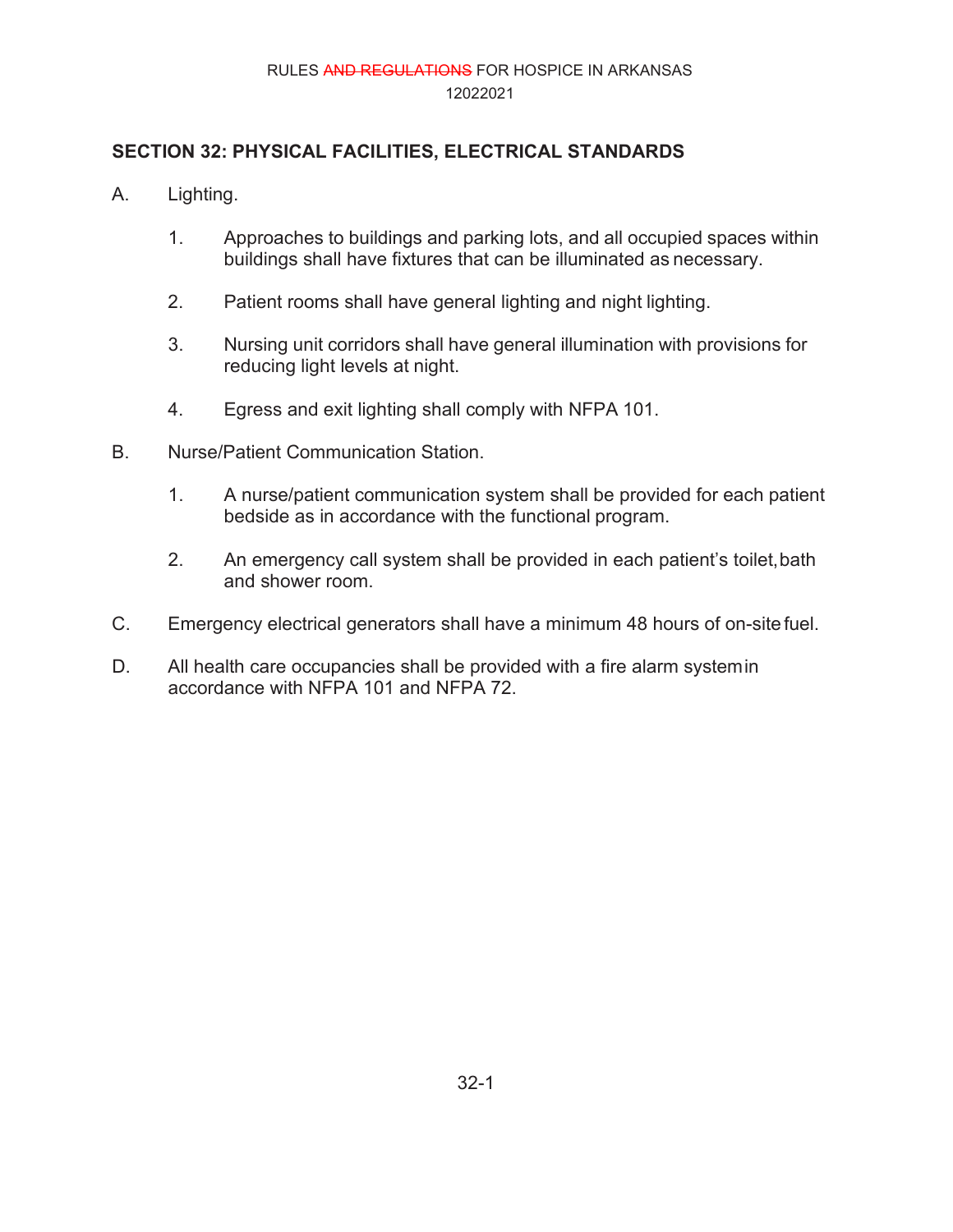# **SECTION 33: SEVERABILITY**

If any provision of these Rules and Regulations for Hospice in Arkansas or the application thereof to any person or circumstances is held invalid, such invalidity shall not affect other provisions or applications of the Rules which that can be given effect without the invalid provision or application will be enforced, and to this end the provisions hereto of these Rules are declared to be severable.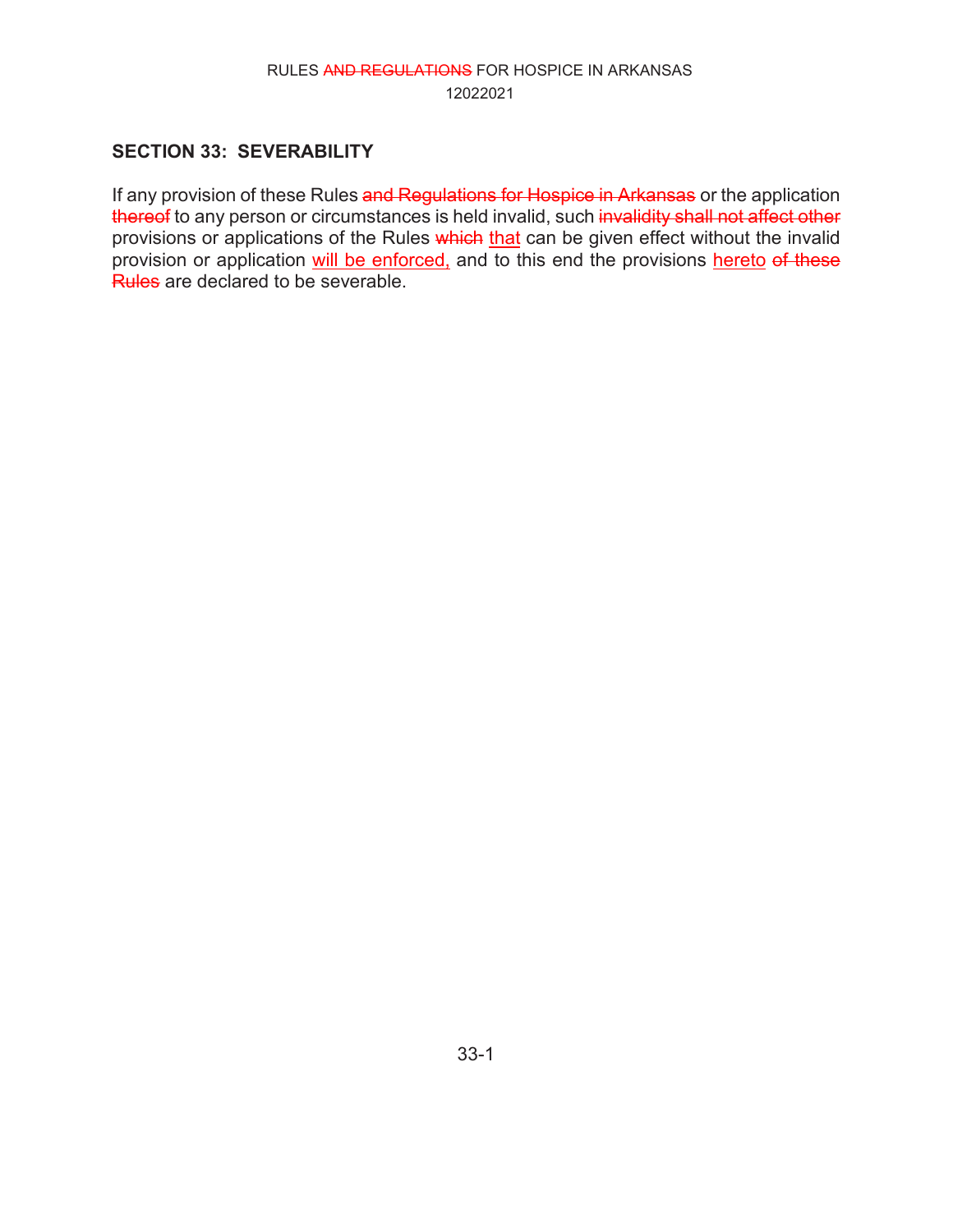### **SECTION 34: SATELLITE OFFICE OR ALTERNATE DELIVERY SITE**

A licensed agency shall file an application under oath with the Department upon forms prescribed by the Department prior to beginning operation of a satellite office. The Department will review the application and issue a written approval or denial of the application. A satellite office must provide the same full range of services that is required of the licensed parent hospice. The governing body and administration of the parent hospice must be able to exert the supervision and control necessary to assure that all hospice services continue to be responsive to the needs of the patient / family. Each patient of the satellite office must be assigned to a specific IDG. Current active patient records will be maintained by the satellite office but must be available to the state surveyors at the parent location if requested. Locations that do not meet these criteria will not be approved as a satellite office and must obtain a separate license.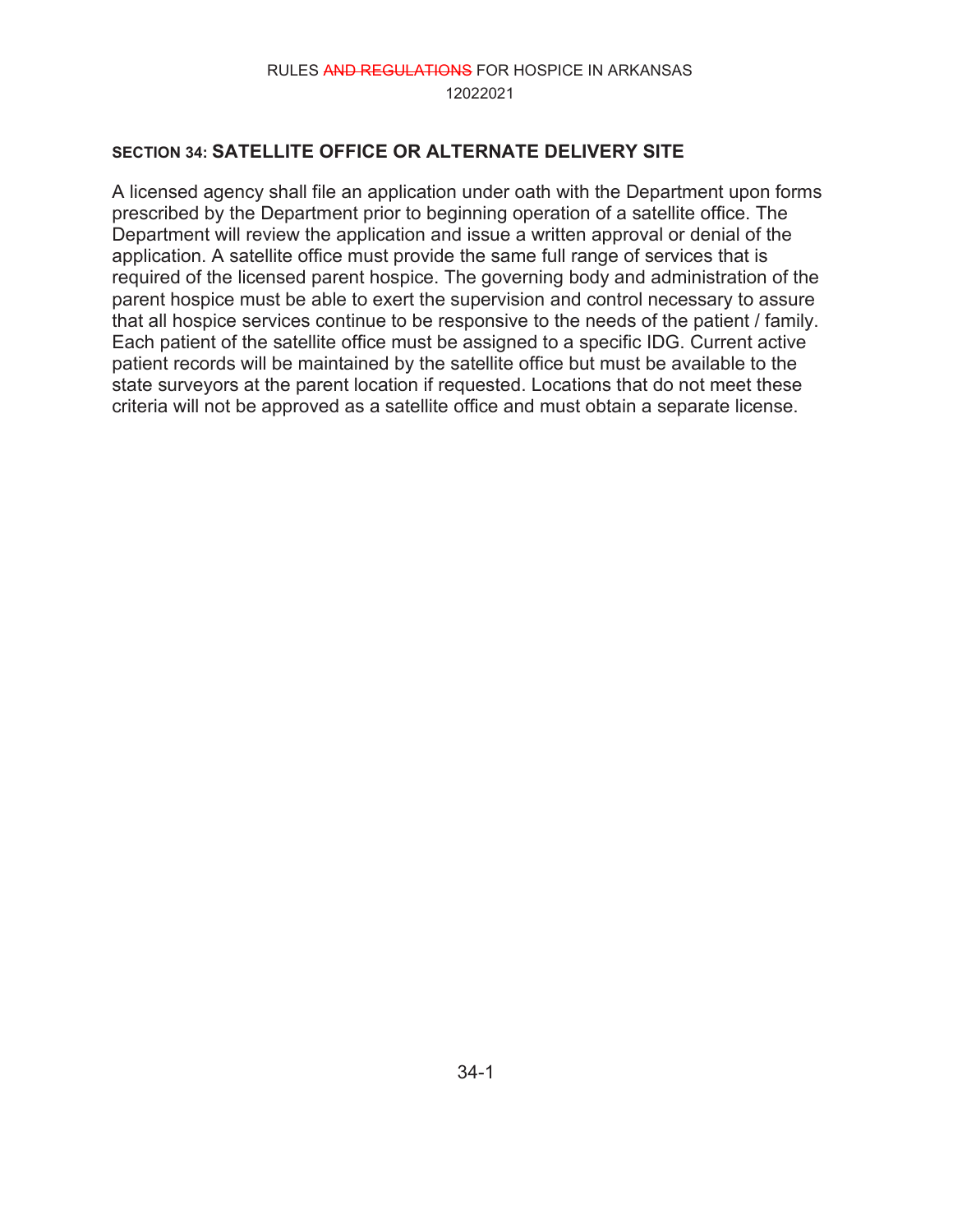# **APPENDIX**

# **TABLE 1**

Г

| Filter Efficiencies for Central Ventilation and Air Conditioning Systems in Health Care<br><b>Facilities</b>                                                    |                 |                     |                     |  |  |  |  |
|-----------------------------------------------------------------------------------------------------------------------------------------------------------------|-----------------|---------------------|---------------------|--|--|--|--|
| Area Designation                                                                                                                                                | No. Filter Beds | Filter Bed No.1 (%) | Filter Bed No.2 (%) |  |  |  |  |
| All areas for patient care, treatment, and<br>diagnosis, and those areas providing<br>direct service or clean supplies such as<br>sterile and clean processing. | 2               | 30                  | 90                  |  |  |  |  |
| Positive Protective Environment Room                                                                                                                            | 2               | 30                  | 99.97               |  |  |  |  |
| Laboratories                                                                                                                                                    |                 | 80                  |                     |  |  |  |  |
| Administrative, Bulk Storage, Soiled<br>Holding Areas, Food Preparation Areas,<br>and Laundries                                                                 |                 | 30                  |                     |  |  |  |  |

Notes: The filtration efficiency ratings are based on average dust spot efficiency per ASHRAE 52-76.1 – 1992.

Additional roughing or prefilters should be considered to reduce maintenance required for filters with efficiencies higher than 75 percent.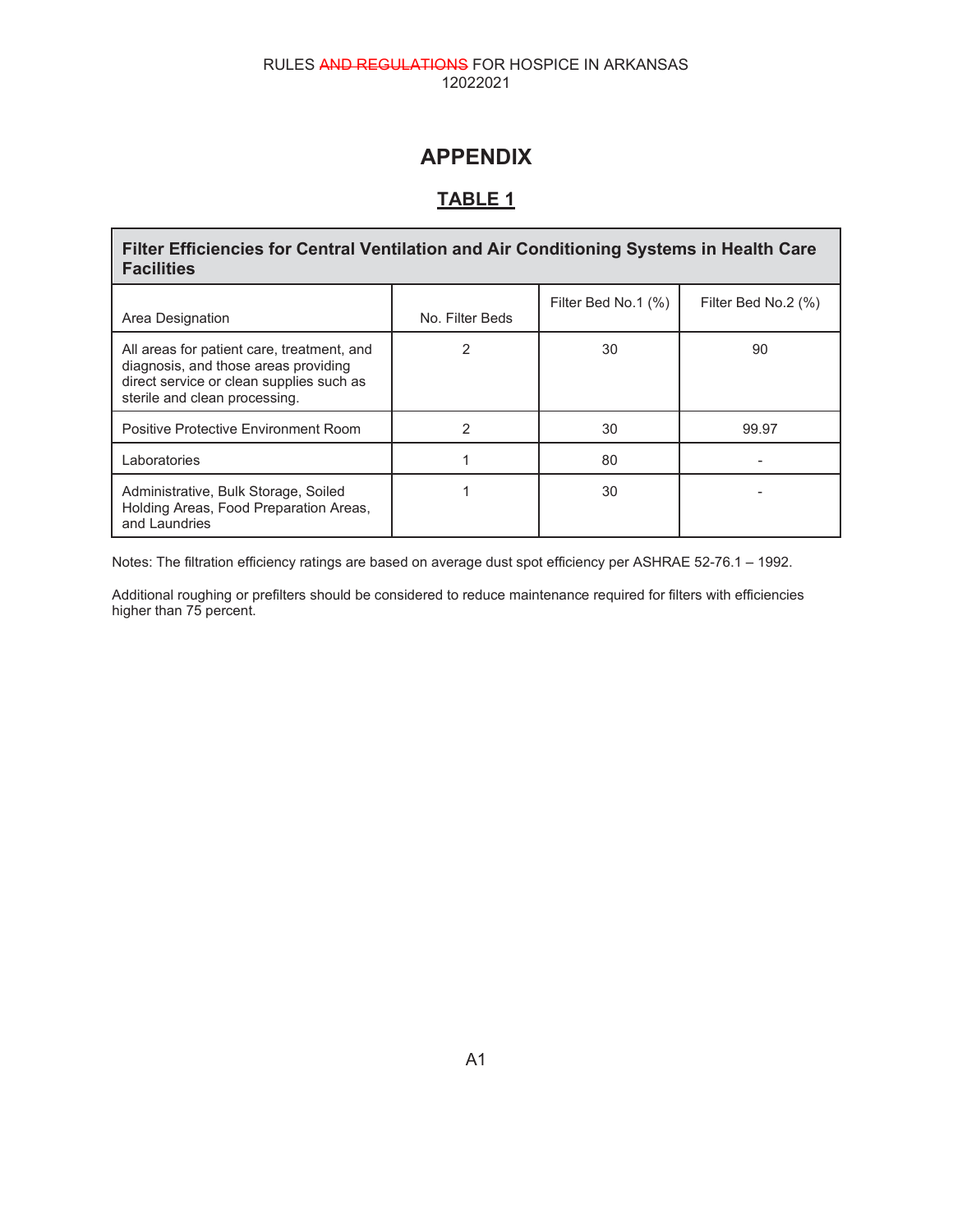#### 12022021

#### **TABLE 2**

| <b>Sound Transmission Limitations in Health Care Facilities</b> |                                                      |        |  |  |  |  |
|-----------------------------------------------------------------|------------------------------------------------------|--------|--|--|--|--|
|                                                                 | Airborne Sound Transmission Class (STC) <sup>1</sup> |        |  |  |  |  |
|                                                                 | Partitions                                           | Floors |  |  |  |  |
| <b>NEW CONSTRUCTION<sup>2</sup></b>                             |                                                      |        |  |  |  |  |
| Patients' Room to Patients' Room                                | 45                                                   | 40     |  |  |  |  |
| Public Space to Patients' Room <sup>2</sup>                     | 55                                                   | 40     |  |  |  |  |
| Service Areas to Patients' Room <sup>3</sup>                    | 65                                                   | 45     |  |  |  |  |
| Patient room access corridor 4                                  | 45                                                   | 45     |  |  |  |  |
| Toilet room to public space                                     | 45                                                   |        |  |  |  |  |
| Consultation rooms/<br>conference rooms to public space         | 45                                                   |        |  |  |  |  |
| Consultation rooms/<br>Conference rooms to patient rooms        | 45                                                   |        |  |  |  |  |
| Staff lounges to patient rooms                                  | 45                                                   |        |  |  |  |  |
| <b>Existing Construction</b>                                    |                                                      |        |  |  |  |  |
| Patient room to patient room                                    | 35                                                   | 40     |  |  |  |  |
| Public space to patient room <sup>2</sup>                       | 40                                                   | 40     |  |  |  |  |
| Service areas to patient room 3                                 | 45                                                   | 45     |  |  |  |  |

1. Sound transmission class (STC) shall be determined by tests in accordance with methods set forth in ASTM Standard E90 and ASTM E413. Where partitions do not extend to the structure above, sound transmission through ceilings and composite STC performance shall be considered.

2. Public space includes corridors (except patient room access corridors), lobbies, dining rooms, recreation rooms, and similar spaces.

3. Service areas include kitchens, elevators, elevator machine rooms, laundries, and similar spaces garages, maintenance rooms, boiler and mechanical equipment rooms, and similar spaces of high noise. Mechanical equipment located on the same floor or above patient rooms, offices, nurses stations, and similar occupied space shall be effectively isolated from the floor.

6. Patient room access corridors contain composite walls with doors/windows and have direct access to patient.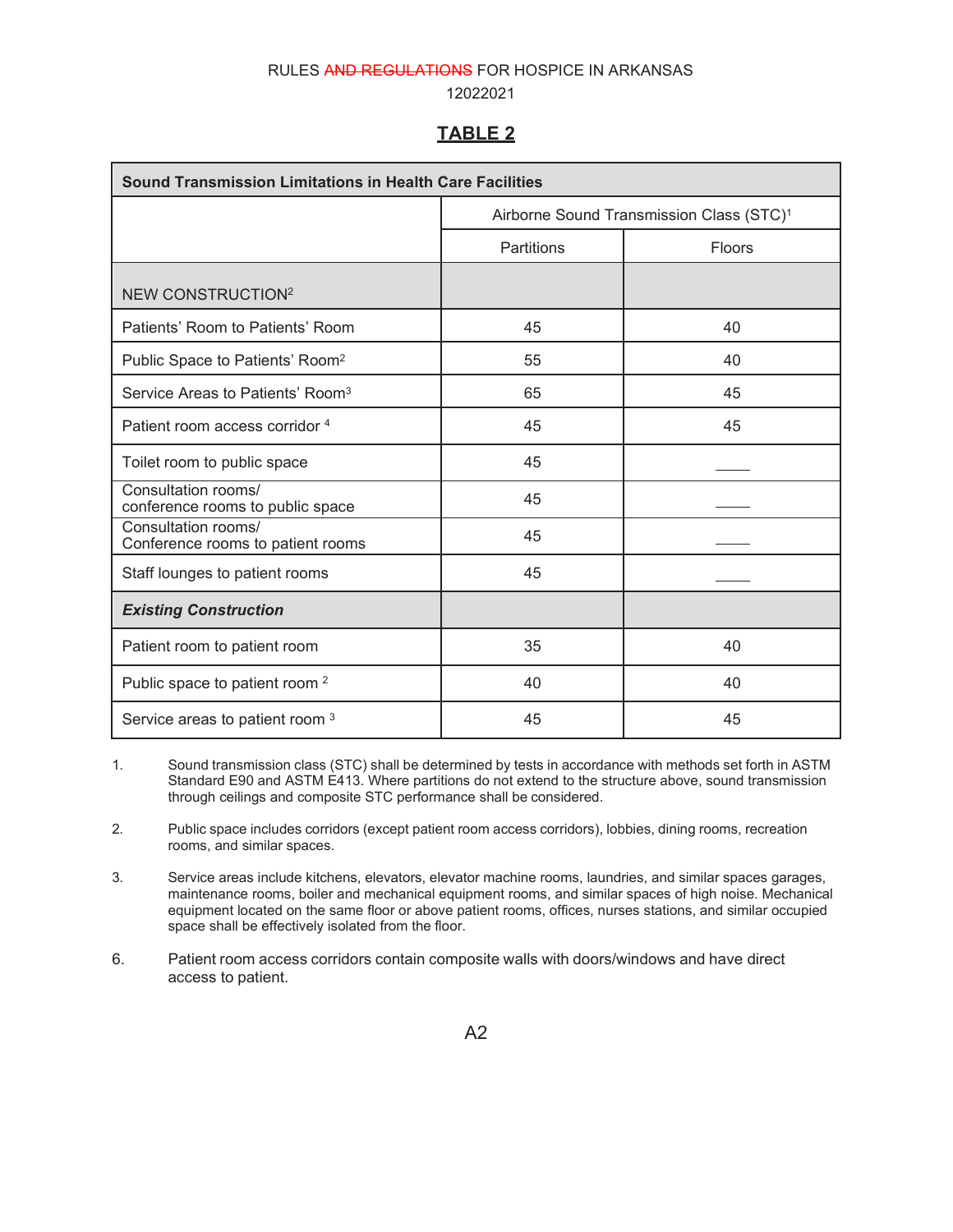# **TABLE 3**

| <b>Temperature and Relative Humidity Requirements</b> |                                         |                                                       |  |  |  |
|-------------------------------------------------------|-----------------------------------------|-------------------------------------------------------|--|--|--|
| Area Designation                                      | Dry Bulb Temperatures<br>0 <sub>1</sub> | Relative Humidity (%)<br>Minimum-Maximum <sup>2</sup> |  |  |  |
| Sterile Storage                                       | 75                                      | 70 (max)                                              |  |  |  |

<sup>1</sup>Note: Where temperature ranges are indicated, the systems shall be capable of maintaining the rooms at any point within the range. A single figure indicates a heating or cooling capacity of at least the indicated temperature. This is usually applicable when patients may be undressed and require a warmer environment. Nothing in these guidelines shall be construed as precluding the use of temperatures lower than those noted when the patients' comfort and medical conditions make lower temperatures desirable. Unoccupied areas such as storage rooms shall have temperatures appropriate for the function intended.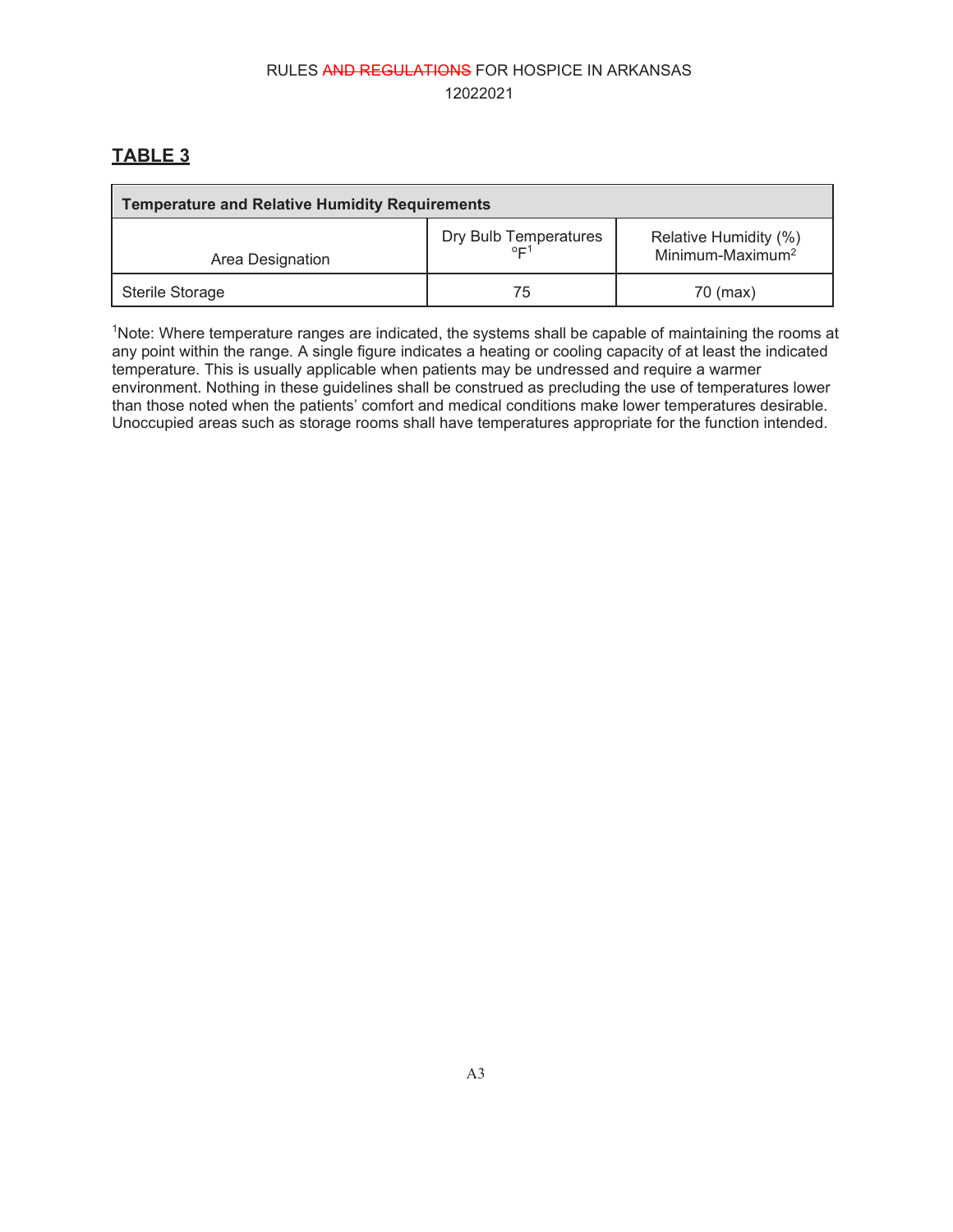# **TABLE 4**

### **Ventilation, Medical Gas, and Air Flow Requirements in Health Care Facilities1**

| Area Designation                       | Air<br>Movement<br>Relationship<br>To Adjacent<br>Area <sup>2</sup> | Minimum Air<br>Changes<br>Outside Air<br>Per Hour <sup>3</sup> | Minimum Total<br>Air Changes<br>Per Hour <sup>4,5</sup> | Air<br>Recirculated By<br>Means of Room<br>Units <sup>7</sup> | All Air<br>Exhausted<br><b>Directly</b><br>Outdoor $6$ |  |
|----------------------------------------|---------------------------------------------------------------------|----------------------------------------------------------------|---------------------------------------------------------|---------------------------------------------------------------|--------------------------------------------------------|--|
| <b>NURSING AREAS</b>                   |                                                                     |                                                                |                                                         |                                                               |                                                        |  |
| Patient Room                           | $\overline{\phantom{a}}$                                            | 2                                                              | 6 <sup>9</sup>                                          | Optional                                                      | Optional                                               |  |
| <b>Toilet Room</b>                     | In                                                                  |                                                                | 10                                                      | Optional                                                      | Yes                                                    |  |
| Protective environment room 8, 10      | Out                                                                 | 2                                                              | 12                                                      | <b>No</b>                                                     | Optional                                               |  |
| Airborne Infectious Isolation 8, 11    | In                                                                  | $\overline{2}$                                                 | 12                                                      | <b>No</b>                                                     | Yes                                                    |  |
| <b>Patient Corridor</b>                | $\overline{\phantom{a}}$                                            |                                                                | $\overline{2}$                                          | Optional                                                      | Optional                                               |  |
| <b>ANCILLARY AREAS</b>                 |                                                                     |                                                                |                                                         |                                                               |                                                        |  |
| Pharmacy                               | Out                                                                 |                                                                | $\overline{4}$                                          | Optional                                                      | Optional                                               |  |
| <b>DIAGNOSTIC AND TREATMENT AREAS</b>  |                                                                     |                                                                |                                                         |                                                               |                                                        |  |
| Soiled Workroom or Soiled Holding      | $\ln$                                                               | $\overline{a}$                                                 | 10                                                      | <b>No</b>                                                     | Yes                                                    |  |
| Clean Workroom or Clean Holding        | Out                                                                 |                                                                | 4                                                       | Optional                                                      | Optional                                               |  |
| <b>SERVICE AREAS</b>                   |                                                                     |                                                                |                                                         |                                                               |                                                        |  |
| Food Preparation Centers <sup>12</sup> | $\blacksquare$                                                      |                                                                | 10                                                      | <b>No</b>                                                     | Optional                                               |  |
| Warewashing                            | In                                                                  |                                                                | 10                                                      | No.                                                           | Yes                                                    |  |
| Dietary Day Storage                    | In                                                                  |                                                                | 2                                                       | Optional                                                      | Optional                                               |  |
| Laundry, General                       |                                                                     |                                                                | 10                                                      | Optional                                                      | Yes                                                    |  |
| Soiled Linen Sorting and Storage       | In.                                                                 |                                                                | 10                                                      | <b>No</b>                                                     | Yes                                                    |  |
| Clean Linen Storage                    | Out                                                                 |                                                                | $\overline{2}$                                          | Optional                                                      | Optional                                               |  |
| Soiled Linen and Trash Chute Room      | In                                                                  |                                                                | 10                                                      | <b>No</b>                                                     | Yes                                                    |  |
| Bedpan Room                            | In                                                                  |                                                                | 10                                                      | Optional                                                      | Yes                                                    |  |
| Bathroom                               | In                                                                  |                                                                | 10                                                      | Optional                                                      | Optional                                               |  |
| Janitor's closet                       | In.                                                                 |                                                                | 10                                                      | <b>No</b>                                                     | Yes                                                    |  |

Notes for Table 4

- 1. The ventilation rates in this table cover ventilation for comfort, as well as for asepsis and odor control in areas that directly affect patient care and are determined based on healthcare facilities being predominantly "No Smoking" facilities. Where smoking may be allowed, ventilation rates will need adjustment. Areas where specific ventilation rates are not given in the table shall be ventilated in accordance with ASHRAE Standard 62, Ventilation for Acceptable Indoor Air Quality; and *ASHRAE Handbook-HVAC Applications.* OSHA standards and/or NI0SH criteria require special ventilation requirements for employee health and safety within healthcare facilities.
- 2. Design of the ventilation system shall provide air movement which is generally from clean to less clean areas. If any form of variable air volume or load shedding system is used for energy conservation, it shall not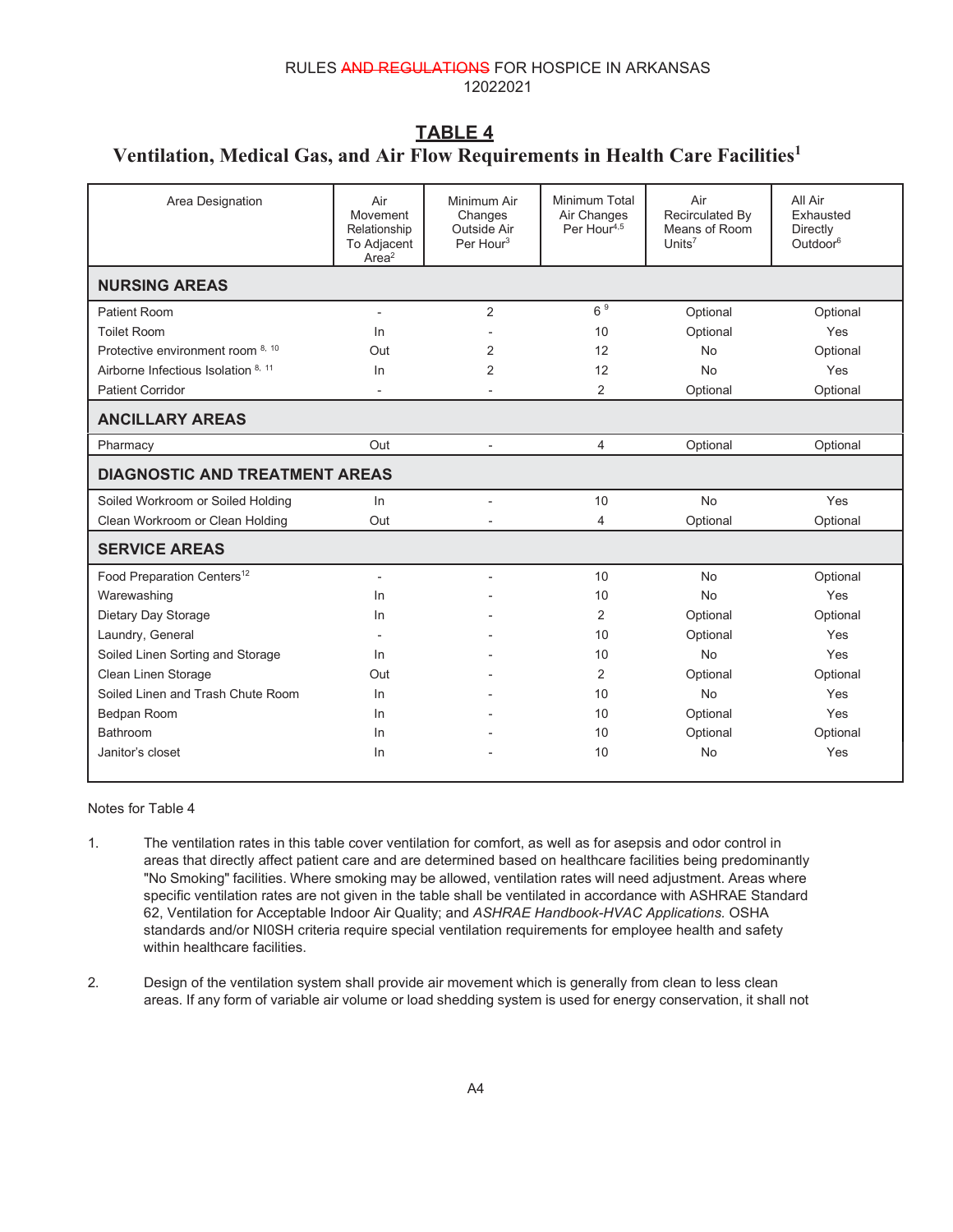- 3. compromise the corridor-to-room pressure balancing relationships or the minimum air changes required by the table.
- 4. To satisfy exhaust needs, replacement air from the outside is necessary. Table 4 does not attempt to describe specific amounts of outside air to be supplied to individual spaces except for certain areas such as those listed. Distribution of the outside air, added to the system to balance required exhaust, shall be as required by good engineering practice. Minimum outside air quantities shall remain constant while the system is in operation.
- 5. Number of air changes may be reduced when the room is unoccupied if provisions are made to ensure that the number of air changes indicated is reestablished any time the space is being utilized. Adjustments shall include provisions so that the direction of air movement shall remain the same when the number of air changes is reduced. Areas not indicated as having continuous directional control may have ventilation systems shut down when space Is unoccupied and ventilation is not otherwise needed, if the maximum infiltration or exfiltration permitted in Note 2 is not exceeded and if adjacent pressure balancing relationships are not compromised. Air quantity calculations shall account for filter loading such that the indicated air change rates are provided up until the time of filter change-out.
- 6. Air change requirements indicated are minimum values. Higher values should be used when required to maintain indicated room conditions (temperature and humidity), based on the cooling load of the space (lights, equipment, people, exterior walls and windows, etc.).
- 7. Air from areas with contamination and/or odor problems shall be exhausted to the outside and not recirculated to other areas.
- 8. Recirculating room HVAC units refers to those local units that are used primarily for heating and cooling of air, and not disinfection of air. Because of cleaning difficulty and potential for buildup of contamination, recirculating room units shall not be used in areas marked "No." However, for airborne infection control, air may be recirculated within Individual isolation rooms if HEPA filters are used. Isolation rooms may be ventilated by reheat induction units in which only the primary air supplied from a central system passes through the reheat unit.
- 9. Differential pressure shall be a minimum of 0.01" water gauge (2.5 Pa). If alarms are installed, allowances shall be made to prevent nuisance alarms of monitoring devices.
- 10. Total air changes per room for patient rooms may be reduced to 4 when supplemental heating and/or cooling systems (radiant heating and cooling, baseboard heating, etc.) are used.
- 11. The protective environment airflow design specifications protect the patient from common environmental airborne infectious microbes (i.e., Aspergillus spores). These special ventilation areas shall be designed to provide directed airflow from the cleanest patient care area to less clean areas. These rooms shall be protected with HEPA filters at 99.97 percent efficiency for a 0.3 micron sized particle in the supply airstream. These Interrupting filters protect patient rooms from maintenance-derived release of environmental microbes from the ventilation system components. Recirculation HEPA filters can be used to increase the equivalent room air exchanges. Constant volume airflow is required for consistent ventilation for the protected environment. It the facility determines that airborne infection isolation is necessary for protective environment patients, an anteroom shall be provided. Rooms with reversible airflow provisions for the purpose of switching between protective environment and airborne infection isolation functions are not acceptable.
- 12. The infectious disease isolation room described in these guidelines is to be used for isolating the airborne spread of infectious diseases, such as measles, varicella, or tuberculosis. The design of airborne infection isolation (All) rooms should include the provision for normal patient care during periods not requiring Isolation precautions. Supplemental recirculating devices may be used in the patient room, to increase the equivalent room air exchanges; however, such recirculating devices do not provide the outside air requirements. Air may be recirculated within individual isolation rooms if HEPA filters are used. Rooms with reversible airflow provisions for the purpose of switching between protective environment and All functions are not acceptable.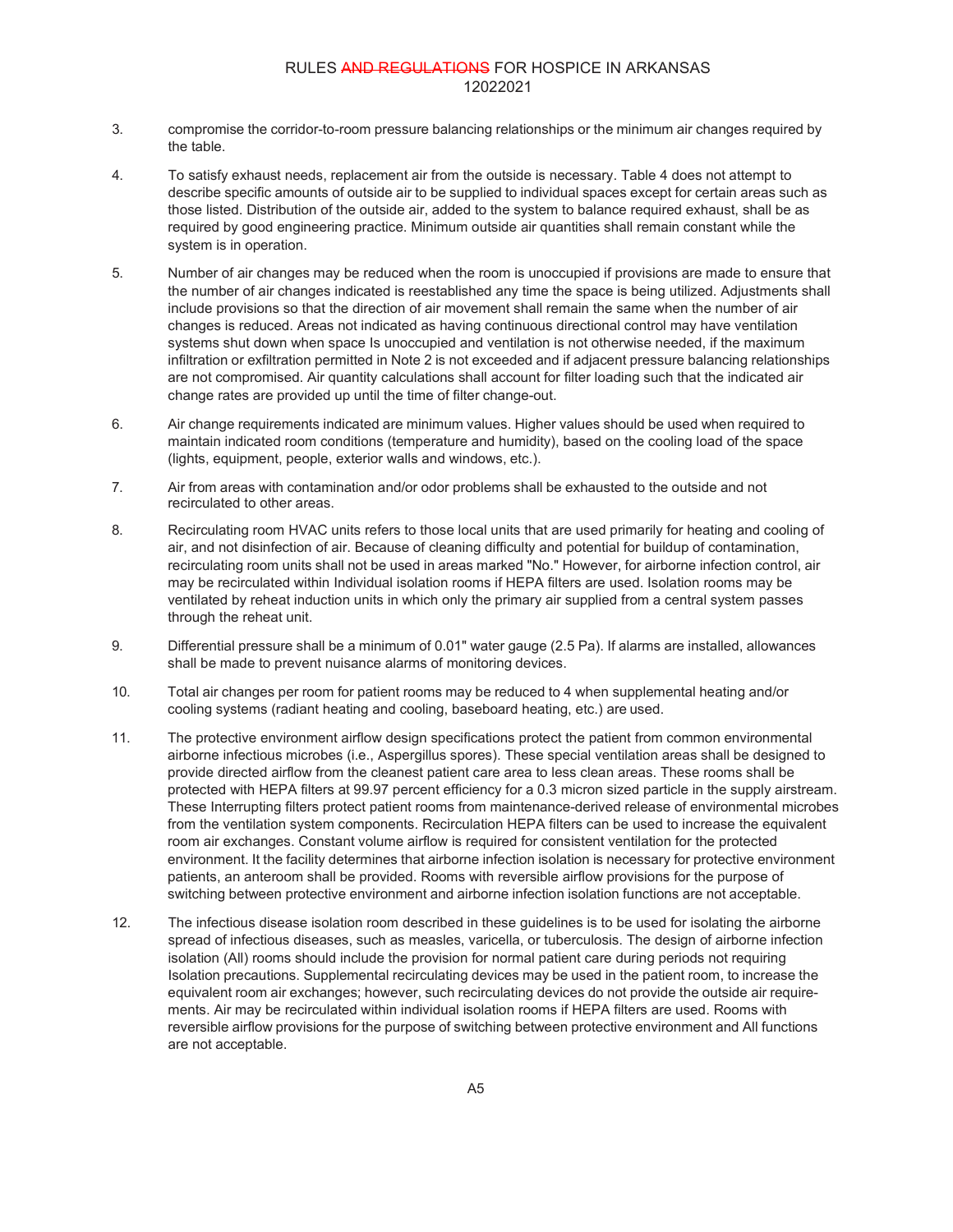12. Food preparation centers shall have ventilation systems whose air supply mechanisms are interfaced appropriately with exhaust hood controls or relief vents so that exfiltration or infiltration to or from exit corridors does not compromise the exit corridor restrictions of NFPA 90A, the pressure requirements of NFPA 96, or the maximum defined in the table. The number of air changes may be reduced or varied to any extent required for odor control when the space is not in use.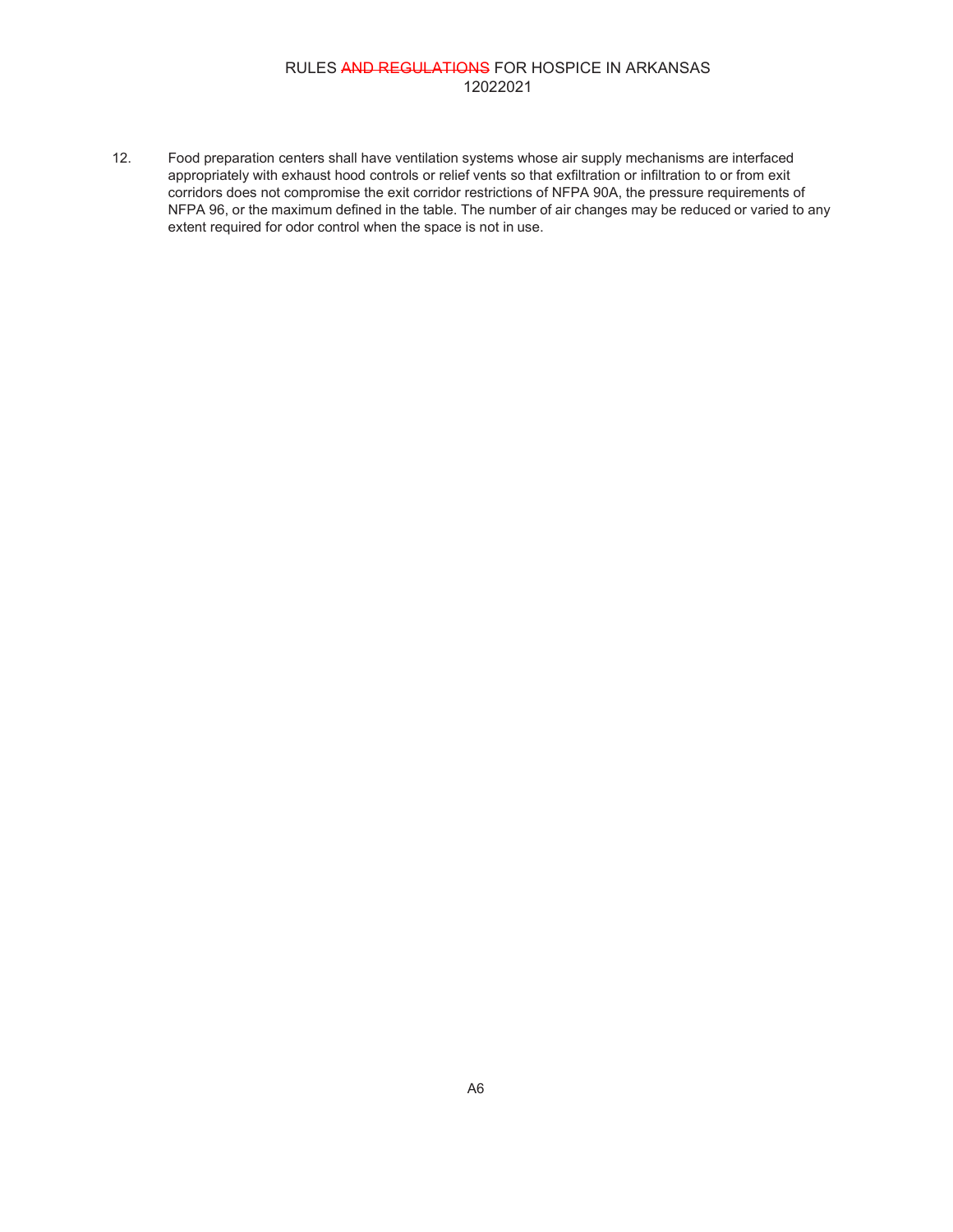# **TABLE 5**

|  | <b>Final Occupancy Inspection Check List</b> |
|--|----------------------------------------------|
|--|----------------------------------------------|

| Inspector: | Date: |
|------------|-------|
| Facility.  | Job   |

General Contractor: etc. and the contractor:

The following items shall be located at the site and copies furnished to the Division of Health Facilities Services (DHFS) prior to the final inspection and approval for occupancy of the project area(s). These items are in no specific order. Some items may not apply in every case.

| Item                                                                                                                                                                                                                                                                                                       | Yes | <b>No</b> | Comments |
|------------------------------------------------------------------------------------------------------------------------------------------------------------------------------------------------------------------------------------------------------------------------------------------------------------|-----|-----------|----------|
| 1. Architect/Engineer's Certification of Substantial Completion?                                                                                                                                                                                                                                           |     |           |          |
| 2. Interior finishes - smoke development and fire spread rating<br>information?                                                                                                                                                                                                                            |     |           |          |
| 3. Fire Protection Systems- Portable fire extinguishers are inspected,<br>and tagged, and shop drawings for standpipe/sprinkler systems are<br>available?                                                                                                                                                  |     |           |          |
| 4. Certificate of Occupancy - City Building Inspector?                                                                                                                                                                                                                                                     |     |           |          |
| 5. Certification - fire alarm system, smoke detection system, sprinkler<br>system, and any other fire suppression system has been installed,<br>tested and meets all applicable standards?                                                                                                                 |     |           |          |
| 6. Certification - medical gas system?                                                                                                                                                                                                                                                                     |     |           |          |
| 7. Certification - electrical system has been installed, tested and<br>meets all applicable standards of the NEC, NFPA?                                                                                                                                                                                    |     |           |          |
| 8. Certification - emergency generator has been installed, tested and<br>meets all applicable standards of the NFPA, NEC?                                                                                                                                                                                  |     |           |          |
| 9. Certification - mechanical system has been installed, tested,<br>balanced, and approved by the engineer of record?                                                                                                                                                                                      |     |           |          |
| 10. Certification - communication system(s) has been installed,<br>tested and meets all applicable standards of the NEC, NFPA?                                                                                                                                                                             |     |           |          |
| 11. Are there manufacturer's operation and maintenance manuals with<br>equipment warranties on site for all newly installed equipment or a letter<br>from the general contractor stating that the above items will be turned<br>over to the owner?                                                         |     |           |          |
| 12. Have all applicable pieces of equipment installed during the<br>construction been incorporated into the existing preventive<br>maintenance system? Or, have new maintenance policies and<br>procedures been written to insure that said items are maintained per<br>the manufacturers recommendations? |     |           |          |
| 13. Are there as-built drawings on site or a letter from the general<br>contractor stating that the as-built drawings will be turned over to the<br>owner?                                                                                                                                                 |     |           |          |
| 14. Are there copies of the Architect's and Engineer's final punch lists<br>with verification that all items have been repaired or remedied?                                                                                                                                                               |     |           |          |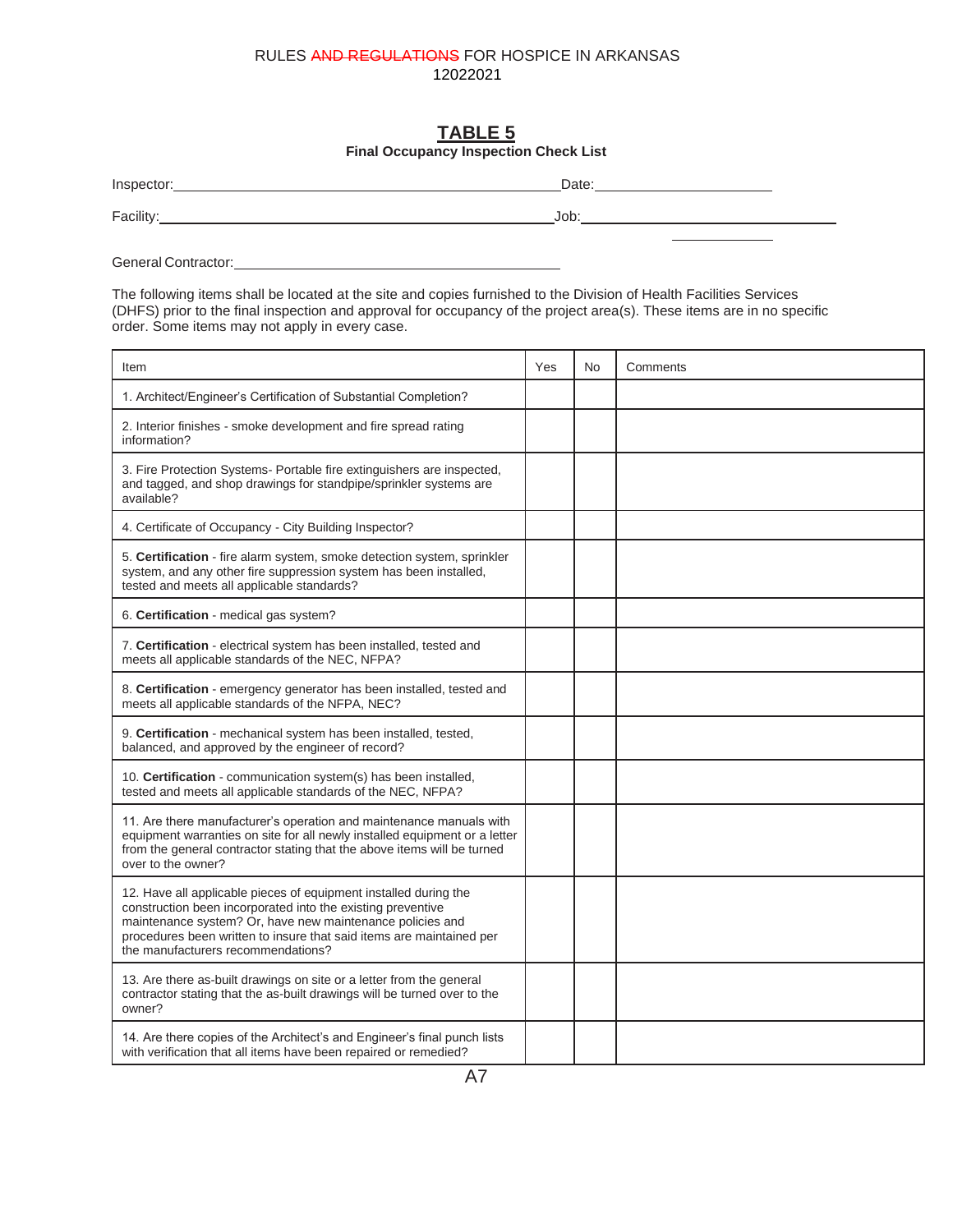## **Referenced Publications**

- 1. General: These requisitions-rules include references to other codes and standards. The most current codes and standards adopted at the time of this publication are used. Later issues will normally be acceptable where requirements for function and safety are not reduced; however, editions of different dates may have portions renumbered or re-titled. Care shall be taken to ensure that appropriate sections are used.
- 2. Publications adopted in whole by these regulations rules are as listed below:
	- a. American National Standards Institute (ANSI) Standard A17.1, "American National Standard Safety Code for Elevators, Dumbwaiters, Escalators and Moving Stairs."
	- b. American Society of Civil Engineers, (ASCE), "Minimum Design Loads for Buildings and Other Structures."
	- c. National Fire Codes 2002.
	- d. Rules and Regulations-Pertaining to the Management of Regulated Waste from Health Care Related Facilities, Arkansas Department of Health and Human Services.
- 3. Publications adopted in part (only the sections specifically identified by these regulations-rules are applicable) by these regulations-rules are as listed below:
	- a. American Society of Heating, Refrigerating and Air Conditioning Engineers (ASHRAE), "Handbook of Fundamentals" and "Handbook of Applications."
	- b. American Society of Heating, Refrigerating and Air Conditioning Engineers (ASHRAE), Standard 52, "Method of Testing Air Cleaning Devices Used in General Ventilation for Removing Particulate Matter."
	- c. Illuminating Engineering Society of North America, IESNA Publication CP29, "Lighting for Health Care Facilities."
- 4. A partial list of other publications that are applicable to the design and construction of healthcare facilities that are not a part of these regulations rules but may be enforced by other authorities having jurisdiction is provided below:
	- a. Arkansas State Fire Prevention Code Volumes I, II, and III (based on the 2000 International Building Code).
	- b. Arkansas State Mechanical Code, Arkansas Department of Health-and Human Services.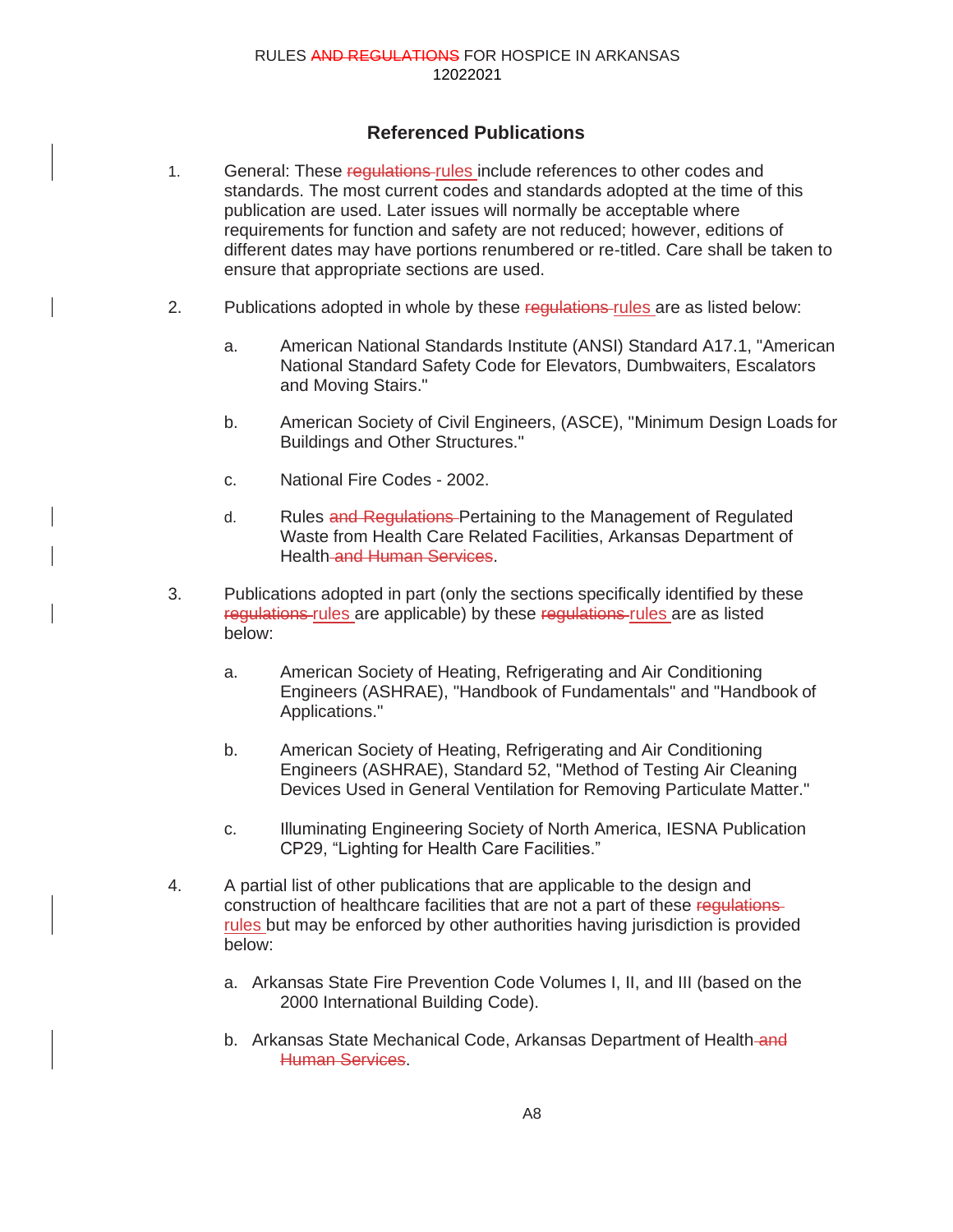- c. Arkansas State Plumbing Code, Arkansas Department of Health and Human Services.
- d. Arkansas Boiler Code, Arkansas Department of Labor.
- 5. Publications that are not a part of these regulations-rules but potentially helpful as reference material in the design and construction of healthcare facilities are as listed below:
	- a. American Institute of Architects (AIA), "Guidelines for Design and Construction of Hospital and Health Care Facilities 2001 Edition".
	- b. American Society of Heating, Refrigeration, and Air Conditioning Engineers (ASHRAE), "HVAC Design Manual for Hospitals and Clinics".
- 6. Availability of Codes and Standards. Referenced publications can be ordered, if they are Government publications, from the Superintendent of Documents, U.S. Government Printing Office (GPO), Washington, DC 20402. Copies of nongovernment publications can be obtained at the addresses listed below.
	- a. Air Conditioning and Refrigeration Institute, 1501 Wilson Boulevard, Arlington, VA 22209.
	- b. American National Standards Institute, 1430 Broadway, New York, NY10018.
	- c. American Society of Civil Engineers, 345 East 47th Street, New York, NY 10017.
	- d. American Society for Testing and Materials, 1916 Race Street, Philadelphia, PA 19103.
	- e. American Society of Heating, Refrigerating, and Air Conditioning, 1741 Tullie Circle, NE, Atlanta GA 30329.
	- f. Arkansas Building Authority, 1515 West 7th Street, Suite 700, Little Rock, AR 72201.
	- g. Arkansas Department of Labor, 10421 West Markham, Little Rock, AR 72205.
	- h. Illuminating Engineering Society of North America (IESNA), 120 Wall Street, 17th Floor, New York, NY 10005.
	- i. National Fire Protection Association, 1 Batterymarch Park, Post Office Box 9101, Quincy, MA 02269-9101.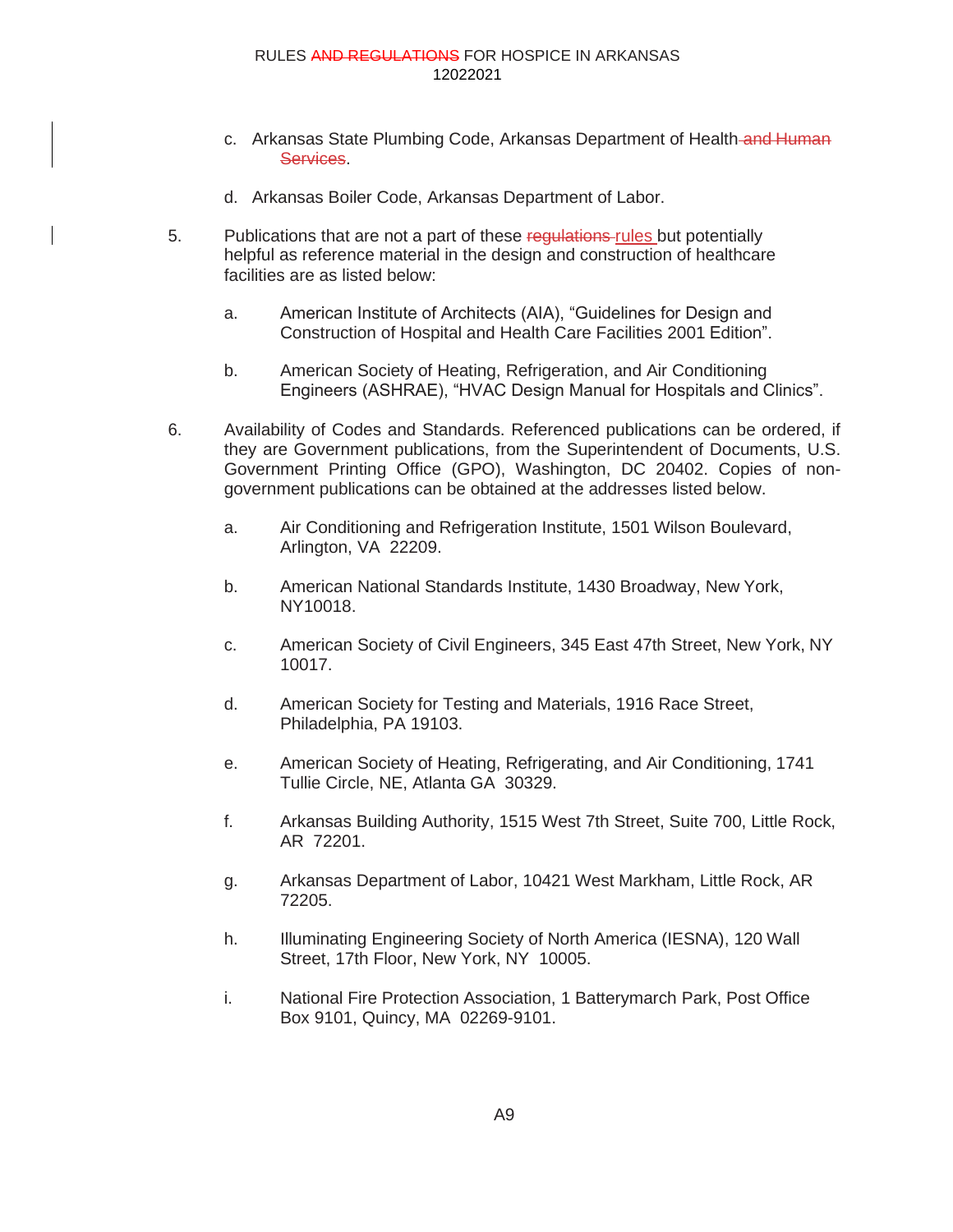- j. International Building Code Congress International, Inc., 900 Montclair Road, Birmingham, AL 35213.
- 7. Interpretations of Requirements. Memorandum of Understanding: Conflicts between the Arkansas Fire Prevention Code and NFPA 101 Life Safety Code are to be resolved using the Memorandum of Understanding as indicated below:
	- a. The Arkansas Fire Prevention Code is the fire prevention code for the State of Arkansas.
	- b. When the Arkansas State Fire Prevention Code conflicts with the chapters of NFPA 101 Life Safety Code governing new and existing health care and ambulatory health care occupancies (Chapters 18, 19, 20, and 21), the provisions of the Life Safety Code shall govern.
	- c. Requirements found only in the Arkansas Fire Prevention Code (requirements not addressed by NFPA 101) may be provided at the option of the facility (compliance with these requirements is not mandatory).
- 7. Safety Improvement Plans: Nothing in these regulations rules shall be construed as restrictive to a facility that chooses to do work as a part of a long-range safety improvement plan.
- 8. Provisions in Excess of Regulatory Requirements: Nothing in these regulationsrules shall be construed to prohibit a better type of building construction, an additional means of egress, or an otherwise safer condition than that specified by the minimum requirements of these regulationsrules.
- 9. Equivalency: The Division may approve alternate methods, procedures, design criteria, and functional variations from these regulationsrules, because of extraordinary circumstances, new programs, new technology, or unusual conditions when the facility can effectively demonstrate that the intent of the regulations rules is met and that the variation does not reduce the safety or operational effectiveness of the facility below that required by the exact language of the regulationsrules.